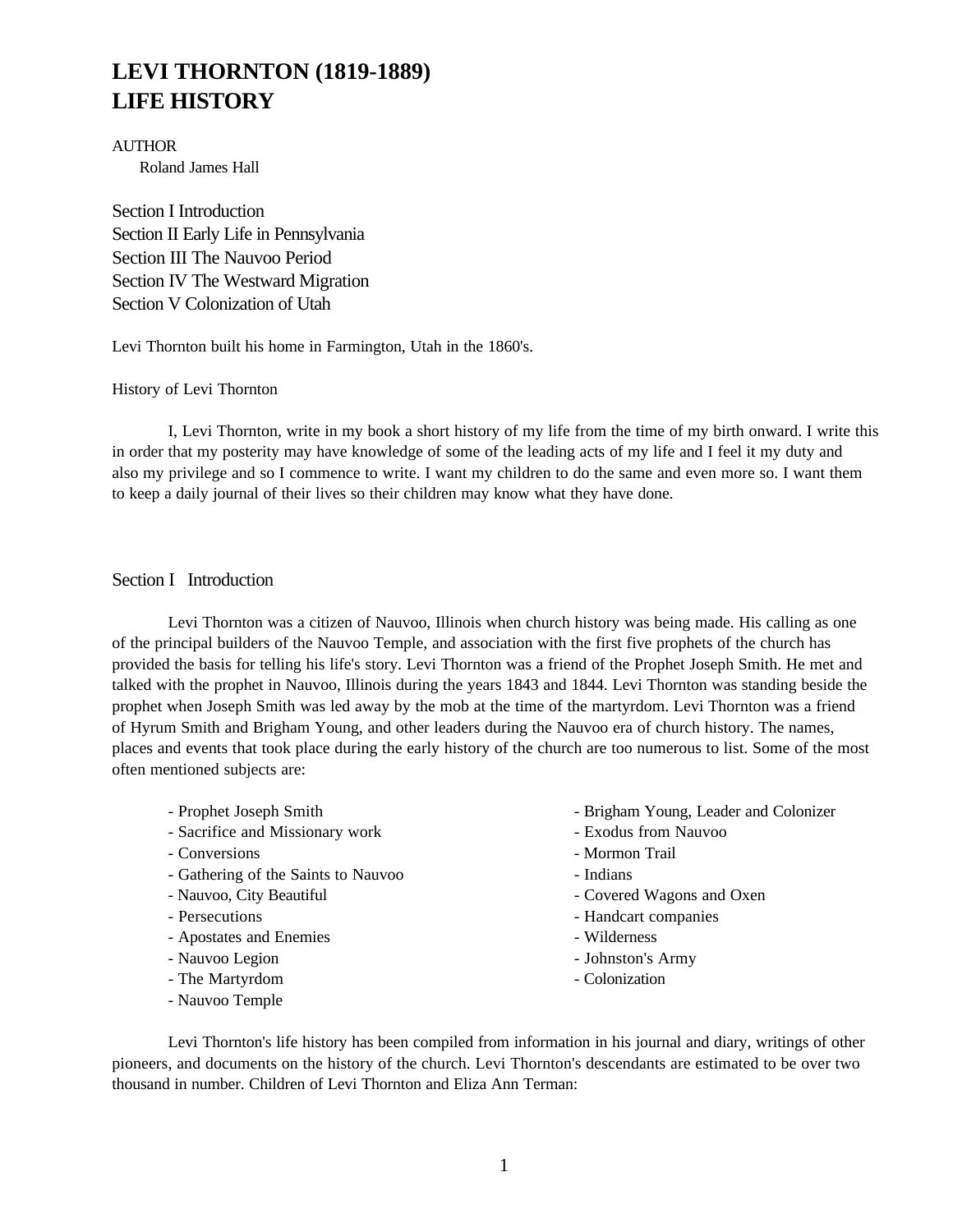Ephraim Thornton Born June 10, 1838 at Quincy, Franklin County, Pennsylvania. Died Sep 1858.

Martha Jane Thornton Born July 18, 1840 at Quincy, Franklin Lee County, Pennsylvania. Died June 24, 1912.

John Andrew Jackson Born August 13, 1842 at Quincy, Franklin Thornton County, Pennsylvania. Died April 16, 1915.

Mary Catherine Born March 25, 1846 at Nauvoo, Illinois.

Thornton Smith Died April 16, 1871.

Hyrum Thornton Born August 16, 1847 at Dodge County Missouri. Died August 16, 1847.

Lydia Thornton Conley Born October 30, 1848 at Dodge County McCreary Missouri. Died November 14, 1924. (Dodge County has been renamed Putnam County.)

Joseph Brigham Thornton Born May 25, 1850 at Sullivan County Missouri. Died July 18, 1912.

Eliza Ann Thornton Hall Born December 27, 1852 at Salt Lake City, Utah. Died April 27, 1937.

Levi Thornton Jr. Born January 27, 1854 at Salt Lake City, Utah. Died March 1854.

Sarah Rachel Thornton Born March 22, 1856 at American Fork, Utah County, Utah. Died December 27, 1927.

William Heber Thornton Born January 3, 1858 at Farmington, Davis, Utah. Died January 9, 1932.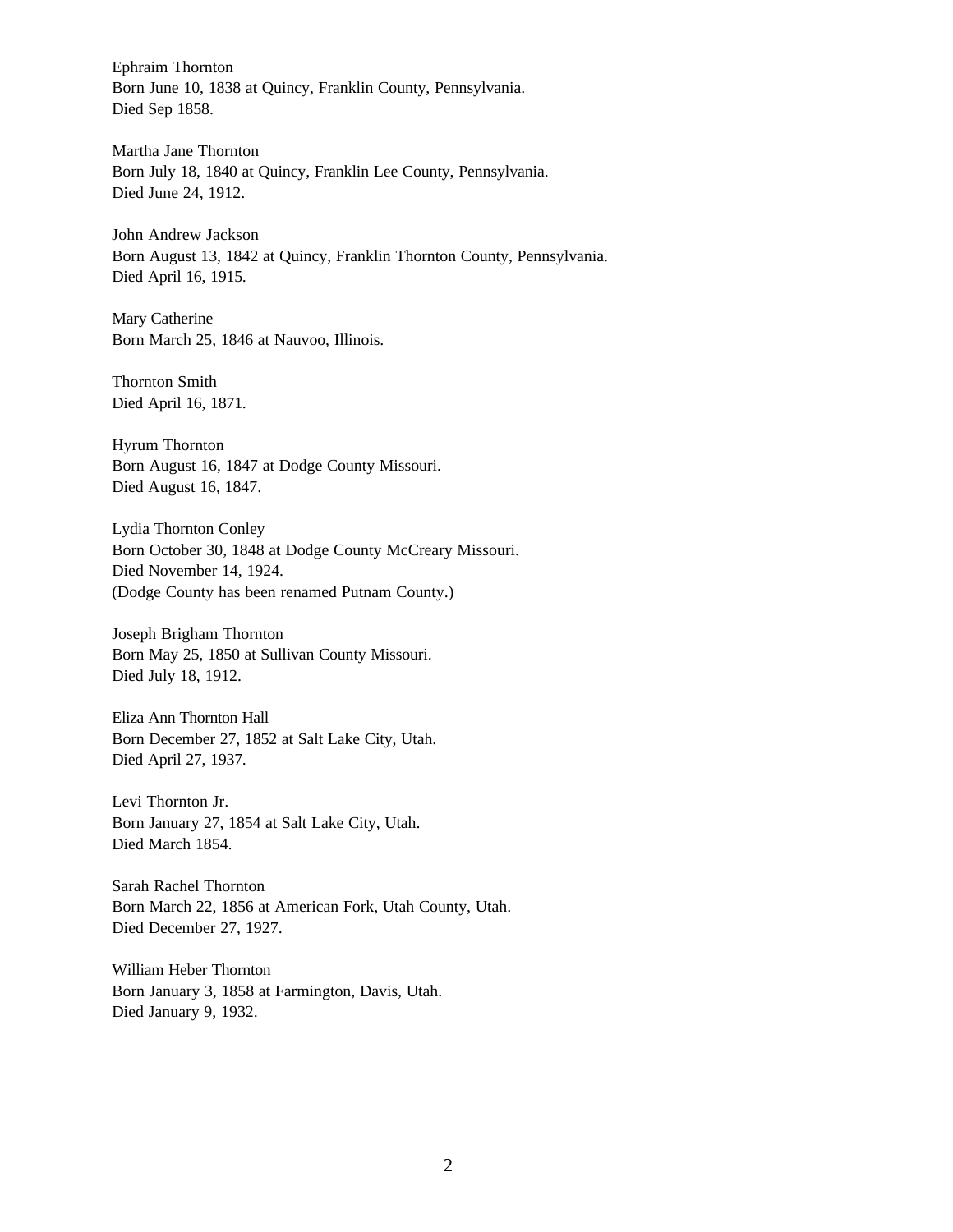## Section II Early Life in Pennslvania

Levi Thornton was born on May 19, 1819 in Fairfield, Adams County, Pennsylvania of Scottish ancestry. Adams County is located in South-Central Pennsylvania adjacent to the border of Maryland. Fairfield was later to become the scene of the Battle of Gettysburg during the Civil War. The Gettysburg National Military Park is located four miles east of Fairfield. At Gettysburg occurred one of the most decisive battles of American and World history, and the immortal Gettysburg address.

Levi Thornton was the son of George Thornton, born December 22, 1764 and Polly Lowe, born on October 6, 1769. Family tradition has it that Matthew Thornton, signer of the Declaration of Independence, is a close kin of Levi Thornton.

Levi Thornton lived in Fairfield, Pennsylvania for sixteen years where he received his elementary education. At this time in the U. S., Pennsylvania's education system was very good compared to other states in the union. Levi Thornton's father died in Fairfield and the family moved to Tomstown, Franklin County, Pennsylvania. Franklin county is located in South Central Pennsylvania and borders with Adams County on the west. Franklin County in the fertile Cumberland Valley was the avenue by which Lee's Army invaded the North. Chambersburg, the county seat, was occupied by the Confederates three times and was burned by them in 1864.

Levi Thornton's mother, Polly Thornton died in Tomstown in 1836.

Levi Thornton married Eliza Ann Terman on July 6, 1837 in Tomstown, Franklin County, Pennsylvania. She was born on June 22, 1820 in Quincy, Franklin County, Pennsylvania.

Levi Thornton became a skilled mason and prospered in the masonry trade in Franklin County, Pennsylvania. He also worked on the Franklin Railroad at Chambersburg, PA. Levi Thornton built a home in Quincy, Pennsylvania.

Three children were born to Levi and Eliza Ann Thornton in Quincy. The names of the children were Ephraim Thornton, Martha Jane Thornton and John Andrew Jackson Thornton.

Missionaries were sent to Pennsylvania from Nauvoo, Illinois, and in the year 1842 Levi Thornton and his family were converted to the Mormon faith. An account of his conversion and baptism is given in his personal journal.

"Now until the year 1842 I was connected with no church on earth. I was just a careless indifferent man, caring for nothing but myself, although at times I had many serious reflections. I had three children and began thinking that I was showing them a bad example and decided that I would try to do better.

"I started to pray to God that if there was any true church on earth that I might know it. I went to the different denominations, among them the Methodist, to see if they agree with the scriptures, but found that they did not agree on many points. They told me they would take me into their church in any way I would like to come, with baptism or without it. This I found was not according to the word of God in the scriptures.

"I kept on praying to God to guide me in the ways of truth. "Then I had a dream. In my dream I saw two men, and I thought they knew what to tell me. A short time later there was a Mormon meeting advertized. It was three miles from where I lived, but decided to go. So I went on foot in the dark, and as I came to the door of the meeting house I saw these two men which I had seen in my dream. These two servants of God who came into my country from Nauvoo, Illinois were named Daniel Carnes and Jacob Foutz.

"They said they were sent of God Almighty to preach the gospel of Jesus Christ, the son of God, and that they had a portion of the Holy Priesthood, and that they were authorized to preach by the authority from Jesus Christ. After the meeting I invited them home with me and told them I wished to be baptized.

"So in a few days I was baptized on the 16th of December 1842 by Jacob Foutz in the creek Antietam in Franklin County, Pennsylvania. I was in the 23rd year of my age and the first to be baptized in their baptized."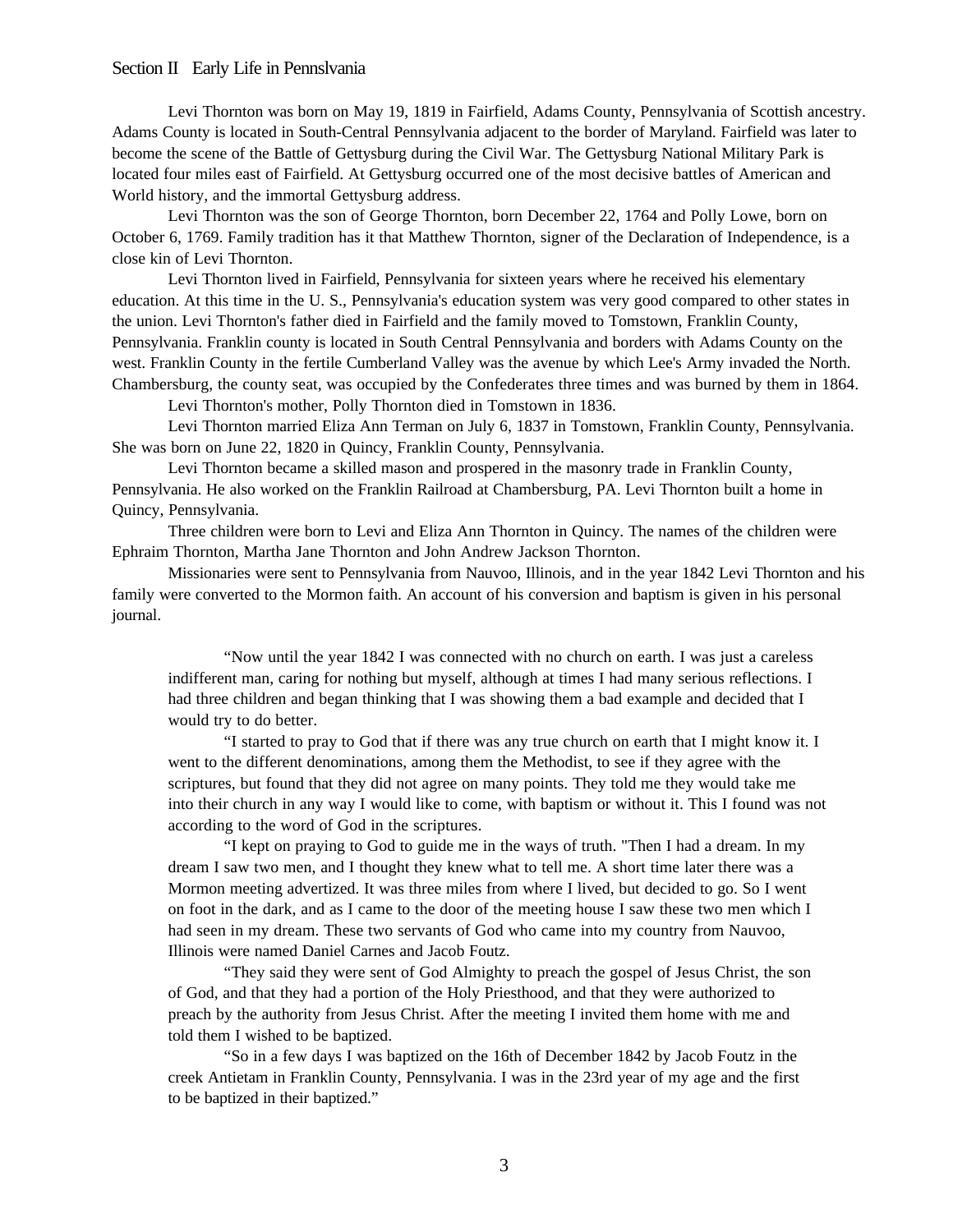Other people joined the church in Southern Pennsylvania and within a year, a branch of the church was established at Tomstown, Franklin County. Levi Thornton was ordained a Priest in 1843 and traveled with the full time missionaries from Nauvoo in the states of Maryland and Pennsylvania. He had the privilege of baptizing several people. Several of Levi Thornton's family members joined the church in Franklin County. Levi Thornton and his wife's brother William Terman presided over the branch in Tomstown. He states in his journal that it was a joyous branch. In the Fall of 1843 they started to prepare to move to Nauvoo, Ill.

## Section III The Nauvoo Period

Levi Thornton acting as leader took the members of the Church in Southern Pennsylvania and Northern Maryland to Nauvoo, Illinois. An account:

"I moved thirty six souls of this branch with me. I hired a wagon and went to Shanksbury where there was a branch of the church in Maryland, and I brought a part of the saints of the branch with me to Nauvoo.

"I made sale and hired five horses and a wagon and driver to take us to Pittsburg, Pennsylvania 160 miles from Tomstown. Here we chartered a steamboat. From Pittsburgh we traveled down the Ohio River and up the Mississippi River.

"We were three weeks on the way and landed in Nauvoo on October 8, 1843, all well but destitute. I had used all my means to assist the saints and had but one dollar in my pocket to live on., no house or home to go to. In the evening I went to see the Prophet Joseph Smith, the first Prophet of God in this dispensation."

Levi Thornton moved his family into a house by the Mississippi River when they first arrived in Nauvoo, Illinois. His first employment in the Fall of 1843 was building a house for two sisters and their children near the Mississippi River. The sisters gave Levi Thornton and his family part of the home to live in during the first winter of 1843-1844. He records in his journal the hardships of the first winter in Nauvoo.

"I built their home for the consideration of having part of the house to live in that winter. So we lived with them through the winter of 1843. We had little to live on and I walked three miles night and morning and made tough white oak rails for 50 cents per hundred. I ate white cornbread which would freeze so hard through the day that I would have to mash it with the back of my ax before I could eat it. Although provisions were low in price, corn 12 cents per bushel, pork from 1 cent to 2 cents per pound, it was hard to get money to buy with, but we rejoiced in the gospel of Jesus Christ notwithstanding all these hardships."

After the winter of 1843-1844 Levi Thornton worked as a brick mason and builder in Nauvoo. He built a large brick home for Dr. Foster east of the Nauvoo Temple and several other homes for the Saints in Nauvoo. Levi Thornton moved his family from the house by the river to a home on the East bench of Nauvoo in the spring of 1844. The house was located in the same vicinity as the Heber C. Kimball home. Levi Thornton's family suffered persecution with other saints during the history of the church in Nauvoo. The martyrdom of the Prophet Joseph Smith is recorded in Levi Thornton's journal.

"I will say this that from the time I came to Nauvoo until the time we were driven out it was one continual scene of trouble and persecution. The mob burnt a great many of our houses and grain stacks with a great deal of other property and some lives were lost. We had no rest day or night.

"I was gone to St. Louis and hearing through the papers that the mob was raging I took a boat and went home to Nauvoo where I had left my family. When I returned I found them all well thing in commotion. I took up arms with the rest of my brothers. This was on the 20th of June,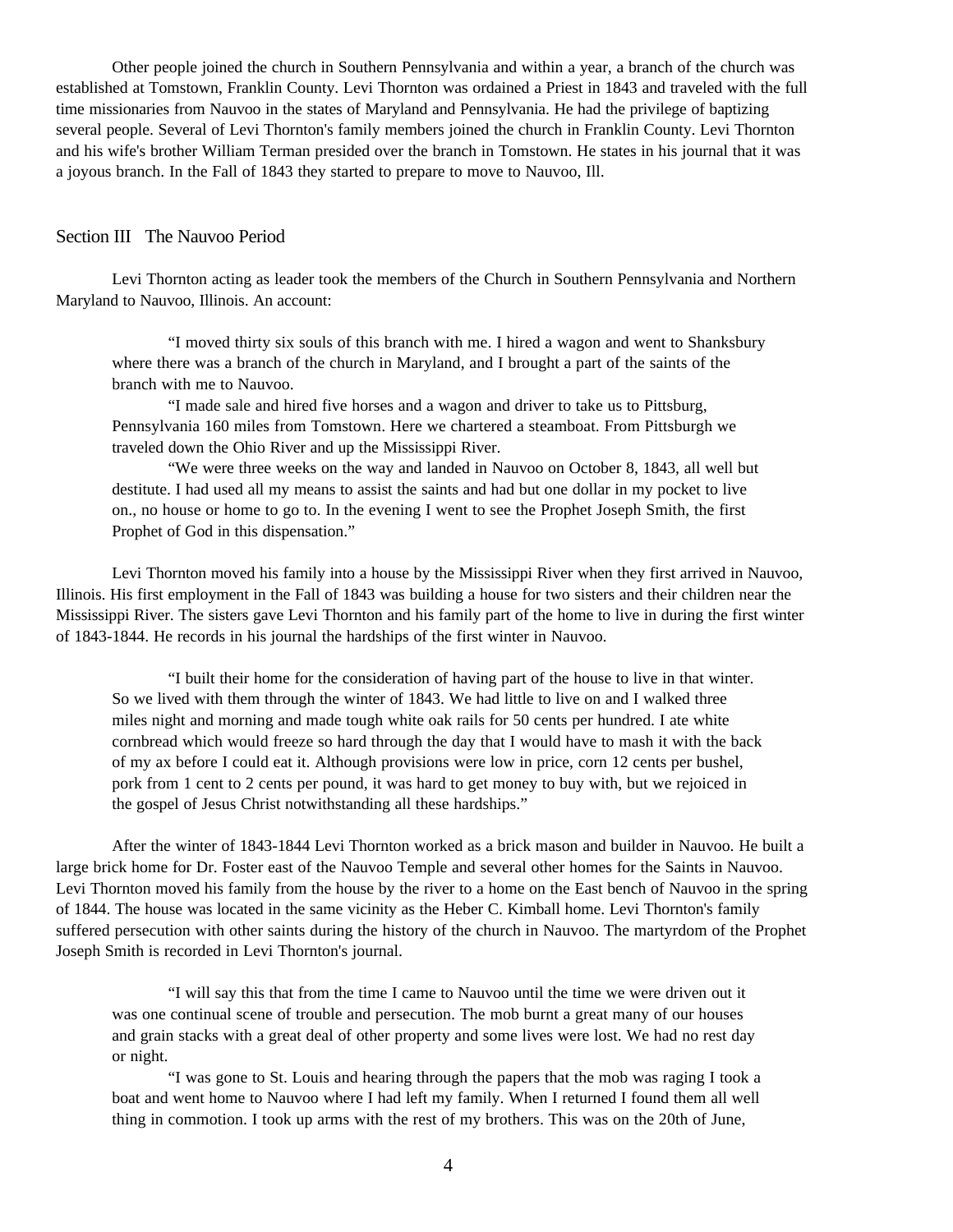and in a day or so United States troops came into town to take away our arms and they took Joseph. Hyrum went with him and also John Taylor and Willard Richards.

"They were taken in the evening. Joseph was full of sorrow. I was standing beside Joseph's horse at the time for he was on his favorite old Joe Duncan, and he turned to the officer of these troops and said, will you please let me go and bid my family one more farewell. The officer said yes, so Joseph rode from the Masonic Hall down main street to the Mansion and came back in a few minutes. Hyrum came riding from the northwest across lots and fell in with Joseph and they rode off together.

"On the 27th day of June they murdered our Prophet Joseph Smith and Hyrum the Patriarch of the Church. They were killed by an armed mob of 150 men painted black and red under the command of Colonel Levi Williams at four o'clock in the afternoon, both receiving 4 balls. John Taylor and Willard Richards, two of the twelve Apostles, were in the room at the time. The former was wounded with 4 balls. The later was not touched through the mercy of God.

"The Saints in Nauvoo knew nothing of the murder at the time. The Governor pledged the faith honor of the State of Illinois that the Smith's would return to their family and friends at Nauvoo. We did not expect such a tragic end.

 "I have at many times felt like weeping for them. Our beloved Prophet Joseph Smith and Patriarch Hyrum are two of the best men that ever lived on this earth for they were men of God. I have seen these men and talked with them. The last I saw the Prophet was when he lay dead in the mansion in the City of Nauvoo. This was the 28th of June, 1844."

Levi Thornton was a craftsman in the masonry and carpentry and after the death of the Prophet Joseph Smith, he was given a special calling to work on the construction of the Nauvoo Temple. He recorded in his journal the events that took place in Nauvoo between the summer of 1844 and Spring of 1846.

"The death of our Prophet cast a terrible gloom over the whole church. These were days of sorrow. We hardly knew what would be done. The twelve were all gone on missions, except Willard Richards and John Taylor being in prison with him. When the mob had killed Joseph and Hyrum they thought Mormonism would cease to exist on earth, but God raised up another Prophet who was Brigham Young.

"When Brigham Young came home, he being the President of the twelve and the man on whom the responsibility rested, he began to reorganize the Church. Sidney Rigdon was trying to get people to believe that he was the man and some did go with him, but he was put to open shame for when Brother Brigham spoke the church. He said as for himself he would rather sit down and mourn for forty days and nights than to commence to reorganize the church, but it had to be done so he commenced to reorganize.

"The mob quieted down for a while, but this did not last long. We had to stand on the defensive with our guns in our hands and worked on the Temple, so we built the Temple of the Lord. I bought a lot on Parley Street. I had some material ready for building when the mob began to rage. We were then obliged to quit building and prepare to go west.

"They were determined to exterminate all the Latter Day Saints, so they commenced to burn the Saints houses and grain and the Saints were compelled to move into the city of Nauvoo for protection. This continued until the Fall of 1845 when the Presidency of the church made a treaty with the mob to give us time to sell property and build wagons so we could move away. We agreed never to winter another winter in the United States, so we organized into companies of hundred to build wagons."

After Levi Thornton and other men completed the construction of theNauvoo Temple in the Winter of 1846, they started to make final preparations for crossing the Mississippi River. Mary Catherine, fourth child of Levi and Eliza Ann Thornton received their endowments in the Nauvoo Temple before they departed the city.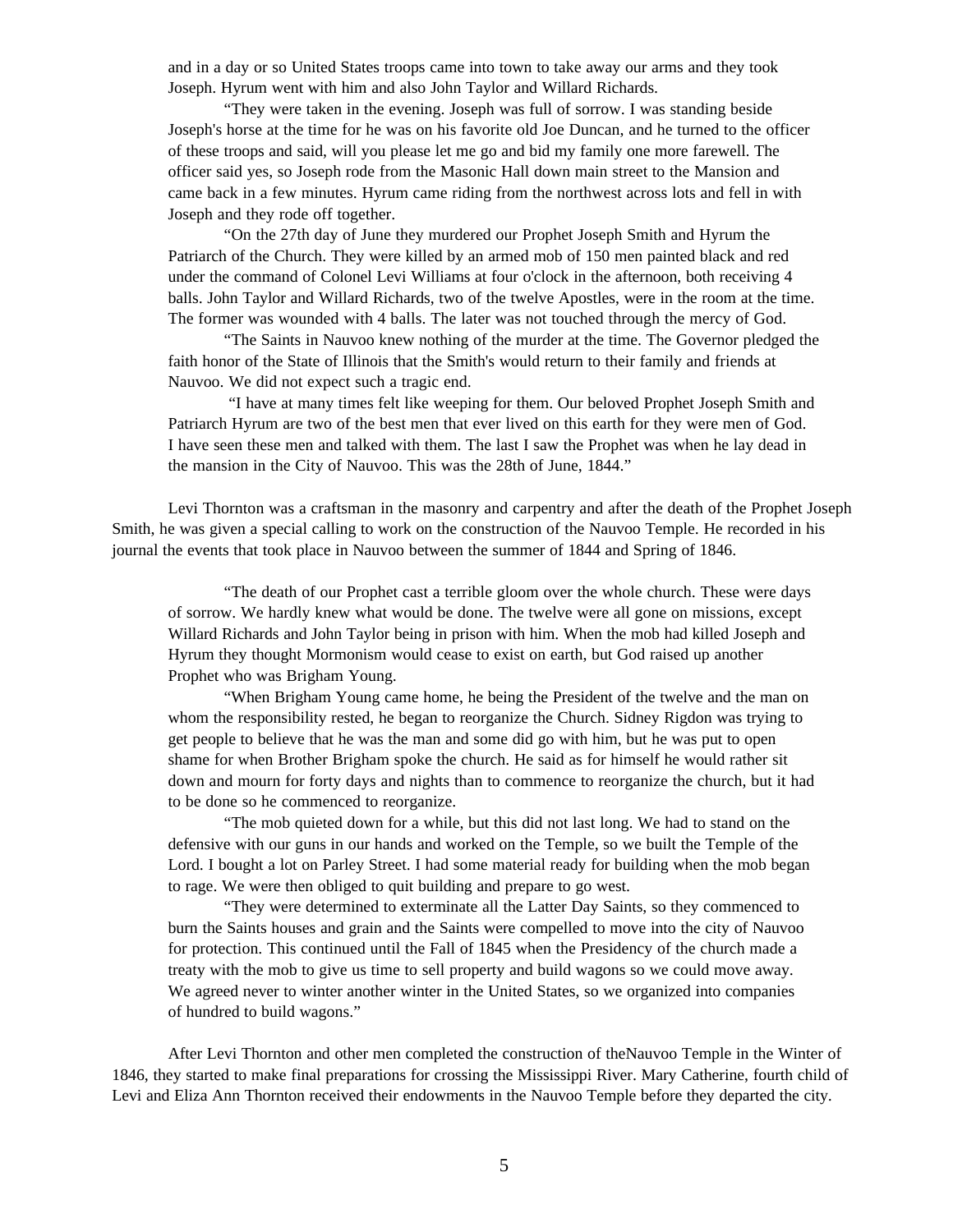## Section IV The Westward Migration

On February 4, 1846 the first wagons crossed the Mississippi River. The wagons continued crossing the river until September when the final exodus of Mormon Church members departed from their beautiful City of Nauvoo. In early May of 1846 Levi Thornton and family left their home in Nauvoo and crossed the Mississippi River with one cow and a covered wagon he had built. They traveled to Garden Grove, Iowa, 130 miles west of Nauvoo, with four other families. Garden Grove was one of several supply stations settled by the Saints in Iowa and Eastern Nebraska to raise grain and other foods before traveling further west. They remained in Garden Grove until the early spring of 1847. Levi Thornton was counselled by the church leaders in Garden Grove to move to Missouri and work to get provisions for traveling further West. He moved his family to Dodge County, Missouri. (Note: Dodge County has been renamed Putnam County.) Lydia Thornton Conley McCreary was born in Dodge County, Missouri. The family remained in Dodge for two years, and in 1849 moved to Sullivan County Missouri. Joseph Brigham Thornton was born in Sullivan County, Missouri. In the Spring of 1852 Levi Thornton acquired the equipment for making the trip to the Salt Lake Valley.

"We traveled with the Rosel Jackson family until we came to Omaha. Here we organized into the first company that crossed the plains that season. Ezra Benson, one of the Apostles, and Thomas Mckinsey were then the organizing committee and James Jeppson was captain of my company . We left the Missouri Basin about May 1, 1852 with oxen and teams. The name of the company was the St. Louis Independent Company.

"We traveled 1,000 miles through wild country and Indians, were three months on the way, and arrived in the Salt Lake City on August 15, 1852. All well, after passing through cholera and all kinds of hardships, sickness and suffering. We had one old wagon and four oxen and four cows. We were destitute of the comforts of life except a few clothes and very few too. Brother Brigham came to where we were camped and he said if our sacks were empty his were full and signified as though we could have plenty for there was plenty beans."

# Section V Colonization of Utah

Levi Thornton built a house on Mill Creek, six miles southeast of Salt Lake City. Eliza Ann Thornton Hall was born three months after they arrived in the Salt Lake Valley. Levi Thornton remained in the Salt Lake Valley for two years working as a builder, farmer and cooper. Levi Thornton Jr. was born in 1854, but only lived for ten weeks. In the spring of 1855, Levi Thornton moved his family into a home in American Fork, Utah County, Utah. He farmed thirty five acres of land in American Fork. Sarah Rachel Thornton Gibbs was born in American Fork, Utah. At this time Levi Thornton had eight living children, the oldest was sixteen. In March 1856, Levi Thornton married Ann Eliza Secrist. Her husband J. F. Secrist had died in 1855 while returning from a mission to Germany. Ann Eliza Secrist was living on land in Farmington, Davis, Utah that was homesteaded by her first husband, J. F. Secrist. She had four children by her first husband. Levi Thornton moved his family to Farmington, Utah in the summer of 1856 and started to farm on the Secrist land. In the Fall of 1856, Levi Thornton in the company with other men were called by President Brigham Young to go east and meet the Martin Handcart Company. That year early blizzards struck the last two handcart companies on the Mormon trail with unseasonable fury, producing what historians have called the worst disaster in the history of Western immigration. Levi Thornton was part of the Utah relief party which brought provisions to emigrants on the Wyoming plains and escorted them to Salt Lake City. Several companies of men left the Utah Valleys and traveled East in sub-zero weather and blizzards until they reached Green River, Wyoming. They met the Martin Handcart Company at Green River. Levi Thornton records in his journal the condition of the handcart company.

"When we found the Saints with the handcarts they were destitute of the comforts of life. We found them in snow drifts badly frozen. We took them up in our wagons and made them as comfortable as possible, but many died after we got them in our wagons. Many had died before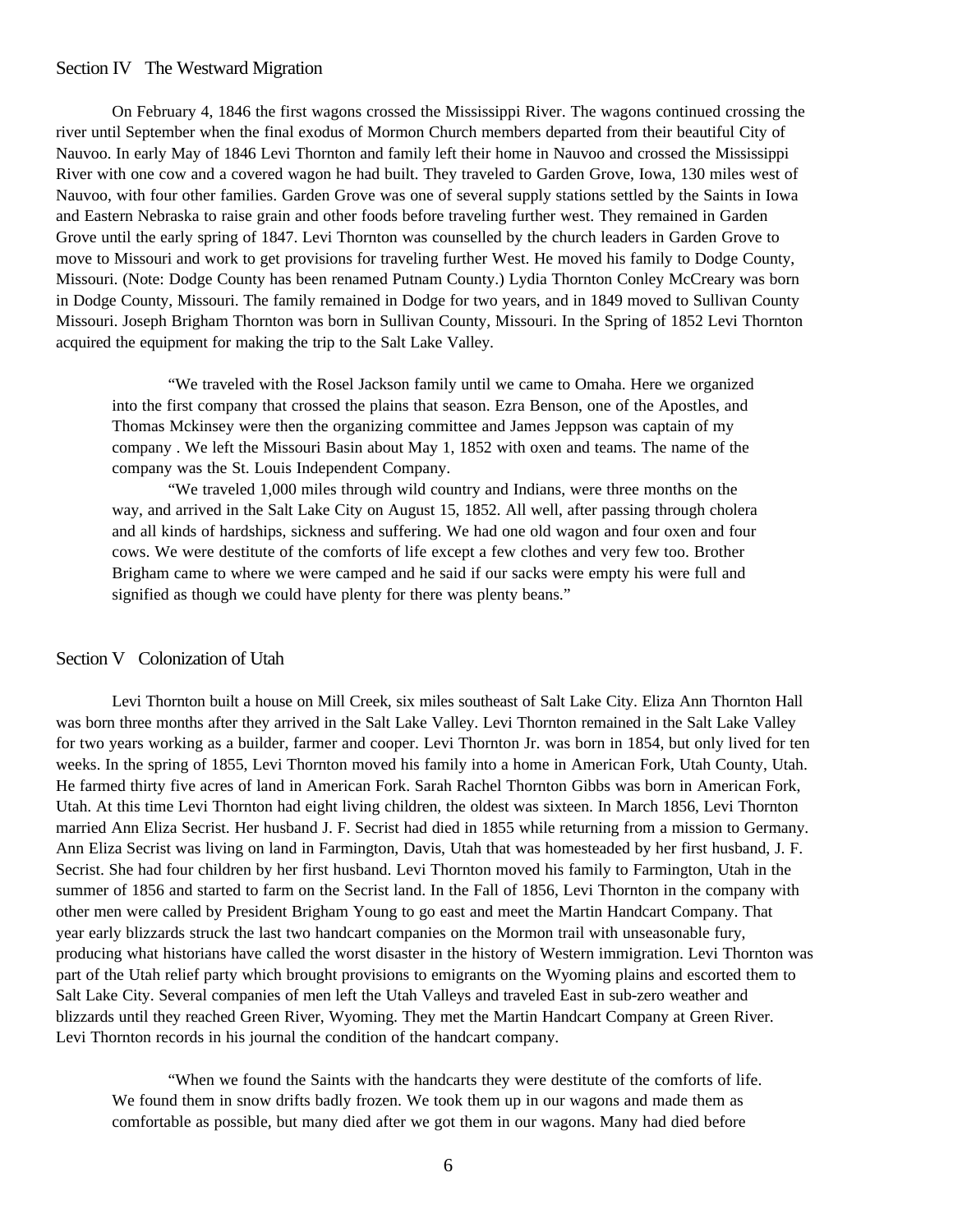we got to them. This was the most horrible sight I ever saw. Many who went out to meet them were also badly frozen.

"We got home after thirty five days of travel, in all traveling seven hundred miles. We got home about Christmas time. The Saints in the Valley thought we were perhaps frozen in the mountains for snow was very deep and it was very cold. A great many froze their feet and some their noses, but after all the hand of the Lord was over us and we got home safe."

In the Fall of 1857, Levi Thornton was called to defend the Church against a federal government threatened military attack on the Saints. He records in his journal the events at Echo Canyon and evacuation of the Northern settlements to Utah County.

"In the summer of 1857, the United States sent out what was called the Buchanan Army because he was the President of the United States at this time. We never knew they were on the road until July 24, 1857. This year we raised very heavy crops, and in the Fall I was called with the rest of my brethren to go out to meet the army. We went and when we got to Echo Canyon we went to work and built breastplates while some were scouring around through the mountains watching the enemies. We were gone about three weeks until our enemies were obliged to put into winter quarters. The snows had fallen so deep they could not move any further, so we came home.

"I will here state that in consequence of our enemies we as a people had to leave our homes as has been common for Latter Day Saints. This winter we prepared to move south, so that by the 1st of May there was no one living north of Utah County. We moved from north of Salt Lake City 20 miles. We moved 100 miles south to Payson, Utah County.

"So after the United States sent a commissioner to settle with us, Brother Brigham made a comprise with them and he told us to move again our homes. We moved back again and found our crops very short for we did not sow much. I had over half of my farm laying idle, although I had ploughed it ready for sowing for obedience is better if it is by sacrifice. We got home on the 6th of July, 1858, all well, lost nothing on the journey."

Levi Thornton prospered for eighteen years in Farmington growing grains, fruits and other crops on his farm and working in the building trades. It is assumed that he worked on the construction of the Salt Lake Temple and Tabernacle. Levi Thornton built a home for his family in Farmington. The house was constructed with brick and rock walls. The structure is still standing today (1999) and is used as a storage building by the Utah State University Experimental station. It is located about two miles north of the Lagoon Resort.

#### $\langle$ Pg 11 missing $>$

Levi Thornton was active in community and civic affairs in Farmington and Davis County. He met with the town council on a regular basis to discuss the growth of Farmington and Davis County. It was during the colonization of the west, and hundreds of people passed through Farmington, both Mormon and non-Mormon. They would camp on the farm lands of the residents of Farmington, so it required continuous action and planning by the city council.

Levi Thornton fulfilled a mission in the Eastern states in 1869-1870. Before leaving for the east he met with President Brigham Young in Salt Lake City and was given special council. He also received a blessing from Brigham Young. He was one of the first passengers to travel east on the new intercontinental railroad after the construction of the railroad was completed at Promontory, Utah in 1869.

Levi Thornton served his mission in Maryland, Virginia, and in Adams and Franklin Counties, Pennsylvania where he spent his youth. The country was going through period of re-construction after the Civil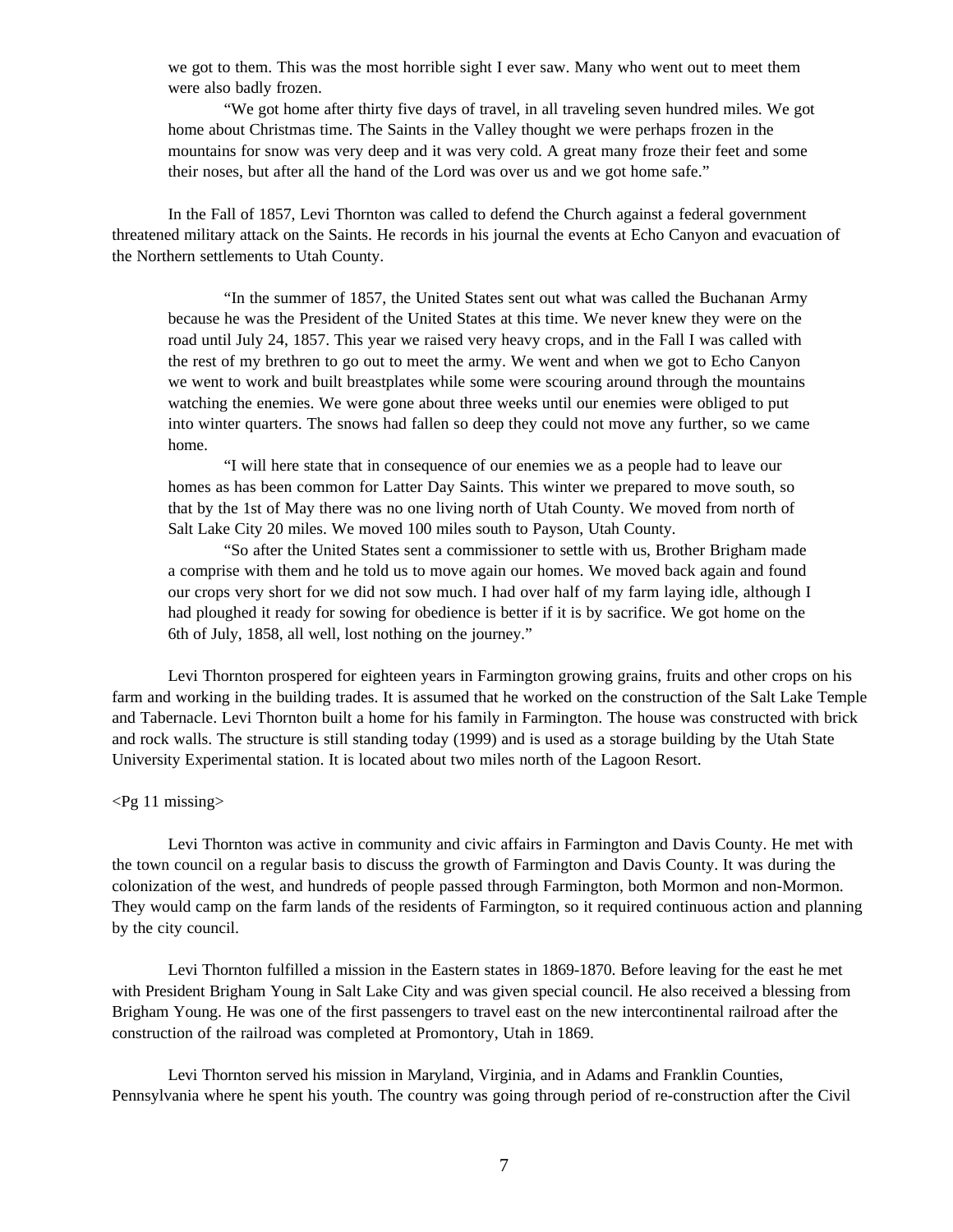War. The villages where he spent his youth were overrun by the Confederates and pillaged in 1863. Levi Thornton was very thankful that he could take the gospel back to his friends in Pennsylvania during his lifetime.

Levi Thornton became paralyzed in 1872 and was unable to walk for two years. He was examined by eight doctors in Salt Lake City. Medical procedures did not exist at the time that could correct the problem by surgery. He was given a special blessing by Apostle George Q Cannon in 1874 and was told he would walk again. He recovered from the paralysis in a short time and regained all his faculties for walking.

Levi and Eliza Ann Thornton had one child in Farmington, UT. His name was William Heber Thornton. Levi Thornton and Ann Eliza Secrist had three children in Farmington. Their names were Levi Jedediah Thornton, Hyrum Thornton, and Ann Lucrecia Thornton.

In 1874, Levi Thornton sold his land in Farmington and took his first wife Eliza Ann's Terman, two daughters Eliza Ann and Sarah Rachel, a son William Heber and Eliza Ann's three children Elzada Lillian, Charles William and George Ephraim north to Cache Valley to meet Eliza Ann's husband, Charles Scott Hall. Charles Scott Hall had gone to Cache Valley previously to work and look for land.

In the summer of 1874 Levi Thornton and Charles Scott Hall and their families settled in Portage , Box Elder, Utah. They homestead land and built homes in Portage. A year later Lydia Thornton Conley McCreary and her son John F. Conley moved to Portage from Davis County, Utah.

Levi Thornton lived in Portage, Utah until his death on 2 July 1889. His wife Eliza Ann Terman Thornton died on 24 July 1896. They were buried in the cemetery at Portage, Box Elder, Utah. Levi Thornton was a dedicated and relious person, yet he was very modest about his role he played in early Mormon pioneer history.

(Note The author did not change the text or grammar in quoting from Levi Thornton's record in his journal.)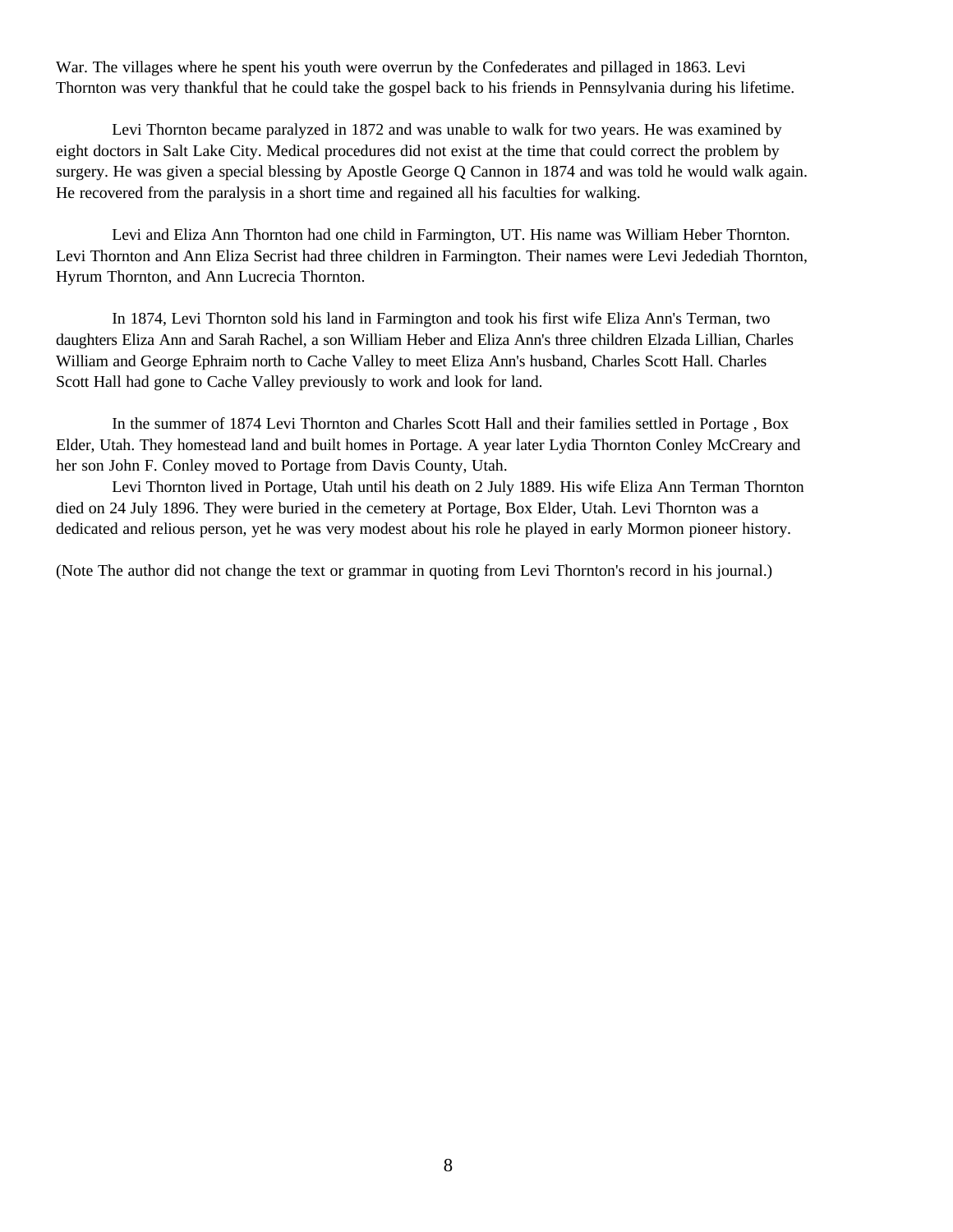# HISTORY OF LEVI THORNTON

I, Levi Thornton, write in my book a short history of my life from the time of my birth onward. I write this in order that my proterity may have a knowledge of some of the leading acts of my life and I feel it my duty and also my privlege and so I commence to write. I want my children to do the same and even more so. I want them to keep a daily journal of their lives so their children may know what they have done.

 I, Levi Thornton, was born the 19th of May 1819 five miles west of Fairfield (Sometimes called Millertown) Adams County, Pennsylvania, in which I received my schooling. I am the son of George and Polly Lowe Thornton.

My father was born December 22, 1764. I think he was of Scottish decent. He died August 26, 1826, making his age when he died 62 years. Where they were born I cannot tell, but I think it was in the State of Maryland. I do not know anything about my grandfather on my father's side.

My mother's maiden name was Polly Lowe. Her father's name was William Lowe and grandmother Lowe name was Crawford by marriage, her husband's name being Crawford. (A different writing states - my mother's name was Polly Lowe. Her mother's maiden name was Crawford. She married William Lowe.) My mother had six brothers, Charles, William, Jacob, Nathaniel, Joseph and Philip. There were two sisters, Catherine, and Elizabeth Lowe. These are all dead. The dates of their deaths I know nothing about.

My mother had nine living children namely, Lydia, Isabel, George Washington, John, Levi, Mary, Jacob, William and Elizabeth. They are all Dead excepting myself and brother.

I was 7 years old when father died. He died August 26, 1826. Mother was left with a large family and having left a small mortgage on the farm the farmer who held it took the farm away from her. It was through a small mortgage that my father gave to Lauren Johnson and he loaned Mother out of the hole farm so we were left destitute of this world's goods. Consequently us children were bound out until 21 years of age, the girls until 18 years of age.

I was aprenticed to the tailor trade, George Washington to the blacksmith, John to the weaving trade, the rest of the children being to small to put out to live excepting the girls. They went out to work and Mary was bound for her age. She had eleven years to stay so we were all rented from home.

I stayed 5 years with the man I was bound to, whose name was John Hensal, and not being able to sit on the board I was released from my master and came home. We then went to work, that is the boys, 3 of the oldest, George Washington, John and myself, the other 2 boys were at home with Mother.

I then emigrated from Adams County with my mother and brothers, George and John and the 2 smaller boys, Jacob and William, to Franklin County, Pennsylvania where we set up housekeeping. While living in Tomstown, Franklin County, my brother John died, December 1835, much lamented by the family. We then moved up on the mountain one mile north of here. Here George W. and myself lived with mother until the year 1836 when my mother died on December 22, 1836. This was another shock to us. We then got our elderly Aunt Elizabeth to keep house for us. So we lived together until the year 1837.

On the 6th day of July 1837 I was married to Eliza Terman, daughter of Greenbery and Polly Terman, both of Franklin County, Penn. My brother, George W. still kept house with my aunt until the year 1838 when he married as you will see in the latter part of this history.

I will here give the names of all my father's family, the first names. They were all born in Adams County, Pennsylvania.

Lydia, born 1805, was my oldest sister and was married to Leonard (Lenard) Shoup. He lived in Franklin County, Pennsylvania. Afterward he moved to Ohio in the early settlement of that state. She died about the years 1834 in Ohio.

Isabella my next sister was born in 1814. She married John Creps of Franklin County, Pennsylvania. She died when her first baby was born at the age of 21 years and 10 months and six days and on July 27, 1835. Her boy was named Henry Creps. The last I know of him he lived in Lutersburg (Leitersburg) State of Maryland. He had a large family. (Name is spelled Isabel, Isabella and Isabela.)

The oldest boy, George Washington, was born March 17, 1815. He married in 1838 to a girl by the name of Elin Watt (Ellen Hall, Elen Holt). He had 3 children, 2 boys and 1 girl. The boys died at Nauvoo, both small children. My brother George Washington died in Nauvoo, State of Illinois in the month of January 1846. His wife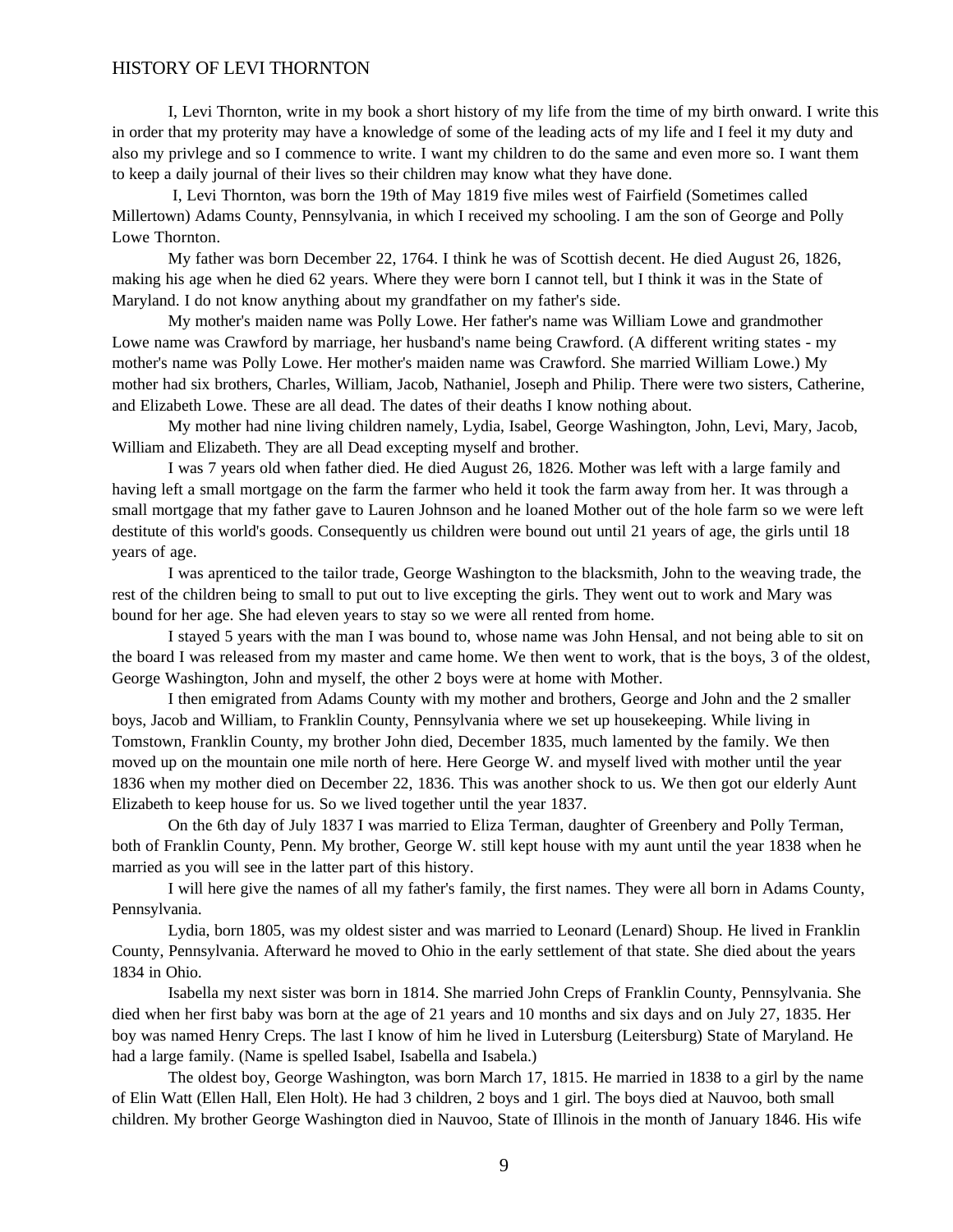married Samuel Suficool and I think he died and I heard she took her oldest child, the girl, and went East. What became of the oldest girl I do not know. (See Page 4, Paragraph 5.)

John, my next brother, born June 26, 1817, died December 1835 in Tomstown, Franklin County, Pennsylvania.

Then next myself, born May 19, 1819.

Then next my sister Mary, born June 6, 1821, died on the 24th of December 1856. She came with me from Pennsylvania to Nauvoo and married William Terman, brother to my first wife Eliza. His first wife having died at Nauvoo as also all his children but one which were 3 in number in 1849. She married this man and in the same fall, 1844, he moved to St. Louis. This was the time that Sidney Rigdon left the Church of God. From here they went to Pennsylvania and from there to Iowa. Here she died in Lime County, Iowa. She died through hardship and trail. Her husband took to drinking and led her a terrible life. She left 4 living children, Joseph Smith Terman, Susannah, Rebecca and Jeremiah; three having died, namely the oldest, Ann Eliza, also the third Catherine Elizabeth and Alma, he being the twin to Rebecca. Joseph Smith, next to the eldest, was wounded at the battle of Cedar Creek by the confederates of the south in the war of 1861 from which he died in Balitmore, State of Maryland, on October 26, 1864 and was buried in London Park Cemetery. Her husband married another woman by the name of Malinda Dowlan (Donlan). They have 3 children. They now live in Salt Lake city.

The next was Jacob C. born April 6, 1824. I left Jacob who was younger than me in Pennsylvania in the 1893 and went to Nauvoo, Ill. He stayed in Pennsylvania.

The next William born April 1826. He was my younger brother and I took him with me to Nauvoo and when we left Nauvoo for the Rocky Mountains my brother, William stayed in Iowa. Whether he is dead or alive I do not know.

Elizabeth, don't know when born and died quite young. (I think born in 1829 and died when perhaps 2 years old.)

(Concerning George Washington, additional writing states: The next death was my brother George W. Thornton who died at Nauvoo on January 20, 1846. He is the only one of my relations who died in the faith and just before he died his daughter Mary Elen died on the 15th January and on the 24 of March his son George Elbert, died. They were both small children. This was my oldest brother.)

I will now give an account of my own family. I was married to Eliza Terman, daughter of Greenbery (Greenburg) and Polly Terman of Franklin County, Pa; on July 6 1837. My wife was born June 26, 1820 in Franklin County. I was married in Tomstown, Franklin County, Penn. and we lived in Tomstown 4 weeks, then went to live with my mother-in-law, stayed here one year through the summer. I went to serve prentice to the mason trade at \$10.00 per month. In three months after going to the trade my master ran out of work. I then went with my boss to work for Dratten Man. When I left him my boss told me I could have all the man would give me so he gave me 87 1/2 cents per day. I then went to Chambersburg and cut stone on the Franklin Railroad. Worked until December and when I settled up he gave me \$1.25 per day. I came home and set up housekeeping and through the summer of 1838 I worked at masoning.

On the 10th of June 1838 our first child, a son, was born in Quincy Township, Franklin County, Pennsylvania. (near Waysborough). We called him Ephraim (Ephrim). We still lived here until 1839 and then moved to John Mons (Maughan's) house. Here we had a girl born. We called her Martha Jane. She was born on the 18th day of July, 1840, in Quincy Township, Penn.

The next child we had a son and we called his name John Andrew Jackson. He was born on the 13th day of August in the year 1842. This was my third child. (He was born in Quincy Township, Penn.. also.)

The next child was a girl and we called her Mary Catherine. She was born on the 25th of March in the year 1846, Nauvoo, Illinois.

The next was a boy. He was born August 16, 1847 in Dodge County, Missouri. He was a stillborn child as at least he did not live long after he was born. We called his name Hyrum after Hyrum Smith, the Patriarch of the Church of Jesus Christ.

The next was a girl and we called her name Lydia Ann. She was born October 30, 1848 in Dodge County, Missouri.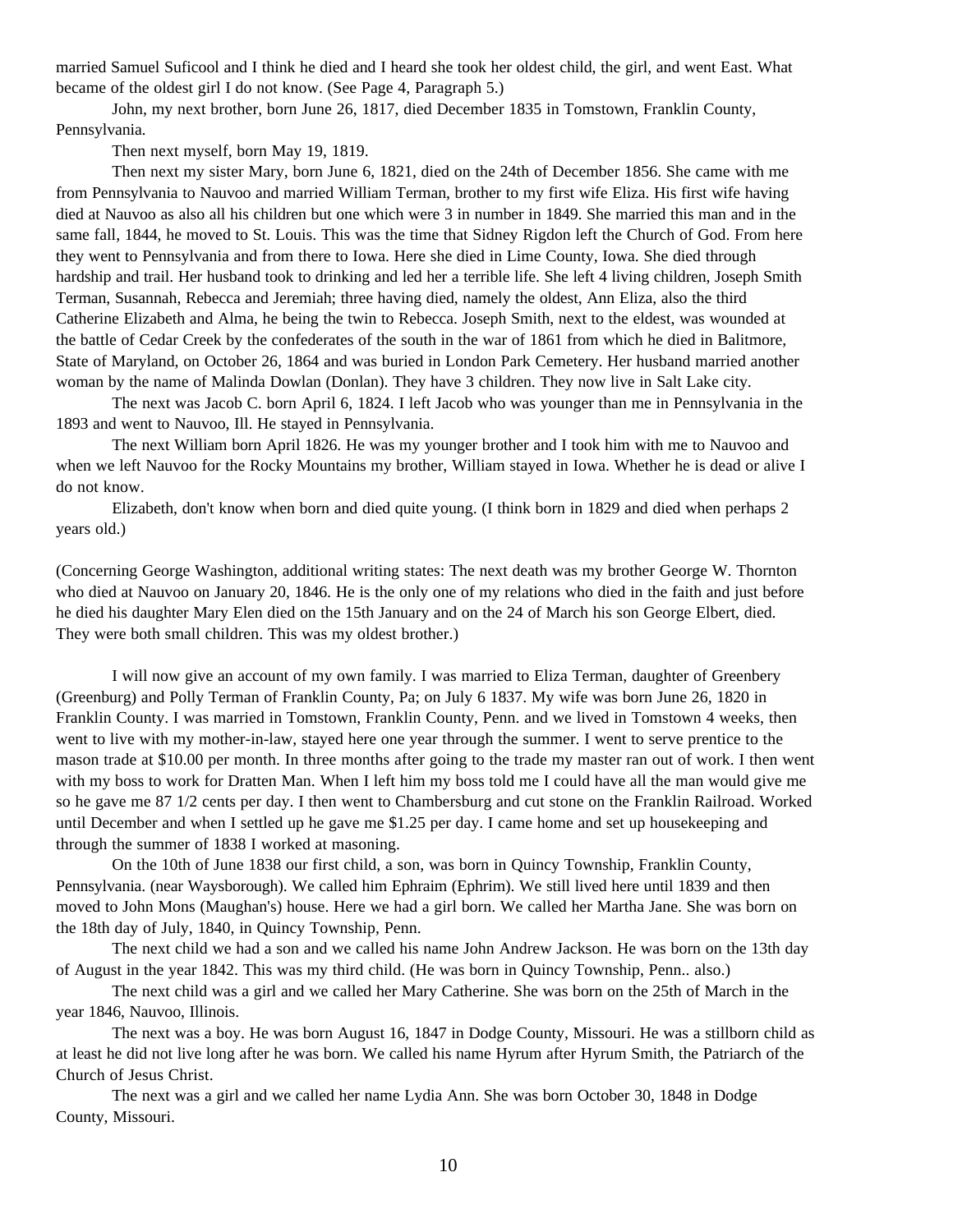The next was a boy. He was born on the 25th day of May in Sullivan County, Missouri in the year 1850. His name was Joseph Brigham. We called him after the two prophets of God on the earth in the last days. (This was Peggy or Fern's father - notation by E. Gibbs).

The next was a girl who was born on the 27th of December in the year of our Lord 1852. She was born in Great Salt Lake City, Utah Territory. We called her name Liza (Eliza) Ann (Anne).

The next was a boy and we called his name Levi.\*

The next was a girl. She was born in Utah County, Utah Territory. She was born the 10th of March in the year of our Lord, 1855. (No mention is made of the name. Notation by E. Gibbs states: This was Grandma Gibbs.)\*

Sarah Rachel was the next. She was born in the spring on the 22nd of March, 1856, in the American Fork settlement.

On January 31, 1858 my last son was born to my first wife. (This would be in Farmington, Davis County, Utah. No mention is made of the name.)\*

I shall now drop back to the first of my married life. we remained in Quincy Township, Pennsylvania until the year 1842 when our second son, John Andrew Jackson, was born. At this time I learned to work at the mason trade and in the winter I learned to cooper. So I learned two trades at the same time after I was married. I prospered in property in the outset of my life. After I got married though I labored hard and was industrious for I had nothing to begin with and I was poor but the Lord blest me.

Now until the year 1842 I was connected with no church on earth. I was just a careless indifferent man, caring for nothing but myself, although at times I had many seious reflections. I had three children and began thinking that I was showing them a bad example and decided that I would try and do better. I started to pray to God that if there was any true church on the earth that I might know it. I went to the different demoninations, among them the Methodist, to see if they agreed with the scriptures, but found that they did not agree on many points. They told me they would take me into their churches in any way I would like to come-with baptism or without it. This I found was not according to the word of God in the scriptures. However, I kept on praying to God to guide and direct me in the ways of truth. Then I had a dream. In my dream I saw two men and I thought they knew what to tell me. A short time later there was a Mormon meeting advertised. It was three miles from where I lived but I decided to go. So I went on foot in the dark and as I came to the door of the meeting house I saw these two men which I had seen in my dream. These two servants of God who came into my from Nauvoo were named Daniel Carnes (Owens) and Jacob Foutz and they were sent of God Almighty to preach the Gospel of Jesus Christ. After the meeting I invited them home with me and told them I wished to be baptized. So in a few days I was baptized on the 16th of December 1842 by Jacob Foutz in the creek Antetum in Andrew Friedly's meadow in Franklin County, Penn. I was in the 23rd year of my age and the first one to be baptized in this county. It was a cold day, froze, snowed and blowed. I walked half mile in my wet clothes before I could strip myself, but I never felt better in my life for I know my sins were forgiven.

I still lived in this same house until the fall 1843 I was ordained a Priest. I traveled with some of the Elders, among them Br. Lewis Zigler, preaching the gospel in the states of Maryland and Pennsylvania. The first man I baptized was old Father Zimmerman in Franklin County, Penn.

When Brother Carnes (Owens) and Brother Foutz left for the West, thay ordained William Terman, my wife's brother, an Elder of the Tommstown Branch of the church. We presided over that branch of the church until the Fall of 1843 when we prepared to move to Nauvoo, Hancock County, Illinois.

I moved 36 souls of this branch with me. I hired a wagon and went to Shampsburg (Shanksbury) where there was a branch of the church in Maryland, and I brought a part of the saints of the branch with me to Nauvoo. I made sale and hired five horses and a wagon and driver to take us to Pittsburg, 160 miles from Tommstown. Part of us walked and part of us rode to Pittsburg. Here we chartered a steamboat. From St. Louis we traveled down the Ohio River and up the Mississippi. We were three weeks on the way and landed in Nauvoo on October 8, 1843, all well but destitute as I had used all my means to assist the saints and had but one dollar in my pocket to live on, no house or home to go to.

In the evening I went to see the Prophet Joseph Smith, the first Prophet of God in this dispensation. When I arrived there, his wife Emma told me he was upstairs resting after being harassed and tormented by the mob all the night before and was weary and too exhausted to talk to me. But she went up and told him I wanted to talk to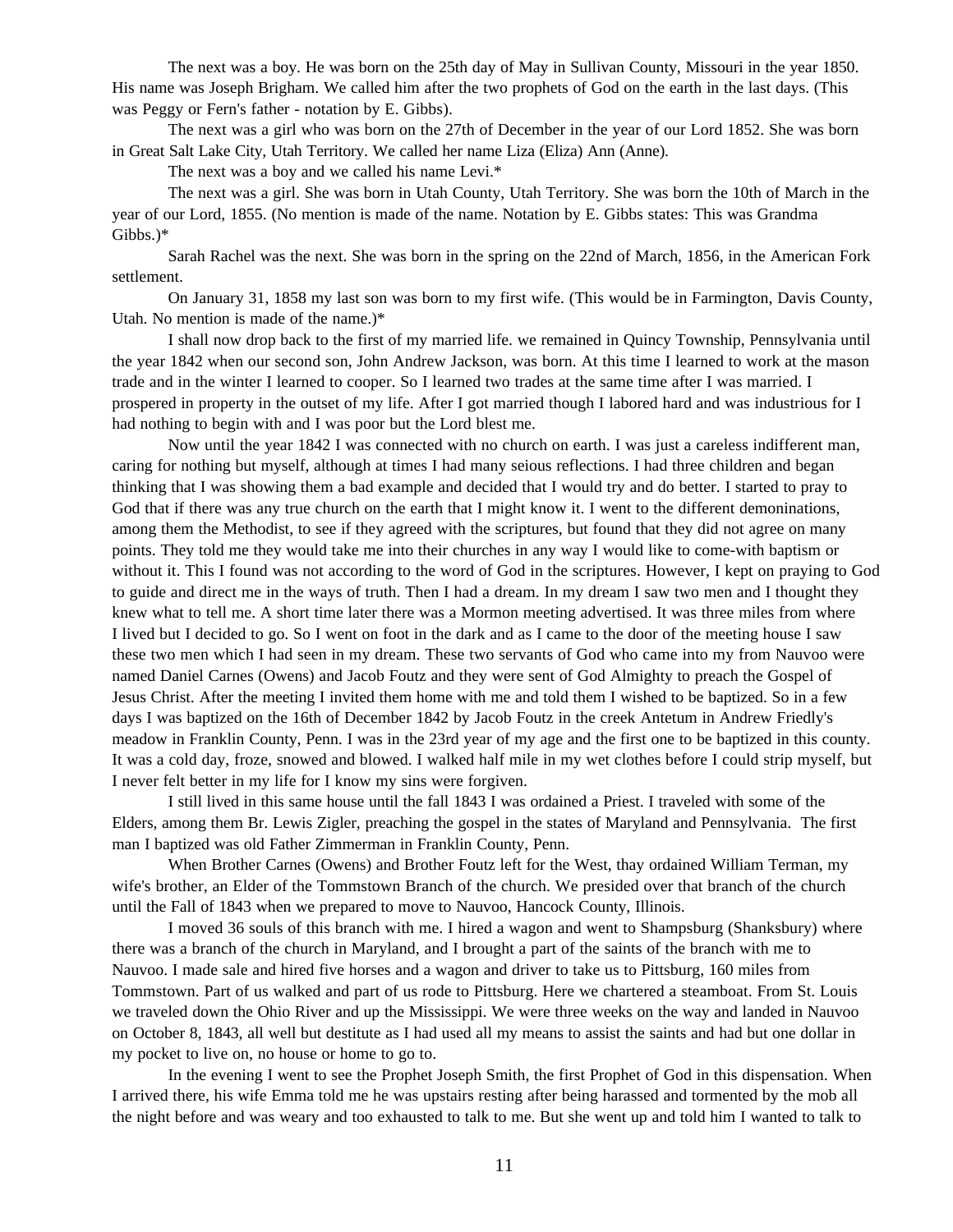him. He came down to see me and said he did not feel well and could not give me counsel. He said I should come on the morrow and he would advise me what I should do.

When I returned to the company they had been to the city and found them places to live so I did not return to see the Prophet in the morning but went to hunt a place to live. I located a house and moved into it and I kept moving around through the city until we were driven out in 1846. Though I did buy me a lot on Parley Street close by Brother Randel's. I bought the lot from brother Jacob Foutz and he bought from A. Randel. I had some of my material ready for building when the mob commenced to rage. We were then obliged to quit building and prepare to go West.

When we first arrived at Nauvoo there were many of my company wanted to go back. They thought Nauvoo was a very wicked place because there was a man who called himself an elder came into the room where we were and cursed and swore at a great rate. This, with a great many other things, they found fault with and it made them feel that mormonism was not true, that Joseph Smith was a false prophet. And these my brothers and sisters were discouraged but I labored with them day by day and presuded them to stay.

Nauvoo was a very hard place to earn a living. There was not much chance to get work. Still I did not suffer much for food to eat though there was many of the Saints that did suffer almost until death and some for want of the nessarys of life did perish when they were sick.

I went to work at masonry for Dr. Foster on a large brick house on the east of the Temple. Then I built a house for Sister Rebecca Hibengerand and her sister Frisy Snider and also her sister Mary Marstellan and two boys belonging to the first two named women. I built their house for the consideration of having part of the house to live in that winter. So we lived with them through the winter of 1843. We had little to live on and I walked three miles night and morning and made tough white oak rails for 50 cents per hundred and ate white cornbread which would freeze so hard through the day that I would have to mash it with the back of my ax before I could eat it.

Although provisions were low in price, corn 12 cents per bushel, pork from 1 cent to 2 cents per lb., it was hard to get the money to buy with but we rejoiced in the gospel of Jesus Christ notwithstanding all these hardships.

We moved from the house by the river up on the bench and so we kept moving until I bought a house of my own. In this we lived until a short time before we came west. The last house we lived in at Nauvoo was Edward Martin's where Mary Catherine was born. She was our 4th child born on March 25, 1846. This is the spring we left the city of Nauvoo. This was also the summer the prophet was slain.

I will say this, that from the time I came to Nauvoo until the time we were driven out it was one continual scene of trouble and persecusion. the mob burnt a great many of our houses and grain stacks with a great deal of other property and some lives were lost. We had no rest day or night and on the 27th day of June they murdered our Prophet Joseph Smith and Hyrum, the Patriarch of the church. They were killed by an armed mob of 150 men painted black and red and under the command of Col. Levi Williams at four o'clock in the afternoon, both receiving 4 balls. John Taylor and Willard Richards, two of the 12 Apostles, were in the room at the same time. The former was wounded with 4 balls. The latter was not touched, through the mercy of God.

The Saints in Nauvoo knew nothing of the murder at the time. The Governor pledged the faith and honor of the State of Illinois that the Smiths should return to their family and friends at Nauvoo. We did not expect such a tragic end. The sad circumstances as they transpired will never be erased from the tablets of my mind.

Before the death of Joseph he told the Twelve Apostles that his work was about done on earth and that he would now roll the work upon their shoulders meaning the Twelve, although they did not think at the time that he was going to be taken from the earth but so it was. Joseph said to those brethren that were over the river with him, for he had started for the Rocky Mountains to search out a place for the Saints to go where they might rest in peace, that inasmuch as they wanted him to come back to Nauvoo he would. These men that were with him were weak in the faith and feared man more than God and most of the since have apostatized and died. They told Joseph the city would be destroyed and gave him no rest until he gave himself up. Joseph calmly told them if his life was of no value to his friends it was of none to him now. Said Joseph, "I am going as a lamb to the slaughter and it will be yet said of me he was murdered in cold blood." He then came back with these men.

At this time I was gon to St. Louis for work and hearing through the papers that the mob was raging I took a boat and went home to Nauvoo where I had left my family. When I returned I found them all well and found Joseph on parade with the Nauvoo legion and everything in commotion. I took up arms with the rest of my brothers. This was on the 20th of June and in a day or so United States troops came into town to take away our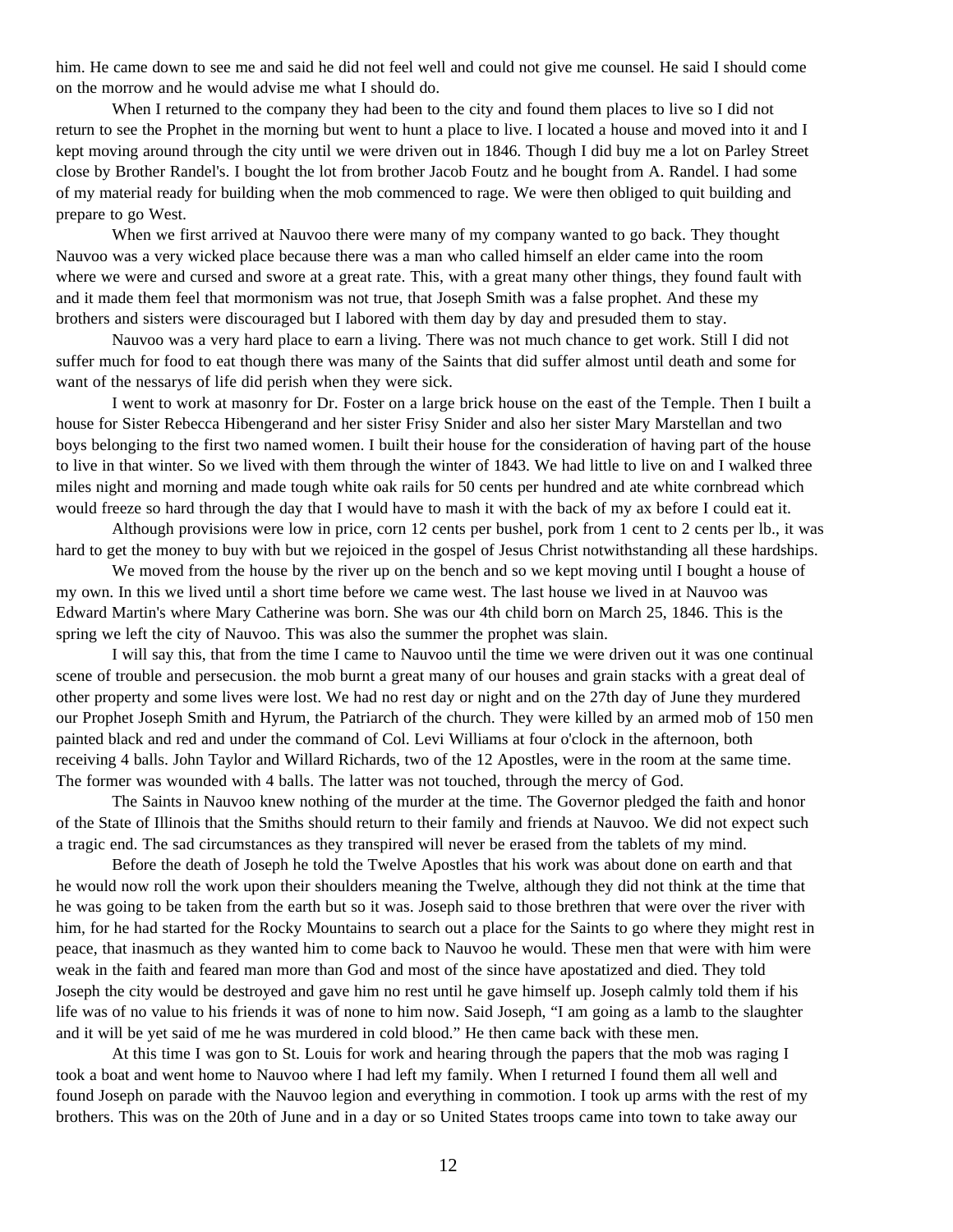arms and also took Joseph and Hyrum went with him as also John Taylor and Willard Richards. They were taken in the evening. Joseph was full of sorry. I was standing beside Joseph's horse at the time for he was on his favorite old Joe Duncan and he turned to the officer of these troops and he said, "Will you please let me go bid my family one more farewell." The officer said yes so Joseph rode from the Mansion Hall down main street to the Mansion and came back in a few minutes. Hyrum came riding in from the northwest across lots and fell in with Joseph and they both rode off together.

This is last time I ever saw Joseph and Hyrum living . I have at many times felt like weeping for them. Our beloved Prophet Joseph and Patriarch Hyrum are two of the best men that ever lived on this earth for they were men of God . I have seen these men and talked with them. I have heard them preach the word of God. I have saw them when their lives were hunted by day and night by gentiles and apostates and the hosts of hell. They were lodged in Carthage Jail to await their trail. They were tried for destroying the Nauvoo Expositor, a paper that the apostates and anti-mormons had got up to expose Mormonism. Joseph being mayor of the city and this being brought before him, the city council considered it a nuisance; therefore the city charter had a right to remove it on their endictment. They came clean, nothing being found against them. They were tried before the gentile court. Then the apostates swore out a writ of high treason against him. They were then taken back to jail again and those apostates said if they would give the Smiths a fair trial they would come clean again so says they now we must go to work and murder them so they went to work. Apostates and Gentiles committed the deed together. I remarked before the last time I saw the Prophet living, so the last time I saw them was when they lay dead in his own house, The Mansion, in the city of Nauvoo. This was on the 28th of June, 1844. This caused me great sorrow and trouble but the Lord has suffered it to be done for his own glory.

After this transpired it cast a terrible gloom over the whole church. These were days of sorrow after they had murdered the Prophet and Patriarch. We hardly knew what would be done. The twelve were all gone on missions except John Taylor and Willard Richards being in prison with him. When the mob had killed Joseph and Hyrum they thought that Mormonism would cease to exist on the earth but God raised up another Prophet who was Brigham Young.

When Brigham Young came home, he being the President of the twelve and the man on whom the responsibility rested, he began to reorganize the Church. He stood in the same place that Peter did when Jesus was taken from the earth. Sidney Rigdon was trying to get the people to believe that he was the man and some did go with him but he was put to an open shame for when Br. Brigham spoke we knew he was the good shepard of the flock and we did rejoice. He said there was a spirit here to hurry matters to reorganize the church. He said as for himself he would rather sit down and mourn for forty days and nights than to commence to reorganize the church but it had to be done so he commence to reorganize. We soon became more reconciled to our fate for the spirit of Joseph rested on Brigham insomuch that many of the saints would stop their ears and turn their backs toward him and when they heard him their backs toward him they thought it was Joseph and when they looked upon him it was Brigham.

At this time I was ordained a seventy in the eleventh corum which was the last one that was made at that time and Br. Brigham said that inasmuch as it was the last one that was made at that time it should be his. I believe it was July 1844.

The mob quieted down for a while but this did not last long. They were determined to exterminate all the Later days Saints, so they commenced to burn the Saints houses and grain and the Saints were compelled to move into the city of Nauvoo for protection. This continued until the fall of 1845 when the Presidency of the church made a treaty with the mob to give us time to sell property and build wagons so we could move away. We agreed to never winter another winter in the United States. This the mob agreed to so we organized into companies of hundreds to build wagons and so on.

On the 4th of February the Saints commenced crossing the Mississippi River and so continued until the next September when the mob came upon the saints 1800 strong when there was only 125 of men left. They fought 3 days and on the 3rd day they made a treaty with the mob. The mob gave the saints a reasonable time to leave but on the third day they drove the Saints across the river at the point of the bayonet.

All through this time we remained in Nauvoo until 1846 we had to stand on the defensive with our guns in our hands as it were and work on the Temple with but little to eat and so built the Temple of the Lord. When the Temple was finished in the winter of 1846 we recieved our endowments and then left for the Rocky Mountains.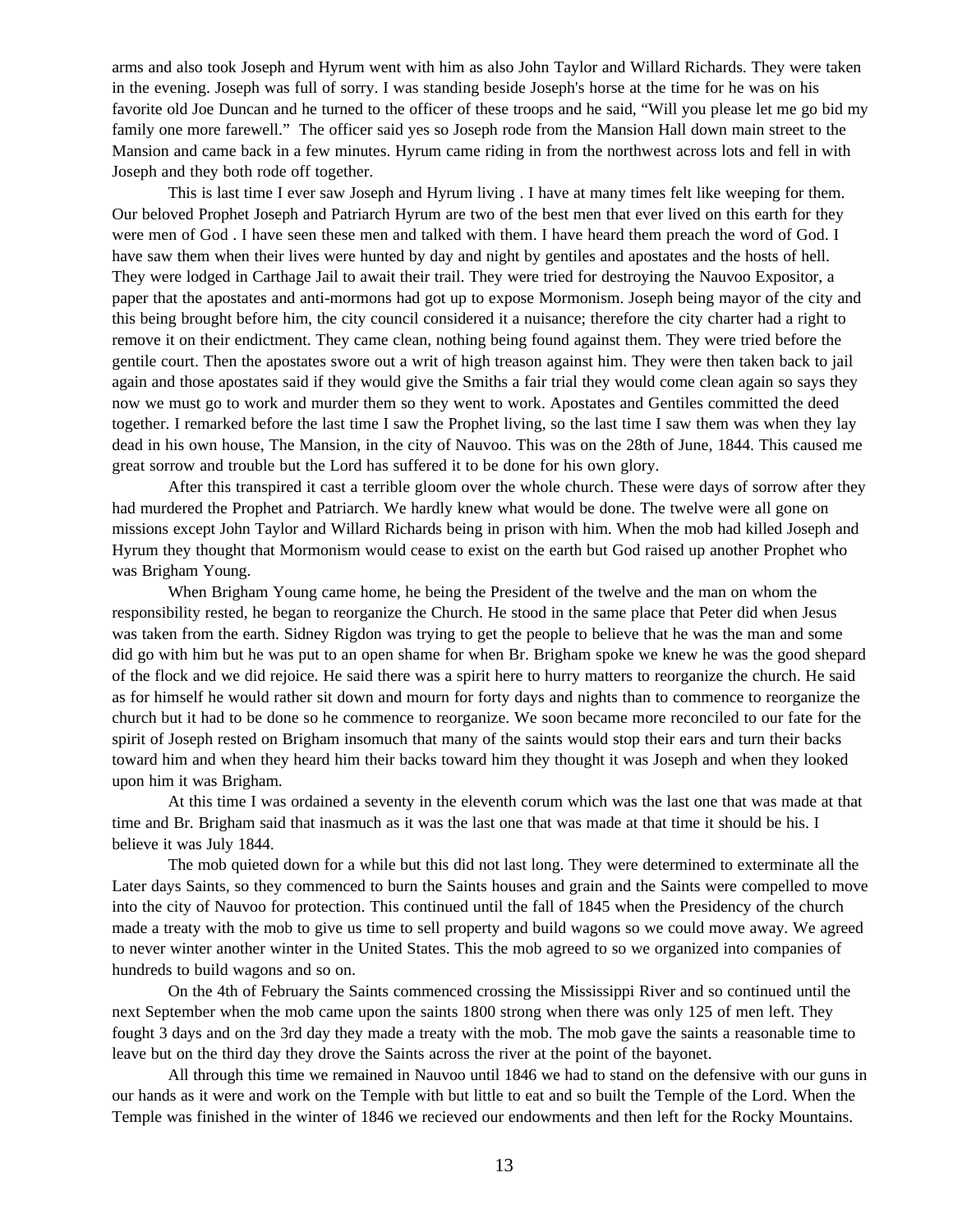I will make mention here that before we started west for the Rockies our daughter, Mary Catherine, was born. She was three weeks old before we started on the road. One morning when we camped my wife left the babe lying in the wagon and went to milk the cow and some of the other sisters that were with us threw a feather bed on top of the child in the wagon smothering her. To all apearances the child was dead. I thought we would have to bury her but we all felt so bad I called the elders to lay their hands on the child when to all our astonishment the chilld came to life and lived to be 25 years old. This was the power of God.

In the spring of 1846 I left my home of all I had in Nauvoo and started for the wilderness across the river. I had nothing but 1 cow and 1 wagon that I built. Through the winter I camped on the river not having anything to pull my wagon and not much to eat. So Br. Jacob Secrist gave me a yoke of oxen by me letting Br. Zimmerman put some of his luggage into my wagon. So we started together, Br. Jacob Lecrets and family, Jacob F. Secrist and family, and also Br. Zimmerman.

We 4 familys traveled together as far as Garden Grove. Garden Grove was a place where the Saints stopped to raise grain that they might have something for the people to eat. We had several of these stations between Nauvoo and the Mississippi River. The suffering of the saints was beyond all description. Many died of hunger and necessities of life.

Garden Grove was 250 miles from Nauvoo. Here we all stayed. Br. Secrist went on. I stayed and put in some crops, then I went down into Missouri to work for something to eat with John Zimmerman, Isac Lany, Jacob Secrist. We stoped in Claye County and mowed grass for 25 cents per day. In August John Zimmerman and myself stayed together and worked for 1 month and then fell sick with fever and ague. We hired a man by the name of John Brown to take us home to Garden Grove where my family resided. I found them all well there but I lay sick for three months before I was able to do a day's work. We both got well at the same time.

I then was counselled by Pre. David Fullmer to move to Missouri and work to get an outfit to go still further west for we did not know how far west we would go. So I loaded up my family and moved to Dodge County, Missouri and commenced to work to get means to move west with the Saints but here my family fell sick and I came near to losing some of them, four of them being sick at once, but through the mercy of God they were saved. I carried them on my back near a half mile and baptized them and laid hands on them and they were healed by the power of God.

I stayed here two years and then moved to Salavan (Sullivan) County but our enemies tried to mob me out of the county. It is near to Jackson County where the saints were driven out. This was a wicked place. I remained here three years before I could get a team to come west. I once had my own team abouot ready to start when three of my oxen died and left me with one ox. Therefore I had to stay here until the year 1852 when I got ready and started out for the Valley in the midst of the Rocky Mountains with my wife and six children.

We traveled with the Rosel Jackson family until we came to Omaha. Here we organized into the first company that crossed the plains that season. Ezra T Benson, one of the Apostles, and Thomas McKinsey, were then the organizing committee and James Jeppson was captain of my company.

We left the Missouri Basin about May 1, 1852 with oxen and teams. The name of the company was the St. Louis Independent Company. We travel 1,000 miles through wild country and Indians, were three months on the way and arrived in Salt Lake City on August 15, 1852 (*some accounts say August 20*) all well after passing through cholera and all kinds of hardships, sickness and suffering. We had one old wagon and four oxen and four cows. We were destitute of the comforts of life except a few clothes and a very few too. Br. Brigham came to where we were camped and he said if our sacks were empty his were full and signifyed as though we could have plenty for there was plenty beans.

The next day we went to conference which was called for the purpose of sending out elder to nations of the earth. Over 100 were called.

I went to work in the canyon, hauled the logs and put up a house on Brother Rockwood's land and then I went to coopering for my living that winter. I farmed on shares for Brother Rockwood the next summer and also built a house for myself on Mill Creek, 6 miles south of Salt Lake City. This was the year 1853 and I lived here through 1853 and 1854. July 1854 I put in a crop. This was the spring of the famine as the grasshoppers had taken over our crops for 2 years previous. The people suffered everything but death. No one died as all the people divided as long as they had anything and the Lord did magnify our bread stuff to that extent that some of the brethren measured out of their wheat bins twice what they put in them.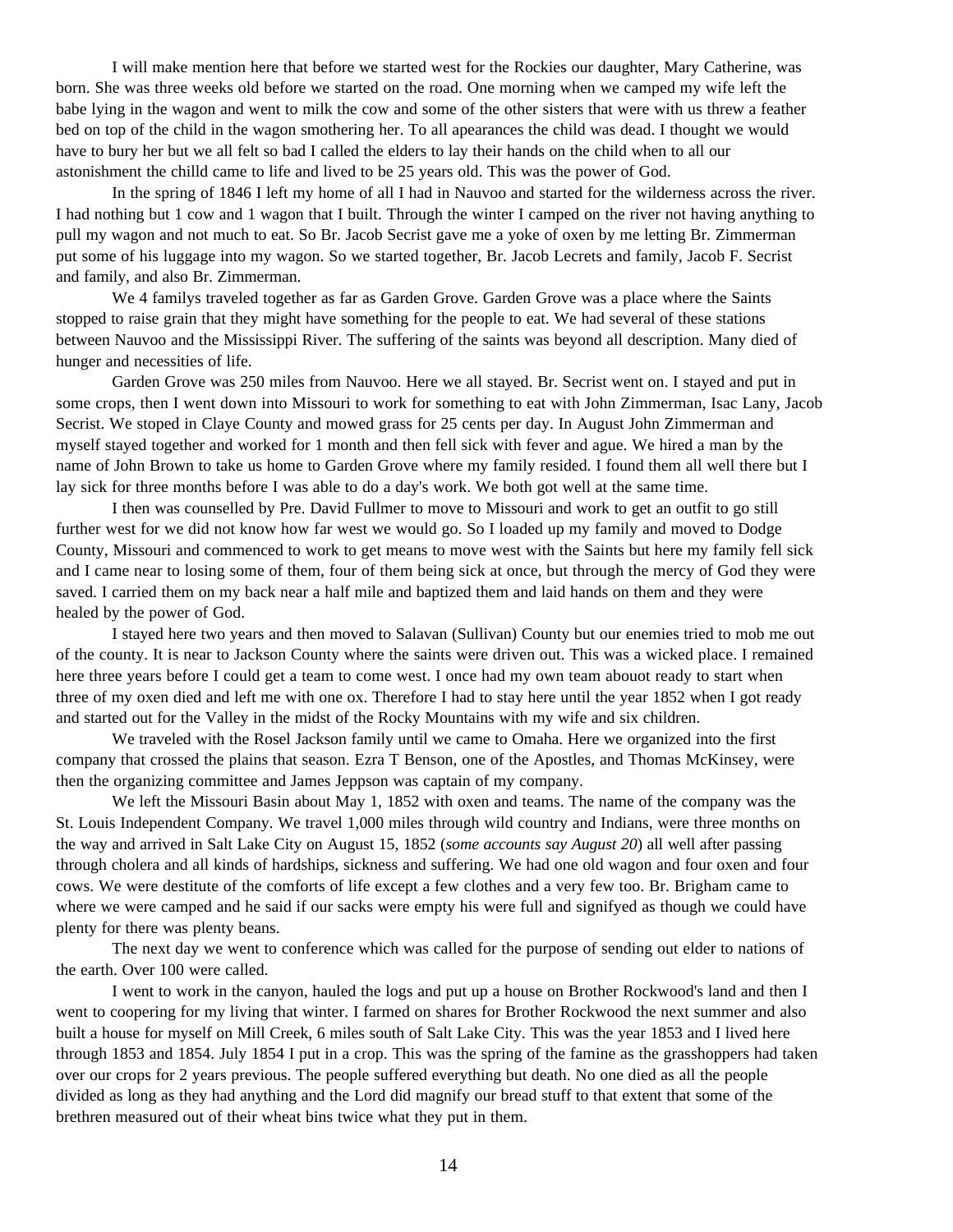In the spring of 1855 I moved to American Fork, thirty miles from Salt Lake City. Here I bought a place and had a house and lot in the town and had 35 acres of grass land and we had the privilege of fencing all the field land that we wanted. In the spring on March 22, 1856 Sarah Rachel was born and on the 27th of that month I had Ann Eliza Secrist sealed to me.

I then sold out my home and moved to Farmington, Davis County, to a place that Brother J.F. Secrist took up and started to farm. This was a claim of land that Br. Secrist left when he went to Journey (*could be Germany*) on a mission and died on the way home of collery. I left my first wife in the town of Farmington and took my second wife on the farm, she having 4 children living and one dead.

I lived on this place Br. Secrist had taken up from March 1856 until the year 1871 and put on all the improvements that it now contains and took care of Br. Secrist's family which was 7 children and his wife. Three of these children were begotton by me and four by her first husband.

The names of her first four were Louisa and Mary Lise, Jacob Moroni and Heber Nephi. Her first by Br. Secrist was scalded to death when about one year old. My first by her was Levi Jedediah, born January 15, 1857. The second and third Hyrum and Ann Lucrecia. (*no dates of birth are given.*)\*

Through the summer of 1856 we were prospered and the Lord blest us and in the month of September Br. Jedidah (Jedediah, Jediah) M. Grant came to the town of Farmington and commenced a reformation among the Saints of God and a great work it was for we had all fallen asleep and had forgot God and his works with the exception of the First Presidency. The people had to repent and make restoration to God and their brethren for they had done many things that was rong and they had great need to repent and they did repent and humble themselves before God. When Br. Grant weighted the people in the balance and found there was not a man or woman but what was lacking some apostised, others went by the board and some were cut off for their inicquity while others turned to God shortly after the reformation comenced. At this time my bishop put me in to go round to teach the people which was a very responceable office.

In the fall 1856 I was called by my bishop to go and meet the Saints who crossed the plains with handcarts. Some of them started too late; consequently, were caught in the deep snows. I knew nothing about going until the evening before just as I was going to wash my body to go to bed Br. Smith and Burbank(?) came to my houose to warn me to be ready by the next morning. I complied with their request and got ready and went the same day as far as the great Salt Lake City and the next day I started out for the plains with the Farmington company, Br. Harrison captain.

We traveled the first day after we left the city over the big mountain and camped for the night and the next morning we rode out and camped the next night in the canyon. Next morning left for Bear River and camped overnight. Next morning left for Fort Bridger and camped that night on Blacks Fork. Left next morning and camped at night on Blacks Fork. Left next morning and camped at night on Hams Fork. Camped next night down on Green River. Camped next night down in Green River 3 miles below until next day when we left for Big Sandy and camped there for the night.

The next day was the first Thursday in the month which was fast day. We held fast meeting and prayed that God would prevail to us whether the handcarts was on the road or not but we got no word from the Lord. All was dark and gloomy, the whether being cold. We sent out an express to see if we could find out something but the weather was so severe the horses would not face the storm so they came back in the evening being partly near frozen. Just after our express arrived there came an express to our camp that was being sent from Brother A. Call's camp which stayed over night with us and brought us news from Br. Alred's camp. He was camped on the Pacific Spring with the provisions for the company of Saints that was on the plains. The news was brought to us by Br. Vancot and Br. Spencer which was that the Saints could not be on the road and we were told to go back to Green River. So we started for Green River and got there in the evening. This was the coldest day we had all the trip. One man like to froze to death and if we had not turned his horses out and tied his wagon behind ours he could not have lived and we made him run on the road so as to get him warm and by so doing we saved his life.

We went on to Fort Bridgen and got there in the evening and stayed three days and Br. Joseph Young came from the east and brought word that the handcarts were on the road so we had to go back and do our first work. The same night that I came to Fort Bridgen I lost my horses and could not find them for the space of four days so this left me behind my company. The captain left me 2 horses to take care of and when I found mine I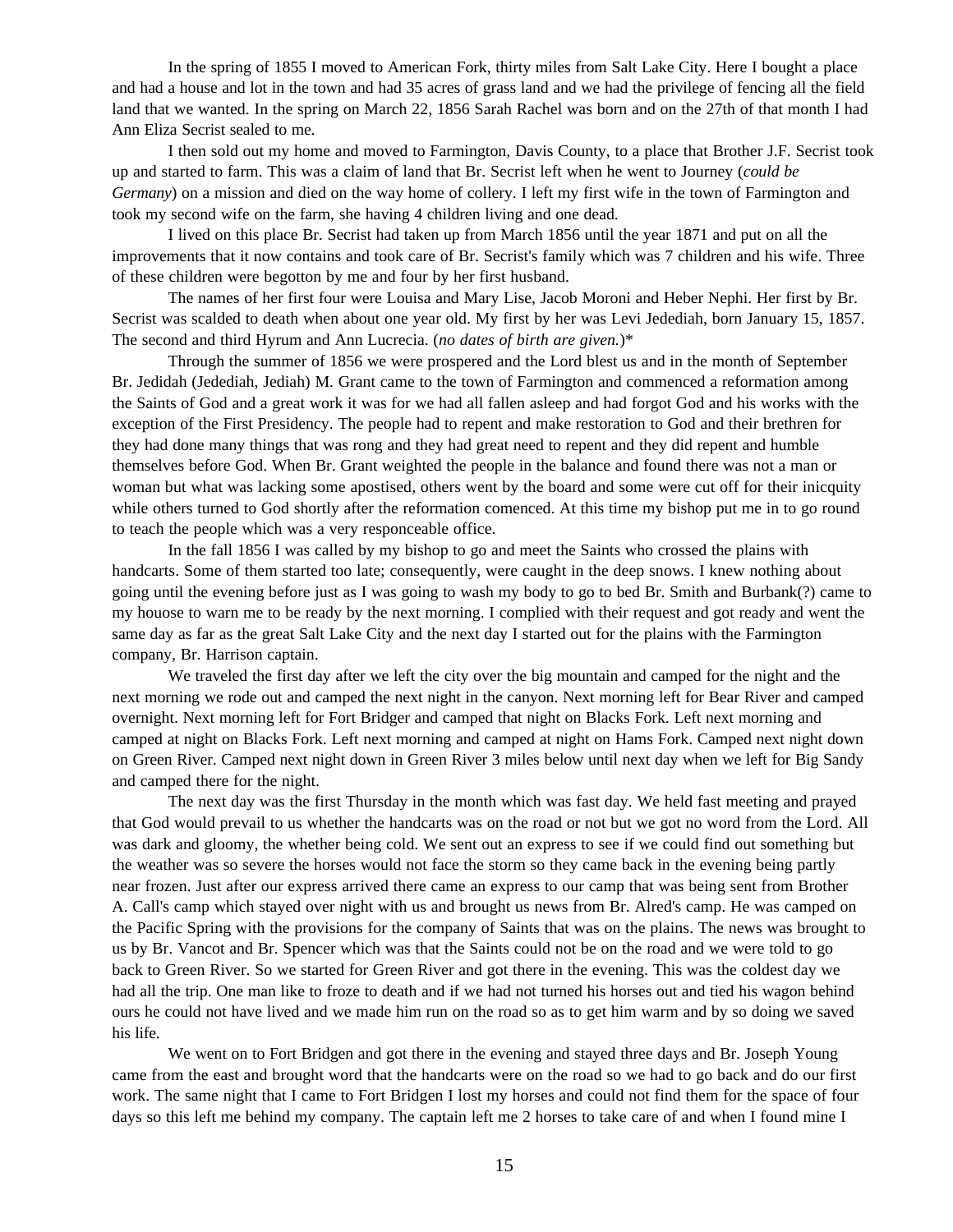took those 2 that was left with me and my own and left for the handcarts and got to them the day after the company did.

When we found the Saints with the handcarts they were destitute of the comforts of life. We found them in snow drifts badly frozen. We took them up in our wagons and made them as comfortable as possible but many died after we got them in our wagons. Many had died before we got to them. This was the most horrible sight I ever saw. Many who went out to meet them were also badly frozen. We got home after 35 days of travel, in all traveling seven hundred miles. We got home about Christmas time. The Saints in the Valley thought that we were perhaps frozen in the mountains for the snow was very deep and very cold. A great many froze their feet and noses but after all the hand of the Lord was over us and we got home safe. Found my family all well, lost nothing except my flax which stayed in water too long and spoiled. This was considerable lost.

In the summer of 1857 the United States sent out what was called the Buchanan Army because he was the President of the United States at this time. We never knew they were on the road until July 24, 1857. This year we raised very heavy crops and the fall I was called on with the rest of my brethren to go out to meet the army. We went and when we got to Echo Canyon we went to work and built breastworks while some were scouring aroung through the mountains watching the enemies. We were gone about 3 months until our enemies were obliged to put into winter quarters, the snows having fallen so deep they could not move any further so we came home. This winter we prepared to move south so that by the 1st of May there was no one living north of Utah County. President Buchanan then sent 2 comisheners to make peace with the Mormons. The name of these men were L.W. Powell of Kentucky and Ben McCullough of Texas, so President Young told us to move back to our farms so we came back again. (*Detailed account of this period found in daily diary.*)

I remained on the farm until 1869 when I was to go on a mission to the United States in company with Bishop John W Hess of Farmington. We started on the 20th of November. I took my sekond wife with me altho at this time the congress of the government was legislating upon poligamy and some thought all poligamists would be put to prison but President Young told me to take my wife along and if they ask me if this was my wife tell them yes this is my lawful wife and if they ask you if you have any more tell them yes. I done so and blessed.

I returned home in the spring of 1870 after traveling through Franklin County and also Adams County, Pennsylvania and part of Maryland and also Virginia, also visited New York City, traveling in all about 6 thousand miles by railroad and in boats. I returned home March 1870 and went to puting in my crops and attended to the same.

On the 30th of April I fell sick. I was taken to Salt Lake City and was doctored by Anderson and Richards. Came home in about 2 weeks. I got so I could get about again so harvest came on, not being quite well I got to the reaper and went to cutting wheat. This gave me a backset. I was then worse than ever; for two months I could neither sit, stand nor lay so I had to walk my room from morning until night until I got so weak that I could not walk so my family took me to Salt Lake City to have something done for me. I lay in the city about 7 months. Had about 10 doctors in all and they done me no good that I know of. I was taken home in about the 1st of March 1872.

In the time I lay sick Br. Geo. Q. Cannon, one of the 12 Apostles, came to see me and laid his hands on me and told me I could get up and walk. Yet at the same time I could not move any part of my body from my waist down to my toes for I was dead being paralyzed. I had hot rocks put into my bed and had large pieces of flesh burned from my legs never feeling it a particle. Nevertheless after that I began to get better until I could walk again. So here was another manifestation of the power of God and in 1874 I got so I could work again.

In this time my second wife and her children became dissatisfied about the land that Br. Jacob F. Secrist took up on which I had moved and had put on all the improvements and had also bought the land from the government and paid for the same. They wanted all the land and all the improvements so they cited me to a Bishop's court and they divided the land giving her children equals parts leaving her and me with 10 acres each and the house and orchards which I was have until my death; they all agreed to this. I got a surveyor and had it all done according to order, got their deeds all made out. They then would not have them so they took me before President Young and his council and several of the twelve Apostles. They said that I had not got enough, but President Young said if I was satisfied he was, so I left it as the Bishop's Court decided it. My seckond wife then wanted a bill of divorce. President Young gave her one and I signed it for her.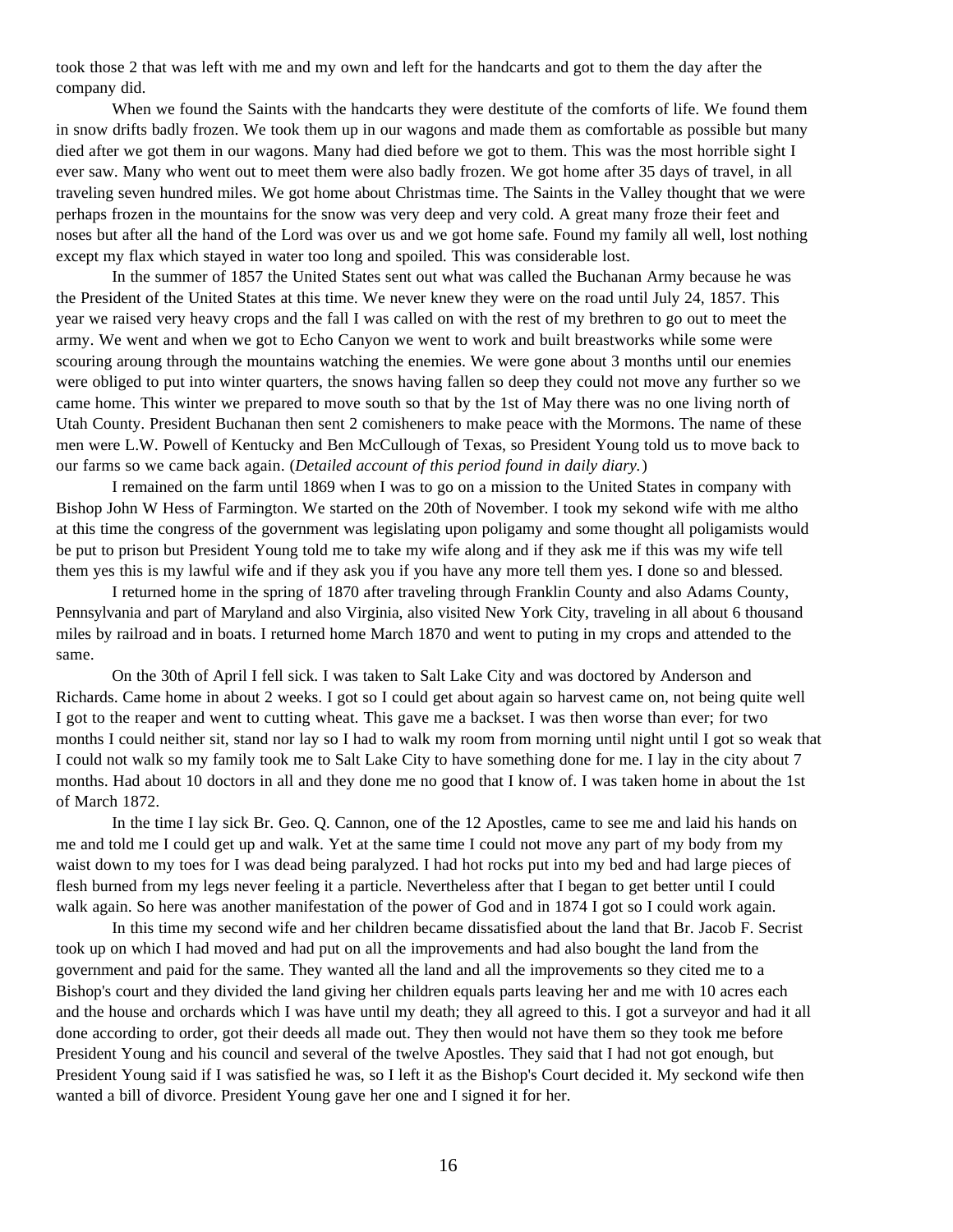I then sold my land to her and her son-in-law and moved to cache Valley taking with me my first wife, my youngest daughter, my youngest son by my first wife and Lize my next to youngest daughter. She was married to Charles Scott Hall and he being then in Cache County I was taking her to her husband with her 3 children, 1 girl and 2 boys, the babe 4 weeks old and when we traveled as far as Richmond, Cache County there was a large hole in a bridge and we had to cross. One of my animals sprang across the hole and throwed the front wheel in the hole so suddenly that it threw me and the mother of the two smallist children and her and her children and myself out of the wagon knocking us all speechless. The wheels both ran over my legs and over her oldest boy Charles mashing in his ribs. When I came to myself the mother of the child was off from the wagon holding her little boy exclaiming: "Oh my child is killed." By this time I pulled myself up by the wheels of the wagon as I could not stand on my feet. I cried out to her to bring me the child. I took it and laid my hands on it and gave it to its mother. I then began to examine my legs to see if there were any bones broken and found that there were no bones broken but very badly bruised so I told her to get into the wagon and we would drive to Richmond and the child got better and when we came to Richmond we stopped at Br. Hobsons and we called in the elders and we laid hands on the child again it still gained strength and now he is a fine boy, thank God.

We traveled on to Franklin that evening and it seemed as though Satan was determined to destroy the child but we kept on praying for the child until it waxed well. We stopped a week or two in Franklin. I took a look over the country but found nothing to suit me so I

a place of Hugh Moon's widows for twelve hundred dollars and went back to Cache to get my family. When I returned the two women who had married two men who had run into debt to the amount of ten hundred dollars so the creditors were going to stay the money in my hands so the women would have got nothing for their place so I gave them back their farm. I then looked over the country and concluded to take up some land and build me a home in Portage. I commenced by putting up a house and corals and fencing a lot. I then filed on some 40 acres of land in company with Cumer Green, he being the one who done the filing.

On the 14th of December 1874, Sarah Jane Howell was sealed to me while in the city on the night of the 14th of December I walked out in the dark and fell into a cellar pitt and got badly hurt so that I did not recover until this day, February 6, 1885, but am better and hope to be well soon. I still remain helpless, sometimes bedfast and sometimes I could get around with crutches.

In the month of October 1878 Elizabeth Spalding was sealed to me over the alter by proxy and at the same time 3 of her sisters, namely Amy Spalding, Anna Spalding and Sarah Spalding. These were dead sisters to Elizabeth Spalding. I had these 3 last names baptized for by proxy and sealed to me.

In December 14, 1874 I had my grandfather Crowford and wife baptized for and several more that I will name here at present . Grandfather Crawford was my mother's grandfather. Then comes my father, George Thornton and Poly Low, his wife; my brother-in-law and his wife, Leonard Shoup and Lydia Thornton, his wife; my sister Isabella Thornton, wife of John Creps; next my brother John Thornton; the next name my uncles on my mother's side, Charles Low, Jacob Low Nathaniel Low, Catherine Low; the next my grandfather William Low, Mother's father and his wife; next John Shoup and Elizabeth Low, his wife. Where you read husband and wife they were sealed together. All these names except Elizabeth Spalding that was sealed to me over the alter will have to get their endowments by proxy.

I will also give the names of some dead women that died without ever having been married. I with these, if it be the will of the Lord to be baptized for by proxy and go through the endowments for them and have them sealed to Levi Thornton. Their names are as follows:

Mattie Chamberland, born 1853, State of Pennsylvania, died 1873 in State of Penn.

Augusta Chamberland, born State of Pennsylvania in the year 1858, died in the same state in 1875.

Amenda Fourney, born in Waynesboro, Franklin County, Penn. Died in the same place March 7, 1883.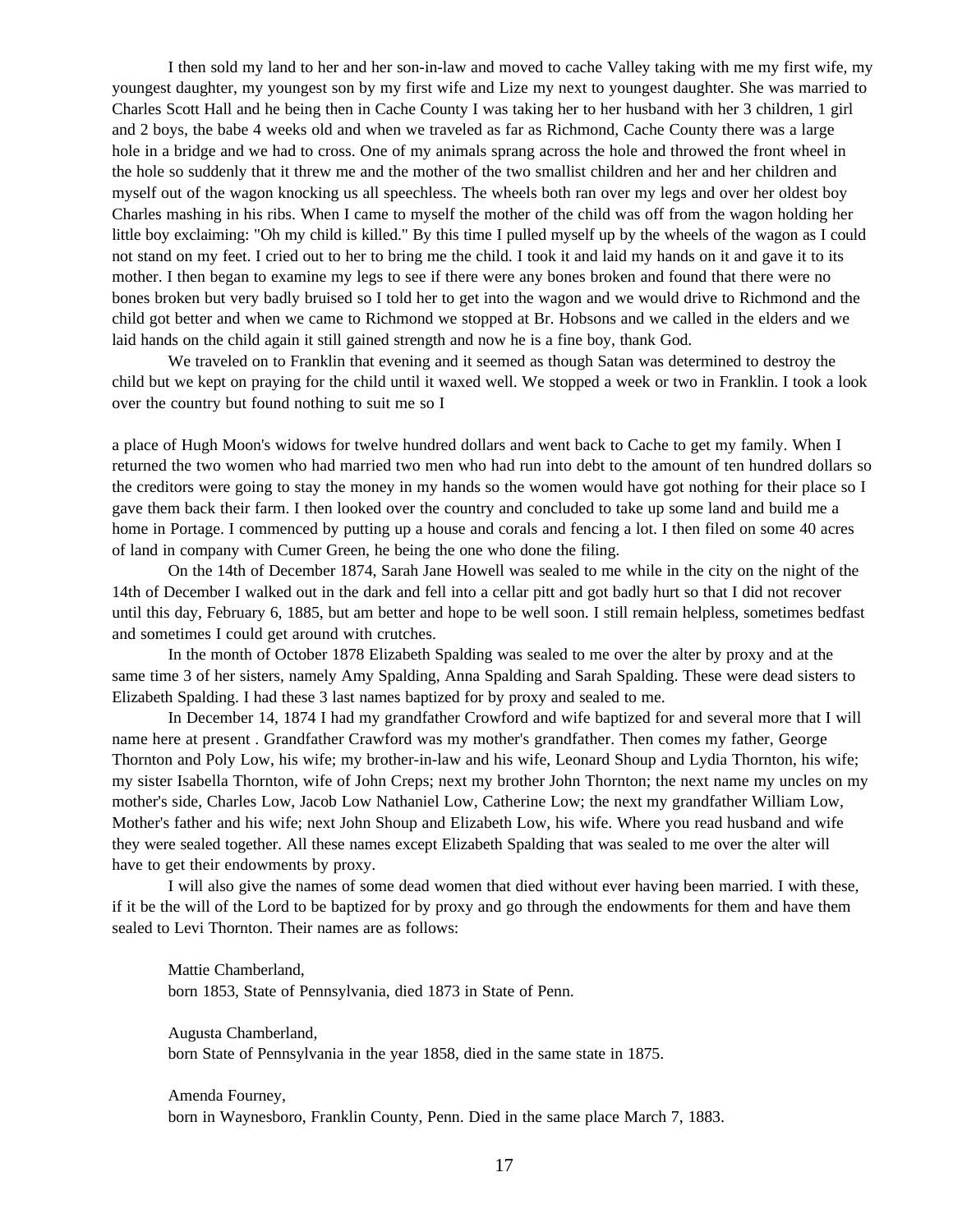She was daug ter of Lewis Fourney.

Mary Rowe,

born October 20, 1819, died in Waynesboro, Franklin County, Penn. in May 13, 1883.

Elmira Wood,

daughter of J. and E. Wood, born June 14, 1873, died in Greenwill Dark County, Ohio on January 24, 1885.

Lessie Newcomer, born February 1, 1847. Died in Franklin County, Penn. January 30, 1884.

Mary Haeflich, daughter of William Haeflich, born August 31, 1838. Died April 17, 1885.

Ida Funk, born April 25, 1868. Died July 1, 1885.

Fannie Morrison, born December 20, 1850. Died July 1, 1885 in Waynsboro, Franklin County, Penn.

I have done the names of the dead that I have been baptized for by the help of my daughters, Liza and Sarah R.

First my father, George Thornton, born December 22, 1764; died August 26, 1826.

The second, my mother, Poly Low Thornton, born October 6, 1796; died December 22, 1836. (*Other accounts give birth as 1769 which would seem to be correct.*)

Third, my great grandfather Crawford and his wife.

Fourth, my grandfather William Low and wife on my mother's side.

The fifth, my oldest sister, Lydia and her husband Leonard (*Lenard*) Shoop (*Shoup*). My sister born 1805 Adams County, Penn.

The sixth, my sister Isabella was married to John Creps. She was born 1813 in Adams County, Penn. She died in Franklin County, Pa. (*Other accounts give her birth as 1814.*)

The seventh, my brother, George Washington Thornton. This my brother belonged to the church but never got his endowments. He was baptized 1842 in Franklin County, Penn. He was born in Adams County, Penn. March 17, 1815; died in Nauvoo Hancock County, Illinois, January 1846.

The eighth, John Thornton, the next older brother was born June 26, 1817 in Adams County, Penn; died December 1835. He has been baptized.

The next sister, Mary. She married William Terman. She never had her endowments but I think she was baptized.

The next, my brother William, born April 1826, in Franklin County, Penn. He went up to winter quarters and he married there. I have heard nothing since but I think he is dead.

I had a sister, she died quite young, perhaps 2 years old. I cannot tell what year she was born but I think it was 1829. Her name was Elizabeth.

My brother Jacob Calvin's name I left out not having his correct age. I think he was born April 6, 1824 in Adams County, Penn. He was baptized when he was about 18. I left him in Pennsylvania when I went to Nauvoo and he stayed and forgot about Mormonism.

My sister Susan Terman was born 2, 1851 in the State of Pennsylvania and died August 13, 1884 in Pennsylvania near Harrisburg. (*She has never been mentioned before and it would seem she is a sister-inlaw.*) (*For more information on brothers and sisters of Levi Thornton see pages 2,3 and 4*)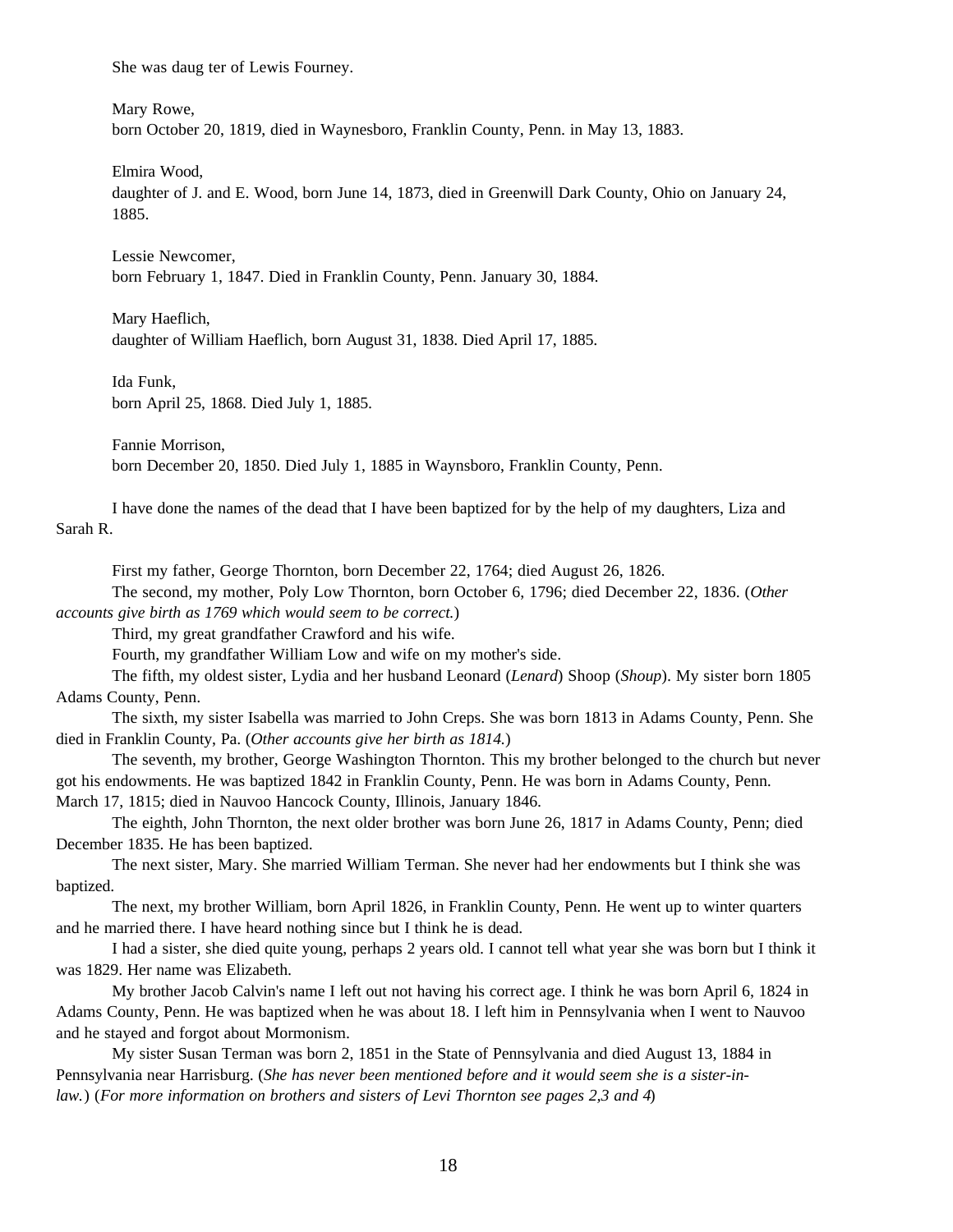#### (*December 23, 1879*)

 I now write to correct concerning the reorganization of the church. It was October 8, 1844 that I was ordained a Seventy and my first ordination took place about January 1, 1843. I received my endowments in the Nauvoo Temple in the spring of 1846 but my wife was not sealed to me until the year 1856. I think this is correct.

I am yet alive, thanks to my Father in Heaven, and have had the privlege of giving some of my children their partriarchal blessing and hope to live to give the rest theirs. They are yet young and it is not to late for them to repent and I think they will repent and my prayer to God is that they may repent that God may forgive their sins that they may be great men and women in the Kingdom of our God, that the work that I cannot do that they may finish it under the tradishon of our fathers. In the day that I live it causes a man to have much trouble to have a large family in the midst of this wicked and corrupt and ungodly generation. Oh the corruption and the wickedness that is now upon the earth! But it will not be long before God will sweep away the wicked. They willl be turned into hell with all the nations that forget God. I don't know but I have said all that is necessary on this subject. I have no emnity against any person except those who do not keep the commandments of God.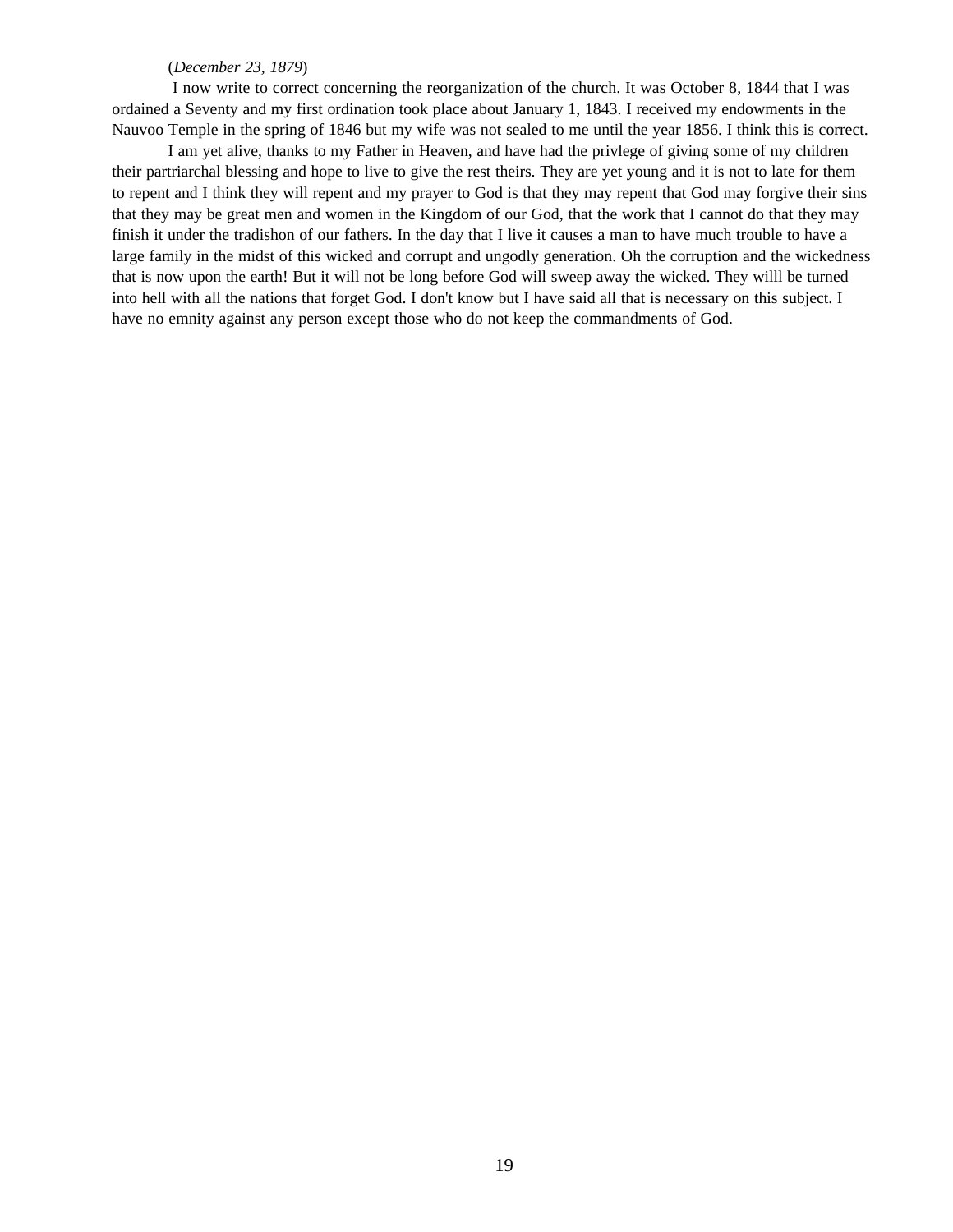# II DAILY JOURNAL

Recorded by Levi Thornton Period May 1857 through April 1859

## **May - 1857**

Stayed at home all the winter working at one thing and another until spring. The spring opened very early so that we got our grain in before conference but after conference it was very dry so that we had to begin to water before the middle of May which was very uncommon but on the 7th of May it rained and wet the ground about 6 inches and we have had some showers since so that up till the 17th of May everything looks good and prosperous, thank the Lord God of Israel for all his blessings for he is mindful of his children.

Sunday, May 17, 1857, this day I was at home.

- Monday 18, went with Bishop Hess to the canion to work on the road with about 200 of the brethren. Rained in the evening.
- Tuesday 18, went to Bishop Tailors to see about some saw logs. Rained a little, went down to Farmington to get my horses shod. The Smiths were too busy. I had to do it myself. Came home and made fence and cleared off grass land from that until night.
- Wednesday May the 20th, went to work in the kanyons halling logs with one yoke of cattle and one span of horses. Made 2 trips. On this day Br. McKinley and Br. Thornack made me a fence round a calf pasture.
- Thursday 21, I went to Br. Bean's sawmill with my son John. I butted off logs and John went up the canyon for a load of logs. My wife came to the mill to see me. There was about fifty hands from Bishop Tailor's ward halling logs.
- Fryday 22, hoed onions in the morning, went to Br. Beans sawmill and haled away two loads of lumber, me and my son John; in the afternoon cut willow brush and haled one load and put them on the fence and sawed some posts of for fence. Sister McKinley came to me for council concerning her and her husband.
- May 23, this morning made posts for bars for calf pasture and put up two pair of bars and made some fence. Afternoon I and Br. McKinley and my son John went to the canyon to burn some ashes for soap. This day my son Ephrim got angry at me because I would not help him

off to the States. He very hard of me because I am not willing for him to leave the Church of God. I am very sory. (May 23-27)

May 27. I came home in the evening and turned the water on my meadow. About this time the Bishop made a call in meeting for stock for the Caring Company. I gave them one cow. That was all he got that day.

Thursday 28, watered wheat.

- Fryday 29, water wheat in the morning. Measured up wheat to go to the mill. Went to the mill and from that to the sawmill and got a load of lumber and came home at night and went to water in the night.
- Saturday 30, watered wheat in the morning. At 9 o'clock went to parade or drill at Farmington and through mistake we did not drill until 2 o'clock. The brethren made me lefttenant in the company. Parade until 4 o' clock. I then went to my house in Farmington and choped wood for my family and came to the farm at night and watered some wheat.
- Sunday the 31, I went to teachers meeting in the morning at 8 o'clock in Farmington, attended meeting in the courtroom at 10. Called on to preach; I spoke upon obedience and consecration. Went to my house in Farmington and took diner. Went to meeting in the afternoon, came home to the farm at 4 o'clock. Walked over the farm with Br. McKinley and then eat super and went to Br. Beans to see about some land.

## **June - 1857**

- June 1, 1857, This morning I worked in the garden and planted some mellons until 12 o'clock. I then went below Farmington for my wagon that had been back on the road as far as Devil's Gate to take out flour for the carying (Caring)Company and brought back goods from the Devil's Gate. Went to the mill for a grist, to Kaysville and came home at night.
- June 2, in the morning took load of fence posts to Farmington. Came home and went to sawmill for a load of lumber, came home and took diner and ditched from that till night.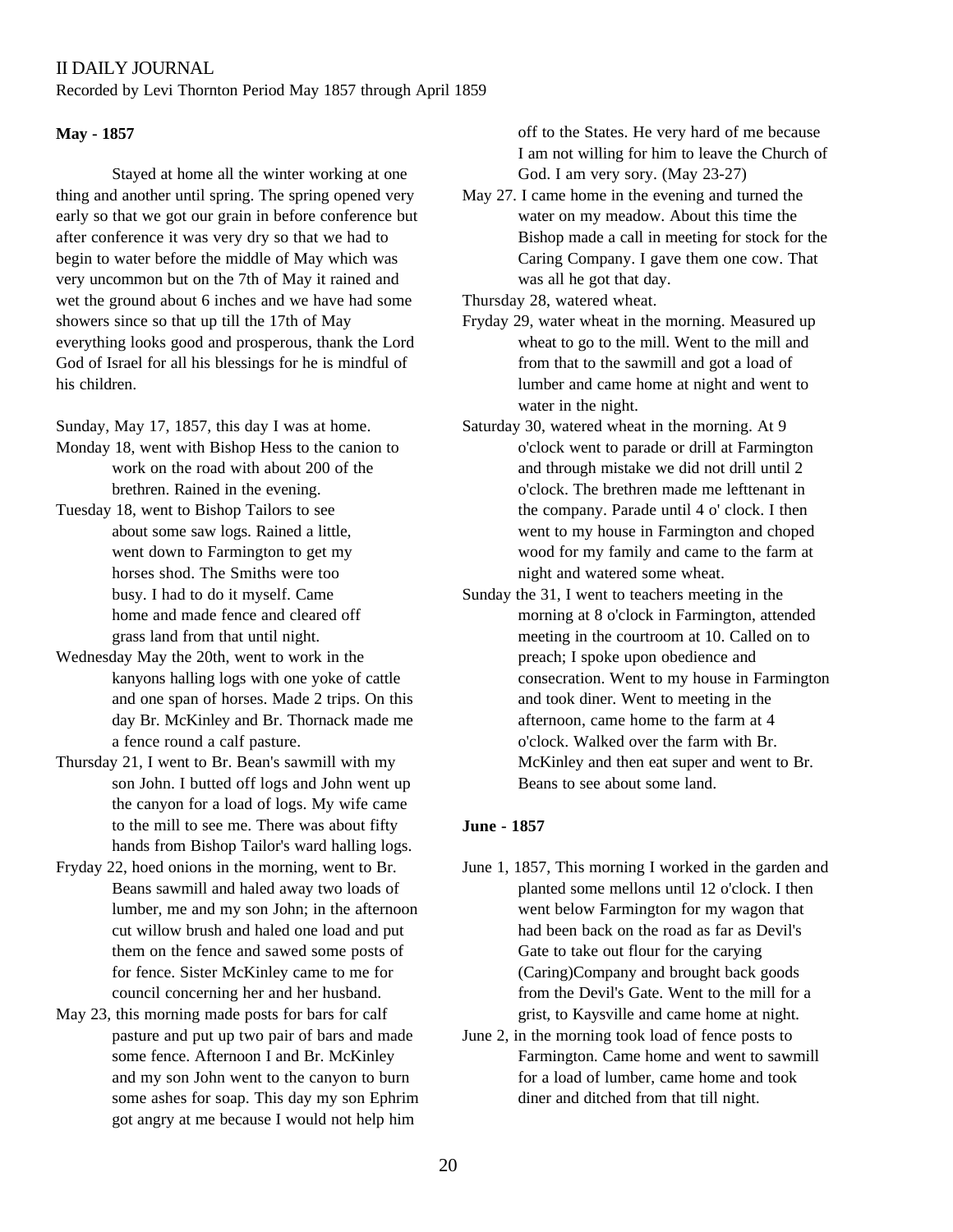- Wednesday June 3, in the morning planted mellons, went to Farmington with load of lumber for fencing, came home and watered from that till night. This day Martha J my daughter came home from the city and gave word that Christine Zimmerman was dead.
- Thursday 4, went to fast meeting to Farmington, had a gloryous time and came home at 3 1/2 o'clock to the farm. On this day I had my first son to my 2 wife blest with the name of Levi Jedediah, blest under the hands of Thomas Grover and Truman Leonard. In the evening watered wheat.
- Fryday 5, watered wheat in the morning, ploughed potatoes and haled brush for fencing until night and watered grain until 12 o'clock at night.
- Saturday 6, watered wheat and planted pumkins in the evening, rained a fine shower in the evening. My wife got wet and took sick with chills and fever and pain in a side and back.
- Sunday 7, watered some wheat. My wife, Ann Eliza, quite sick.
- Monday 8, watered wheat and diched a little, comenced raining in the morning and rained prety much all day. My wife no better apparently. Made some dich in the evening.
- Tuesday 9, made fence with Br. McKinley.
- Wednesday 10, made fence. My wife is well now.
- Thursday 11, made fence up the spring revenue and planted some mellons.
- Fryday 12, ploughed corn.
- Saturday the 13 went to great Salt Lake City me and my wife and from that to Br. Carns at the penatenary and stayed over night.
- Sunday 14, came to the city to meeting, heard the news read from the States which was a pack of noncence and lies and came home at night.
- Monday 15, hoed in the garden all day with Br. McKinley.
- Tuesday 16, hoed potatoes in the morning. This day Levingstons herd of cattle started for California and my oldest son Ephrim wanted to go with them. I oposed it but I told him that if he was determined to go that I would help him off for he could not help himself, so I got him some clothing, blankets and so forth so at one o'clock he started. I went with him and Br. Bean went along and we labored with him to get him to come back so we overpowered him and he came back. He has caused me a great deal of grief and sorrow but I want to save

him if I can do so I came home at night and he stayed at Kaysville.

- Wednesday 17, hoed potatoes until 4 o'clock. My son Ephrim took a notion he would go. I tryed to reason with him but to no purpose so he went and I would not give him blankets to go with but he went without them without them and at 4 o'clock I took a horse and went to the camp to see him and he was not there and I entreated of Br. Egan not to take him and he said he would not and on the road coming back I met him and he went back with me.
- Thursday 18, hoed potatoes till noon then haled brush until night. This day some Califorians stoped at my place.
- Fryday 19, hoed in the garden until noon, cut and haled brush for fence until night.
- Saturday 20, made a shed in front of my house, afternoon made fence until night.
- Sunday 21, went to teachers meeting at 8 o'clock , went to meeting at 10o'clock, came home and took my team and took my wife and child and went to Br. Smiths in KaysCreek, went by way of Br. Beans, Br. Winels Mill and by Kaysville and came home by Hector C. Haights.
- Monday 22, hoed in the garden and water some part of the day and planted cabage and made some fence.
- Tuesday 23, worked in the corn and went to Kaysville for paint to whitewash.
- Wednesday 24, planted corn till 10 o'clock. Went to Farmington to see some business, took me all day. Recieved news from the States that Br. Parley P Pratt, one of the Twelve Apostles of the Church of Jesus Christ of Later Day Saints, was murdered. Thus have they done in all ages of the world but their time is short, let them work for the devil and his wages they will recieve.
- Thursday 25, at home hoeing in the garden. Went to Farmington in the evening, came home at 15 minutes before twelve.
- Fryday 26, hoed in the garden At 10clock went to Br Beans for a cradle to cut barley, hoed corn in the afternoon.
- Saturday 27, hoed squash until noon them went to Farmington to parade. Went to the Smiths shop, got my horses shod and stayed with my first wife over night.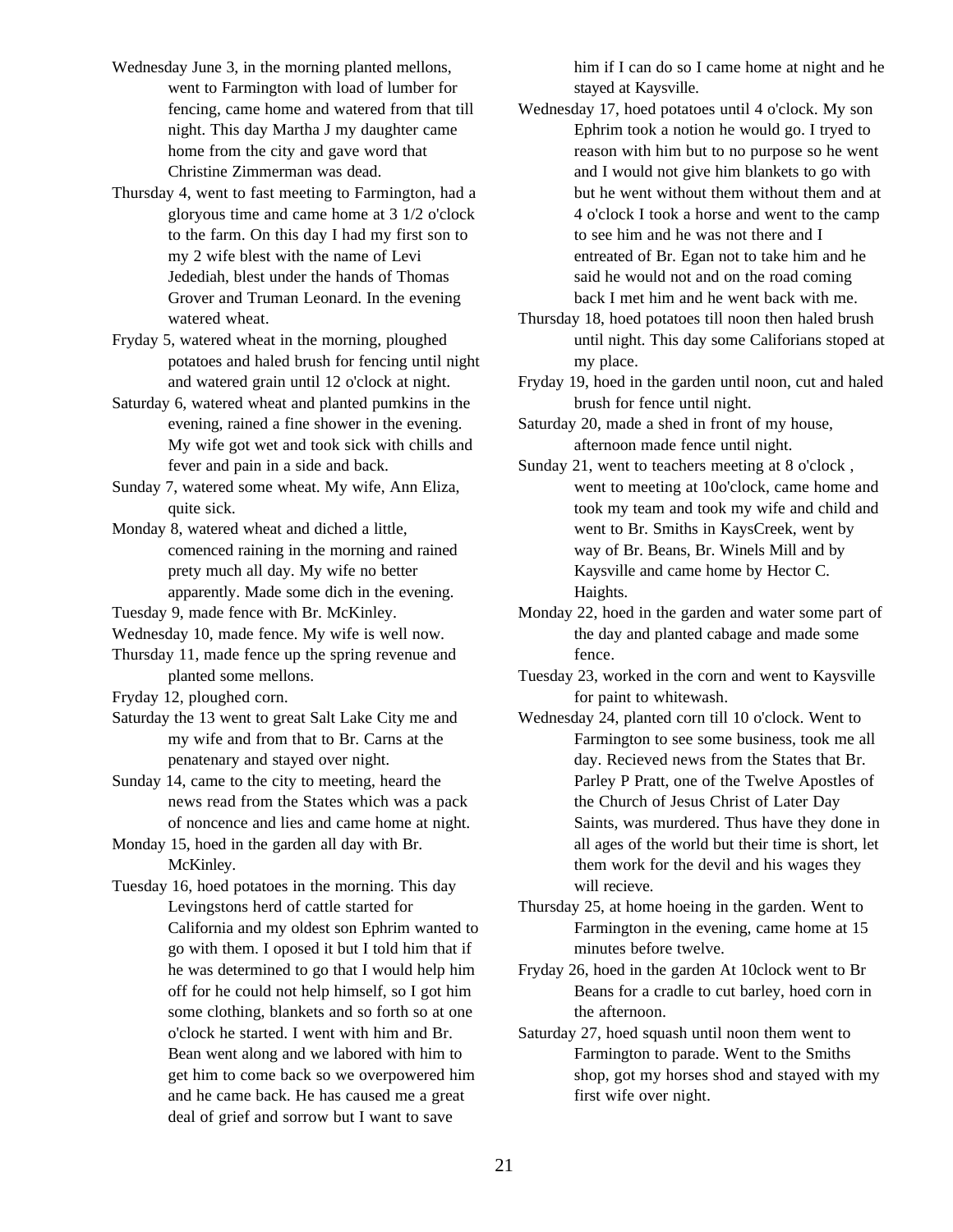- Sunday 28, went to teachers meeting at 2 o'clock then came home to the farm. Afternoon went to Kaysville to meeting, came home half past 6 o'clock, About this time I have had great trouble with my family.
- Monday 29, hoed pumkins until noon, cut barley from that until night.
- Tuesday 30, hoed in the garden, cleaned up my wheat bin and took the last load of my wheat to mill at Kaysville and saw the people coming from the graveyard from burying a woman. Rained in the evening.

## **July 1857**

- Wednesday July 1, 1857. At home, hoed potatoes until noon, made fence and hoed some in the afternoon. Went and got the water to water my wheat. About 30 Californians passed here for the States.
- Thursday July 2, went to fast meeting had good teaching. This day it rained a good shower. Came home at half past 6 o'clock.
- Fryday 3, went to hunt a two year old steer on the batom. Came home at noon planted out cabage and went to mill in the evening. Came home about sundown. Californians campt at my place overnight.
- Saturday 4, went to Farmington to parade. Paraded until one o'clock, went to Br. Gifords, took diner with him then went home to my first wifes and from that to my farm and I hoed some pumkins.
- Sunday 5, went to teachers meeting then to 10 o'clock meeting. At noon I was caled upon to go settle a difficulty between Br. McKinley and his wife who left him three weeks ago. We got it settled and she went home with him. I also was called on to settle a dificulty between Br. David Lumrouse and his family and sited him to appear before the teachers quorum on next Sunday morning at 7 o'clock. I then went to afternoon meeting and at 6 o'clock went to prayer circle and came home at night. Monday 6, sowed some buckwheat, hoed some in the garden, tended to sick and fixed hay rack and cart to go to the mountains for wood.
- Tuesday 7, went to the city with load of hay to pay for shoes to Br. Riser. Sold the hay to Br. Litle, took city script for pay. Came home at half past eleven o'clock. I visited Br. Joseph

Young and gave him some butter and conversed with him concerning the United States coming to try to destroy us. He was in good spirits.

Wednesday 8, watered potatoes and wheat.

Thursday 9, went to the canyon for load of wood with one team.

- Fryday 10, went to Weber River for curents but found them prety much gone and what was left was wormy. Drove about 55 miles with 6 of my children one of Br. McKinley and one of the Thornach's boys. Came home at half past eleven o'clock at night.
- Saturday 11, about home doing up chores. Went to seventies meeting in the evening. Br. Gloven called on me to speak to my brethren. I done so and came home at 10 o'clock.
- Sunday 12, went to teachers meeting at 7 o'clock, came home, at 10 went to Kaysville and preached to the Saints. Came home in the evening with my two wifes and one of my hired hands.
- Monday 13, watered my garden in the morning, went to muster in Farmington, came home in the evening. This day Br. McKinley set the mountains on fire through accident which grieved me.
- Tuesday 14, hoed in the garden then went to Farmington to fire my cradle ready for harvest. Came home 3 o'clock, cut oats from that until night. My seckon wife went to Farmington to see her friends.
- Wednesday 15, cradled wheat for Br. Thornach and then went up to the mountain to turn down some water, then went to Farmington for rakes. On this day my 2 wife withstood my words.
- Thursday 16, cradled oats in the morning, watered wheat from that until night.
- Fryday 17, watered potatoes and squash. This day my hands comenced to cut wheat.
- Saturday 18, went to Salt Lake City with my 2 wife.
- Sunday 19, went to meeting in Salt Lake City. Herd Br. Carinton and Br. Truman Angll and President Brigham Young preach. Br. Young spoke of those who was in our midst that they were trying to bring a mob upon us, but he said they could not drive us from here. Came home at 11 o'clock at night.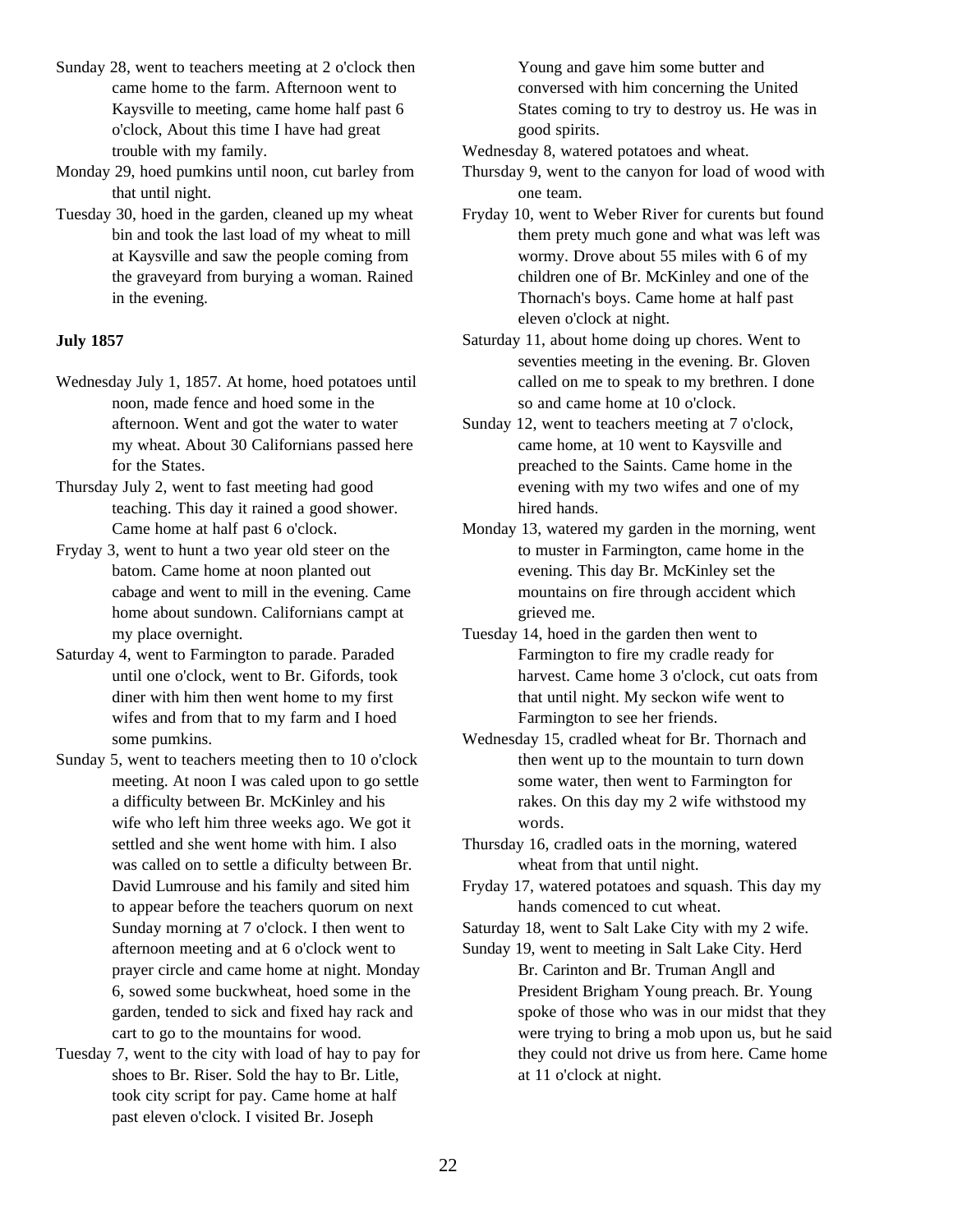Monday 20, cradled wheat until 5 o'clock then went with Br. McKinley to the kanyon for ashes with 2 horses. Came home after dark.

Tuesday 21, cradled wheat until evening then went to Br. Smiths on Kays Creek for some wood. Came home about 12 o'clock at night.

Wednesday 22, watered potatoes and melons and went with my son John to the kanyon for a load of wood. In the evening went to Kays Ward to see about a reaper to cut my wheat, came home at night. This evening my little son to my seckon wife was quite sick. My babe some beter.

Fryday 24, fixed my cradle then cradled wheat from that until 2 1/2 o'clock and reaped from that until evening. Babe some beter.

Saturday 25, cradled wheat.

Sunday 26, went to Kaysville to meeting and preached to the people.

Monday 27, cradled wheat.

July 28, reaped wheat prety much all day. I had this day 9 hands cutting my wheat. Went to Farmington in the evening, came home at 11 o'clock at night.

Wednesday 29, reaped wheat. Thursday cradled wheat.

Fryday 31, cut wheat.

#### **August 1857**

August 1, 1857. Cradled wheat.

Sunday 2, went to Farmington to meeting. Herd Br. Amasa Lyman preach. The Bishop called on the brethren to go and cut Br. Lyman's wheat and about 50 of us went and cut it down and the band of music escorted us into the city of Farmington with the blessing of Br. Lyman upon us.

Monday the 3rd, watered and cradled wheat.

Tuesday 4, cradled wheat.

Wednesday 5, watered squash.

Thursday 6, watered squash and went up to

Farmington. At night went to the Weber Kanyon for

- berys. Stayed until Saturday night about 12 o'clock.
- Sunday 9, in the forenoon at home in bed with a pain in the left breast. In the afternoon went to meeting to Farmington. Heard the Bishop speak upon the backsliding of the people and breaking the sabath day. Went to my first wifes in the evening. Had to reprove her of

some of her conduct. Came to the farm at night not very well.

Monday 10, watered potatoes and made a hayrack.

- Tuesday 11, worked about home until noon when a heavy rain fell and a cloud bursted on the mountain above Farmington. Went to mill in the evening.
- Wednesday 12, helped to cut wheat in the morning, puled weeds in the afternoon and fixed my wagon to go to the city with hay.
- Thursday 13, fixed two (pakes) to put on my cows to keep them from getting into the fields. Hoed in the garden. Two camps stoped below my field for the night on their way to California. Loaded a load of hay to take to the city of Great Salt Lake.
- Fryday 14, went for my horses in the morning to go to the city but did not go but went to sell my horses but they would not give me what they were worth, came home at about 10 o'clock at night.
- Saturday 15, went to Farmington to train in oficer drill.. Heard a leter read from Br. Wells and we were taught to be on the defence. Went to meting in the evening, Joseph Young preach.
- Sunday 16, went to teachers meeting at 8 o'clock. Sited Br. Maning there for abuseing me. Went to 10 o'clock meeting. Heard Br. Joseph Young preach and Br. Amsa (Amasa) Lyman went to Br. Sheperd's Lane to stop some emigrants from puting their stock on the Batoms. Came home and eat diner and went back to meeting and came home.
- Monday 17, went to put up a fence across the mouth of Sheperd's Lane, went to Farmington to train all day. Got some good council from William Kimble (Perison) and others. Yesterday Br Brigham declared our freedom.

Tuesday 18, went to the city with load of hay.

Wednesday 19, came home from the city at night. On Sunday the 16th day of August the Prophet of God, Brigham Young, declared our independence and said we would fight for it and said we should never wear the yoke of gentile opression and all the people said amen to it.

Thursday 20, halled in wheat.

Fryday 21, haled a load of hay to Farmington for the Twelve Apostles, came home and haled grain and stacked it from that until night.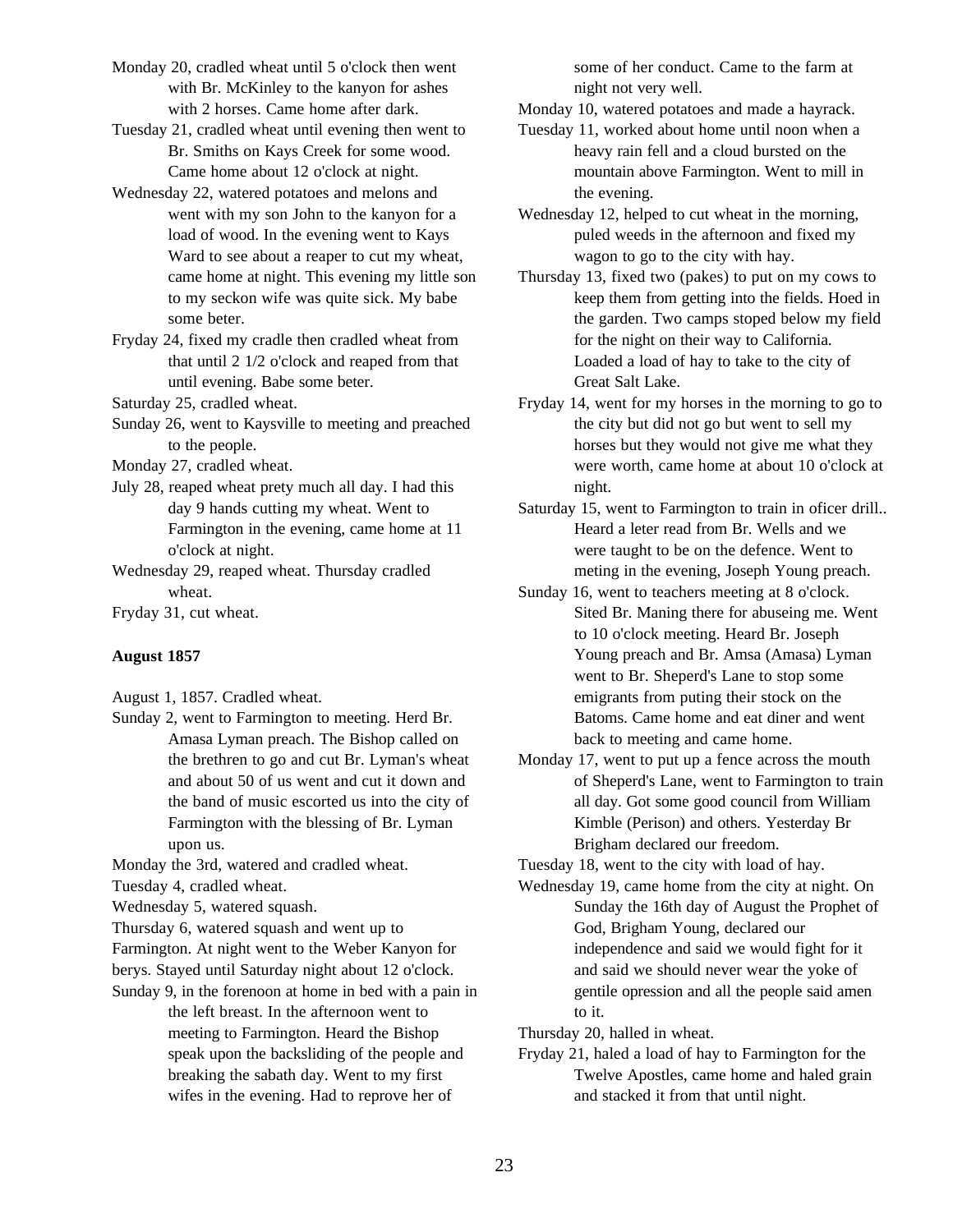Saturday 22, took a load of hay to Farmington, came home and went to mill, came home at dark. This day it rained.

- Sunday 23, went to teachers meeting at 8 o'clock, went to 10 o'clock and then 2 o'clock meeting, came home at night. At teachers meeting there was a man tryed for consenting to Br. Parley P Pratt's death and other slanderous reports.
- Monday 24, went to Br. Gadbery's feri to borrow some wheat and took it to mill, came home and halled from that until night.
- Tuesday 25, haled wheat, went to Farmington in the evening with some barley for to make beer for my harvest hands.

Wednesday 26, haled wheat all day.

- Thursday 27, haled wheat. In the evening went to Farmington for a keg of beer for my harvest hands. When I got to Farmington Bishop Hess and Br. Thomas Smith and Truman Leonard went with me and we drank as much beer as we wanted.
- Fryday 28, haled wheat until noon. I then went to Kaysville to get my horses. Had to go back on the road to gard the road and see that no one passed the road except they were friendly to us.
- Saturday 29, went to Farmington in the morning with my horses to send them back on the road to hall out provisions for the brethren that are going out to watch the gentiles.
- Sunday 30, went to Farmington to teachers meeting then to 10 o'clock meeting, then to 2 o'clock, then to seventies, then came home.
- Monday 31, fixed my arms ready to go to meet General Harny who is coming from the states for to destroy us. Helped to hull oats and so forth.

# **September 1857**

- September 1, 1857, Tuesday. Went to Farmington to get a belt for my knife. Went round the town on business until night. Came home and read the news.
- Wednesday 2, rained in the morning, done chores round the house, dug out foundation for grainery.
- Thursday 3, went to fast meeting, lasted until past 3 o'clock, then went through Farmington on business, came home in the evening. This

morning there was heavy frost for the first this fall.

Fryday 4, thrashed (afflage) seed and done up chores about the house, cool weather.

- Saturday 5, went to Kaysville with some flaxe to put in the water. I came home and went to Farmington to train. Came home at dark. News came from General Harneys company stating that the quarter master and about 30 of his company would be in here on the 9th of this month.
- Sunday the 6, went to teachers meeting, stayed a few minutes when my hired man came by with horses for me to go to town so I came to home and fixed and started. My first wife and Br. Blanchard's wife and neice went with me. I drove to Mill Creek that night stayed with A. Gardener.
- Monday 7, started from Gardeners before breakfast and came to the Great Salt Lake City. Took breakfast at Br. Hills then started for home. Got home at 4 o'clock, then went to Kaysville to put flax into the water, came home at dark. This day news is going over the country that General Harney is called to go to Kansas Territory to settle a fuss there so the Lord has turned him and some of his troops away.
- Tuesday 8, hunted my horses in the morning, done up chores, went to Farmington and took a cow along for Capt. Hooper. Came back and repaired fence, went to Farmington in the evening to get some yearlings out of the herd.
- Wednesday 9, cleaned flax seed and worked about the house, went to mill in the evening.
- Thursday 10, made fence all day, rained in the morning and evening also.
- Fryday 11, went to Farmington on business, came home and done chores from that until night.
- Saturday 12, cut up corn and hunted horses until then went to Salt Lake City, stayed over night at Br. Dimings.
- Sunday 13, went to the carding machine for some wool, went to 10 o'clock meeting, came home at night. This day one company of handcarts and one company of wagons arrived from the States, formerly from Denmark. Brigham the Prophet told the United States Quartermaster that we are a free people.
- Monday 14, went to Farmington and traveled round to find out how near redy my men were to go on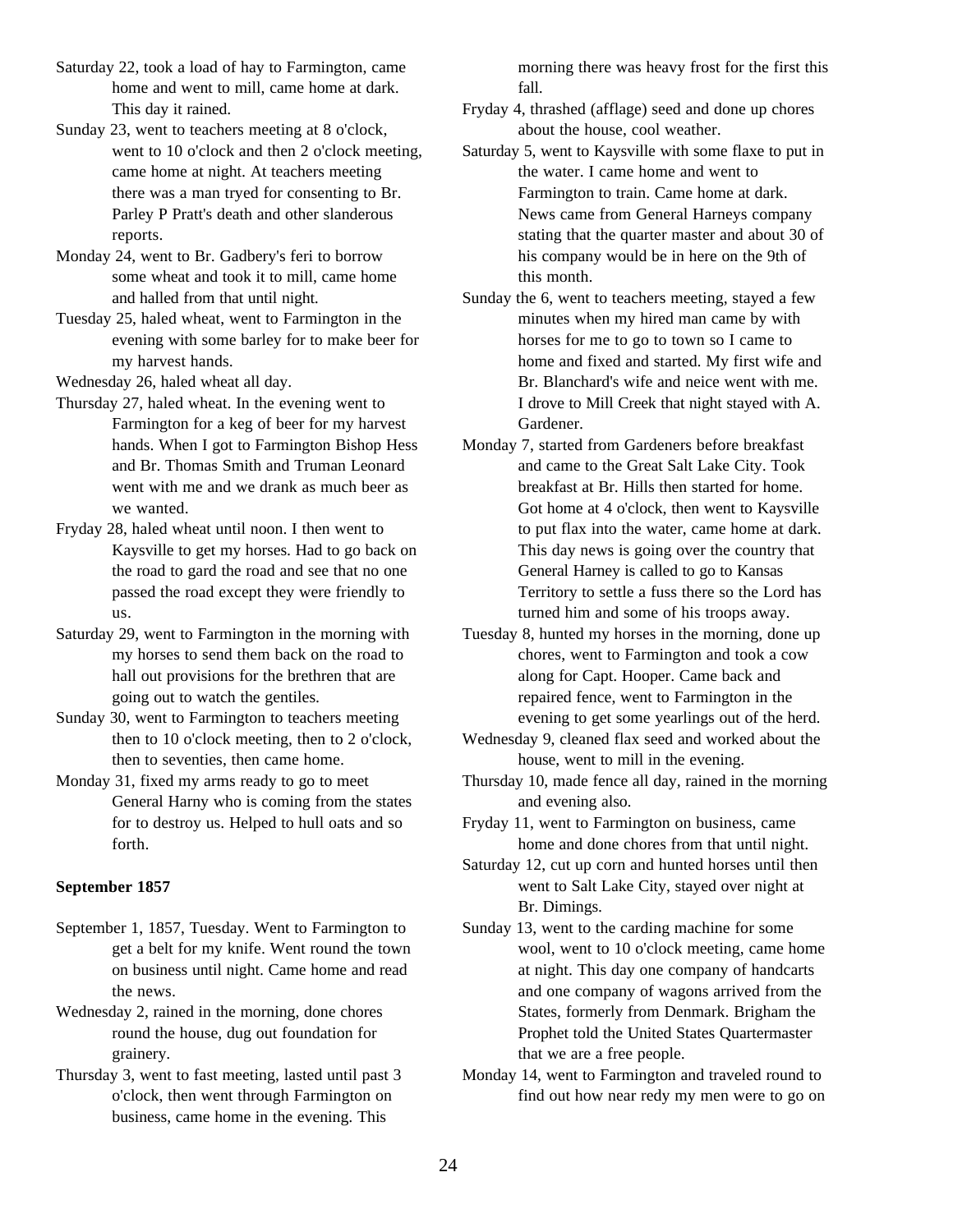the road and to prepare them to go on the road. Came home at night.

Tuesday 15, made fence for Br. Burns and fixed cart to go to the canyon.

- Wednesday 16, sowed in the morning then went to warn my men to be ready armed and equipt for to go and fight General Harney's men. Helped to mend my stove and hunted a steer and came home at knight.
- Thursday 17, went to take flax out of the water at Windels Mill. Rained, I fell over the bank about 8 feet perpundicular and it was cold. We then loaded our wagon and stuck fast in the mud. I went to take a spade off the wagon and struck the handle against my nose and broke my nose. I still worked on until we got out of the mud and on the road home I broke my wagon bolster and sand board. Made a fence in the evening.
- Fryday 18, went to Farmington to train, came back to the south side of my field, camped there overnight for the purpose of seeing how many there was ready to go on a winter campain to meet Harney with the United States Army.
- Saturday 19, left the camp ground and came home. Went to Farmington with my horses to send them on the road. Came home with a load of poles, made fence from that until night. Sunday.
- Sunday 20, went to teachers meeting at 8 o'clock, attended 10 o'clock meeting, also 2 o'clock meeting and preached to the people and came home in the evening.
- Monday 21, made fence for Br. Nelson on the south side of my farm. Afternoon halled clay and sand to build my grainery and hauled one load of flax.

Tuesday 22, layed rock on my grainery. In the afternoon went to hunt for steer.

Wednesday 23, put in foundation for my grainery.

- Thursday 24, went to Farmington, came home at noon, layed rock and made door frame.
- Fryday 25, sowed wheat and layed adobies. this day our brethren came in colision with the soldiers of the United States.

Saturday 26, layed adobies on my grainery.

Sunday 27, went to Kaysville and preached to the people, atended seventies meeting in the aftermnoon. To diner at Br. Egberts, came home in the evening, went to Br. Nelsons and came home at night.

- Monday the 28, went to hunt for a steer that had strayed away. I was quite unwell. Came home about 3 o'clock. Br. (Wapp) brout news from our brethren in the mountains who went out to stop the United States soldiers who were coming to lay us waste. I being captain of one ten I had to go and prepare for the trip so I went and raised my men and came on the camp ground at dark and helped to fit up the company and we marched off at about 9 o'clock at night for Fort Bridger.
- Tuesday 29, Quite unwell but I roade to hunt an ox. Came home afternoon done up chores until night.
- Wednesday 30, halled adobies for my grainery. In the afternoon called out to go and meet the soldiers that were coming from the United States.

# **October 1857**

- October 1, 1857, Thurday. Still camped at the courthouse in Farmington.
- Fryday 2, Colonel Merville dismissed us for the day providing we did not hear the beat of the drum. I came home at noon.
- Saturday 3, left Farmington early in the morning being dismissed by the Governor Brigham Young, came home and went to laying up my grainery until 5 in the evening. Went to drill at 6 in the evening, came home at 8 o'clock.
- Sunday 4, went to Farmington to teachers meeting, also 10 o'clock meeting, preached to the people, atended afternoon meeting and then atended drill. Came home at night.
- Monday 5, mowed grass until noon then layed adobies until evening.

Tuesday 6, layed adobies on my grainery.

Wednesday 7, layed adobies all day.

Thursday 8, worked about the house, went to Farmington in the evening, heard that our boys had taken fifty 2 wagons from the soldiers, rained through the night.

Fryday 9, at home until noon. Caled on Br. H Judd to turn out and be ready to go and fight our enemies from the States. At 12 at night my seckond son came for me to come home that my younest son was about to die so I went home.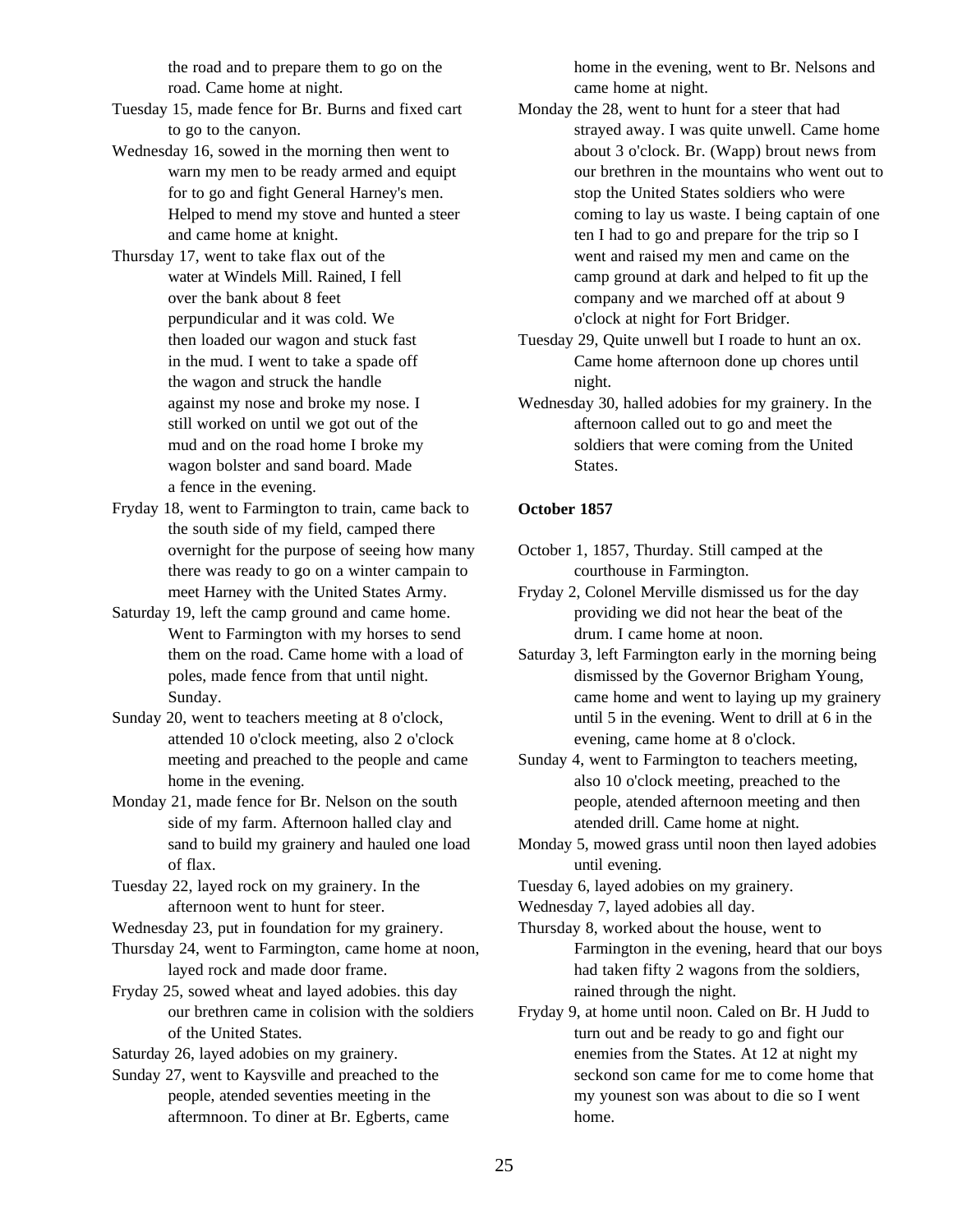- Saturday 10, went to Farmington to go out into the mountains to fight our enemies and I helped to butcher a beef for our journey. Came home at night.
- Sunday 11, at home until evening, then went to Farmington to atend to my company of soldiers. This day it rained all day.
- Monday 12, dug potatoes, went to Farmington in the evening.
- Tuesday 13, dug potatoes until evening, then went to Farmington to drill my men.
- Wednesday 14, dug potatoes went to Farmington.
- Thursday 15, went to Salt Lake City, came home at midnight.
- Fryday 16, dug potatoes and went to Farmington in evening.
- Saturday 17, went to the kanyon for a load of lumber, came home in the night.
- Sunday 18, at home all day, very high wind blowed my stacks down and also my fence.
- Monday 19, dug potatoes and went to Farmington.

Tuesday 20, dug potatoes.

- Wednesday 21, dug potatoes.
- Thursday 22, helped tp build my grainery.
- Fryday 23, worked at my grainery.
- Saturday 24, put the ribs on my grainery then went to Farmington and brought home my provisions that I had to go out to meet the enemie with, a good deal of which was spoiled.
- Sunday 25, toped out my stacks that had blown over by the wind.
- Monday 26, covered my grainery and haled 2 loads to Farmington.
- Tuesday 27, worked at my grainery.
- Wednesday 28, worked at my grainery.
- Thursday 29, made repairs on my cart.
- Fryday 30, worked on my grainery and went to mill.
- Saturday 31, sowed wheat and went to see about a machine to thrash my wheat.

## **November 1857**

- Sunday November 1, 1857, Went to Farmington to teachers meeting and then to 10 o'clock meeting at home in the afternoon.
- Monday 2, haled a load of squash to Farmington.
- Tuesday 3, went to Great Salt Lake City with a load of hay and came home in the night and it rained prety much all the way.
- Wednesday 4, ploughed and done some work on my grainery. Cloudy and wet all day.
- Thursday 5, done chores around the house, went to Farmington in the evening.
- Fryday 6, rained and snowed all day, husked corn and done chores around the house.

Saturday 7, worked about the house.

- Sunday 8, went to teachers meeting in the morning, then went to 10 o'clock meeting, then came home and went to Kays Ward, came home at 4 o'clock, snow falling.
- Monday 9, I was caled to go into the mountains to meet the enemies of God's Kingdom, went as far as Sessions School House and camped for the night, snow fell 4 inches deep that night.
- Tuesday 10, snowed all day. We march to the city of Salt Lake. At 4 o'clock we were ordered to march on a force march for the mountains. We marched 11 miles up the kanyon, very cold, some of the brethren liked to perished. About 10 o'clock I was sent back to bring up some wagons that had got lost but we found them about 3 miles back. Slept in the snow.
- Wednesday 11, march- ed over the little mountain and camped at the foot of the big mountain, snow 15 inches deep.
- Thursday 12, stayed here all day.
- Fryday 13, marched over the big mountain and down to kanyon Creek and camped.
- Saturday 14, marched to the Weber and camped.
- Sunday 15, marched to Ecko Canyon and camped.
- Monday 16, in camp.
- Tuesday 17, in camp.
- Wednesday 18, in camp.
- Thursday 19, in camp. Fryday 20, in camp.
- Saturday 21, in camp.
- Sunday 22, in camp.
- Monday 23, in camp.
- Tuesday 24, in camp.
- Wednesday 25, in camp.
- Thursday 26, in camp.
- Fryday 27, in camp.
- Saturday 28, in camp. Sunday 29, in camp.
- Monday 30, in camp.

## **December 1857**

December 1, 1857, Tuesday. In camp, this day General Wells had a man marched into the company under gard and said he would have him shot for brutality and caled on all the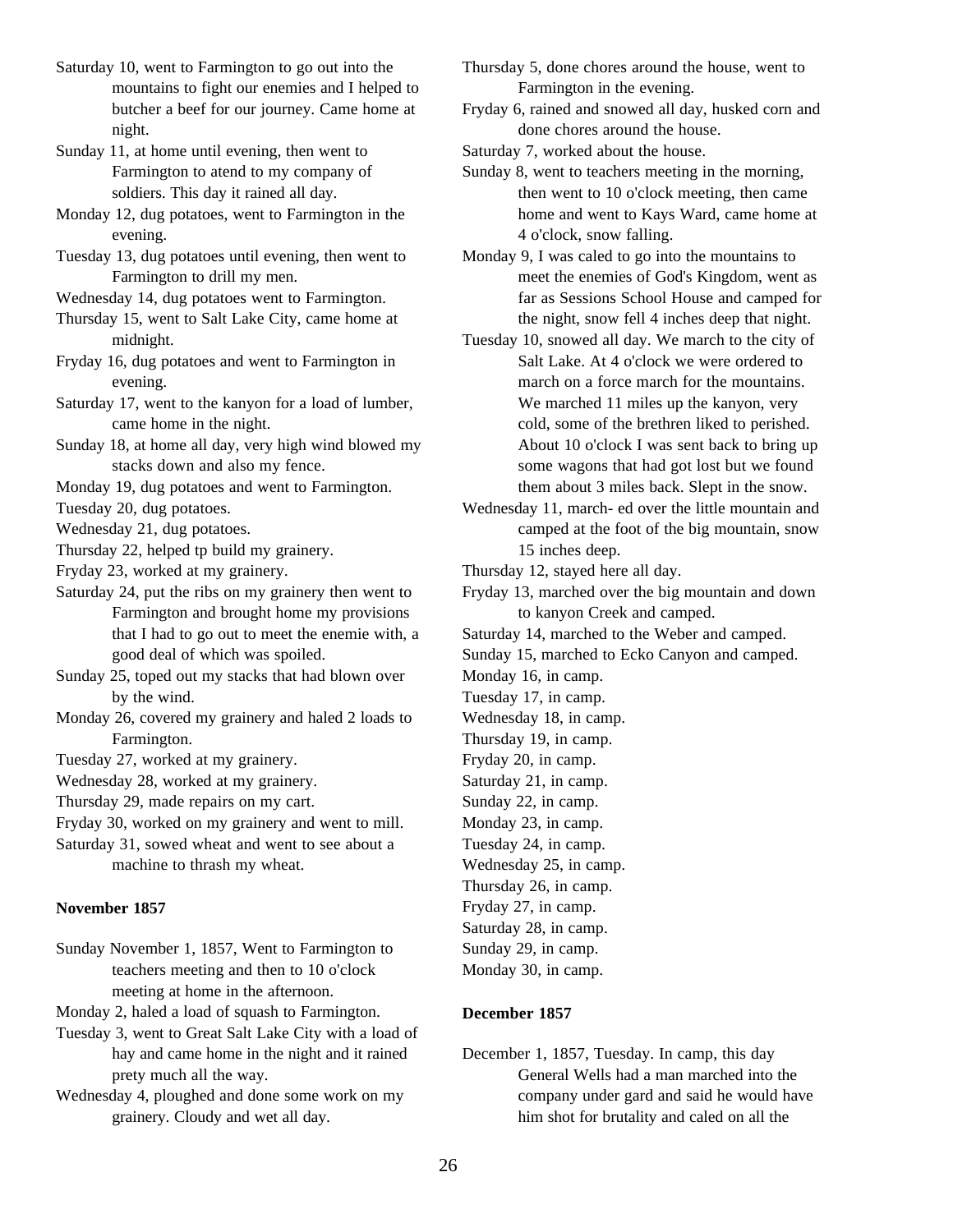brethren to raise their hands to high heaven and to vote for it. It was unanmious. This afternoon we started for home and camped on the Weber. Wednesday 2, marched down the Weber 30 miles and camped near Stevens Sawmill, cold. Thursday 3, marched home and found all well. Fryday 4, went to Farmington for my harness. Saturday 5, went to the city with my wife. Sunday 6, went to meeting in the tabernacle and came home at night. Monday the 7, done chores around home. Tuesday 8, at home. Wednesday 9, went to the kanyon for wood. Thursday 10, went to mill to Kaysville and then to Farmington for corn. Fryday the 11, done chores around home. Saturday 12, went to Kays Ward to the blacksmith shop, came home with the trashing machine. Sunday 13, went to teachers meeting, then to 10 o'clock meeting, then to afternoon meeting. Came home at night. Monday 14, comenced to thrashed my wheat with 12 hands. Tuesday 15, worked at thrashing. Wednesday 16, thrashing; Thursday 17, thrashing; Fryday 18, thrashing; Saturday 19, thrashing. Sunday 20, at home. Monday 21, thrashing. Tuesday 22, thrashed wheat. Wednesday 23, cleaned up wheat. Thursday 24, cleaned wheat. Fryday 25, Christmas, went to Farmington and went 2 miles below for clay to whitewash my houses. Saturday 26, done chores at home and went to Farmington in the afternoon to settle tax. Sunday 27, went to meeting to Farmington, came home at night. Br. Graven was tried fpr unchristianlike conduct. Monday 28, at home made half bushel and done up chores. Tuesday 29, went to mill to Kaysville. Wednesday 30, done chores about the house. Thursday 31, went to the city with a load of wheat for thithing, stayed over night at Brother Hills in the 9 ward.

## **January 1858**

January 1, 1858, Fryday. This being first day of January went to 1 ward to settle some business, came home at night, found all well.

Saturday the 2, done chores about home.

Sunday 3, went to teachers meeting but being a little to late we did not get in, stayed to 11 o'clock meeting, took diner at Mother Hesses. Came home in the evening.

Monday 4, worked around home.

Tuesday 5, at home until evening, went to Farmington in the evening to seventies meeting. Br. David B. Cook was brought up for bad conduct and would make reconciliation to his brethren.

Wednesday 6, went to Farmington with hides and wheat for Rogers the Blacksmith and done chores at my first wife's house, came to my farm at night.

Thursday 7, went to fast meeting.

Fryday 8, done chores about the house until noon then to Kays Ward with load of wheat.

Saturday 9, killed 2 of my hogs and made sausage.

Sunday 10, went to teachers meeting and then took a load of wheat to Salt Lake City.

Monday 11, came home.

- Tuesday 12, done chores about home.
- Wednesday 13, done chores about home.
- Thursday 14, went to Farmington with sleigh and then took my seckond and went to mill.
- Fryday 15, at home in the morning.

January 16 through January 31. (*Record of this period not included.*)

## **February 1858**

February 1 through February 19. (*Record of this period not included.*)

Sunday, February 20. I preached at Balle Creek and in the evening I came back to Lehi City and stoped overnight

Monday 21, came to MillCreek Ward and stoped overnight with Johnny Smith.

Tuesday 22, came home.

Wednesday 23, went to kanyon for wood.

Thursday 24, went to Farmington with load of wheat and brought home 2 pigs.

Fryday 25, went to Farmington to the black smith shop and made a yoke.

Saturday 27, worked about home and went to the kanyon for poles.

Sunday 28, went to Farmington to meeting in the morning and to 11 o'clock meeting. At this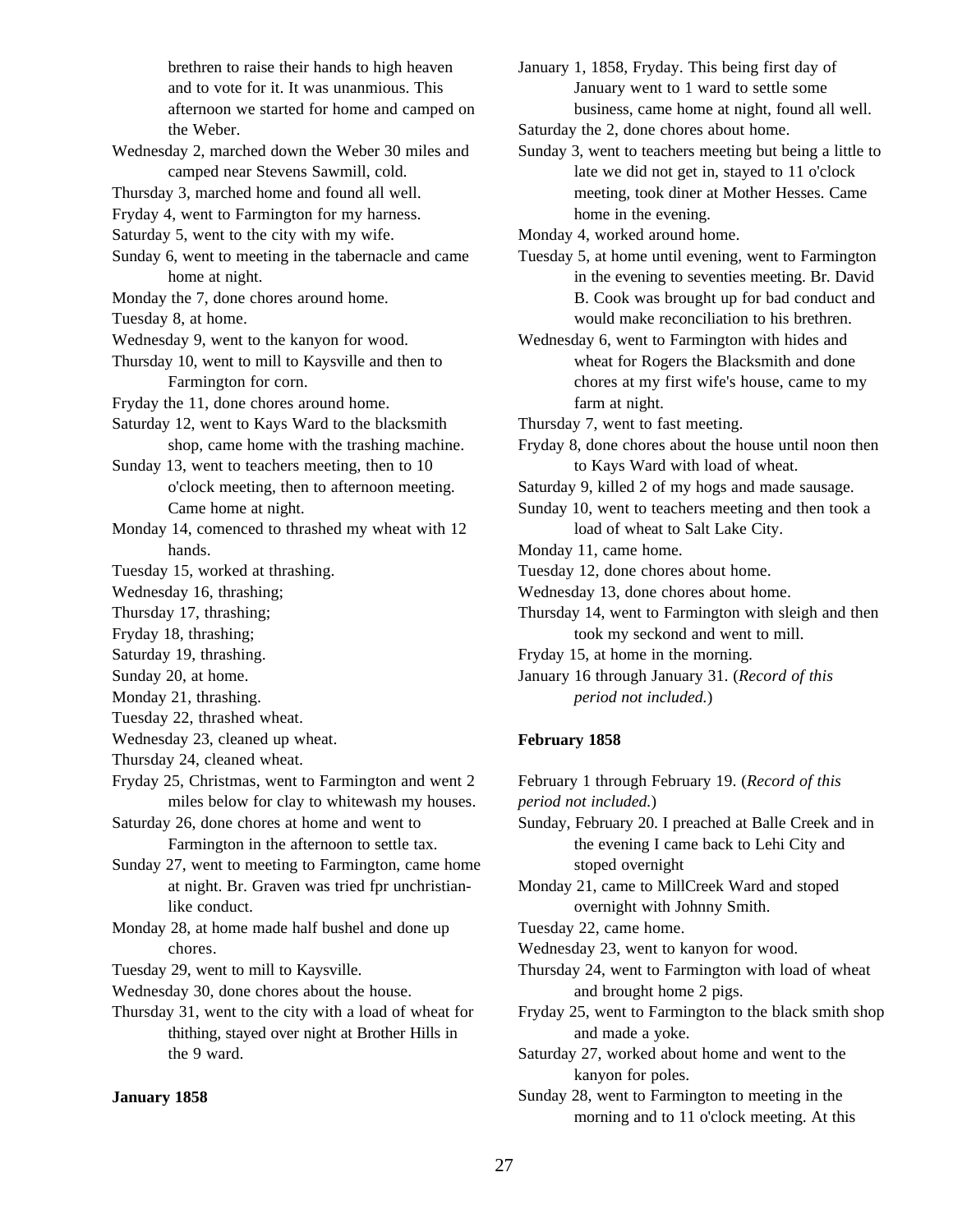meeting Paul and Mrs. Peel was cut off from the church. Came home at half past 2 'clock.

## **March 1858**

- March 1, 1858, Monday. Worked about home.
- Tuesday 2, worked at home.
- Wednesday 3, ploughed and went to Br. Satons.
- Thursday 4, went to fast meeting and atended a prayer meeting at night.
- Fryday 5, sowed wheat..
- Sunday 7, went to Kays Ward to meeting. Stoped for high priest meeting, came home at sundown.
- Monday 8, ploud at home, hired woman at my house very sick with inciplous.
- Tuesday 9, ploughed.
- Wednesday 10, ploughed.
- Thursday 11, cleared of clover and burned grass.
- Fryday 12, went to the kanyon for wood. It rained all day. This day the brethren started for Salmon River to bring the mishonarys home for the Laminites is about to destroy them having killed already 2 of the brethren and wounded seven.
- Saturday 13, worked around home.
- Sunday 14, at home all day. It rained all day today.

Monday 15, went to the kanyon for wood and it rained.

- Tuesday 16, went to the great Salt Lake City with a
	- Danish sister and her daughter who lay sick at my house with insiplous for 3 weeks.
- Wednesday 17, came home from the city.
- Thursday 18, went to the kanon for wood.
- Fryday 19, it snowed all day. I mended shoes.
- Saturday 20, went to the kanon for wood.
- Sunday 21, went to teachers meeting and then to public meeting and then to evening meeting.
- Monday 22, gathered wheat to pay for the Deseret News. This day the news came that we had to leave our homes and hunt a home in the deserets of the mountain after much hard labor and toil. We had to leave in consequence of our enemies, but we will go into the secret chambers of the Lord and hide up for a little season. Attended the meeting in the evening. The prophets two sons were there, Joseph and Brigham Young.

Tuesday 23, went to Farmington to a meeting to see about starting a company to the desert. Wednesday 24, done chores about home. Thursday 25, went to Salt Lake City.

Fryday 26, came home.

- Saturday 27, visited my part of the ward with Br. Nelson. I spoke to the people until I became quite weak for I felt that virtue had gone out of me. These are the days of sorrow with the Saints of God.
- Sunday 28, went to Farmington to meeting, went to Br. Hamens, came home with my wife.
- Monday 29, done chores around the home and went to Farmington for a load of lumber.
- Tuesday 30, at home repairing wagon for Br. Thornach.
- Wednesday 31, went to Farmington to do business. Came home and went for some turkeys.

## **April 1858**

- April 1, 1858, Thursday. Went to Farmington to fast meeting.
- Fryday 2, done chores about home.
- Saturday 3, repaired wagon.
- Sunday 4, went to teachers meeting, then to 11 o'clock meeting.
- Monday 5, worked at home until 4 o'clock then went to Salt Lake City. My mule gave out and I stoped over night on the road.
- Tuesday 6, went to conference in the tabernacle. Came home at night.
- Wednesday 7, worked at home on a wagon. The Saints are flocking to the south according to the word of the Lord.
- Thursday 8, went to Farmington on business. This day the boys came back from Salmon River.
- Fryday 9, went to Farmington for my wagon and on other business.
- Saturday 10, went to Farmington on business and came home and worked on my wagon.
- Sunday 11, went to Farmington, saw the man that was sent here from the United States. Our boys from David County escorted him in hundreds roling south.

Monday 12, at home working on wagon.

- Tuesday 13, went to Kays Ward on business.
- Wednesday 14, went to the kanon to burn ashes for soap. In the evening went to Kays Ward to settle a difficulty with Br. Layton.
- Thursday 15, went to the kanon for an (excel) tree for wagon.
- Fryday 16, went to Farmington on business.
- Saturday 17, at home rained prety much all day. Worked on wagon.
- Sunday 18, made redy to move. Rainy day.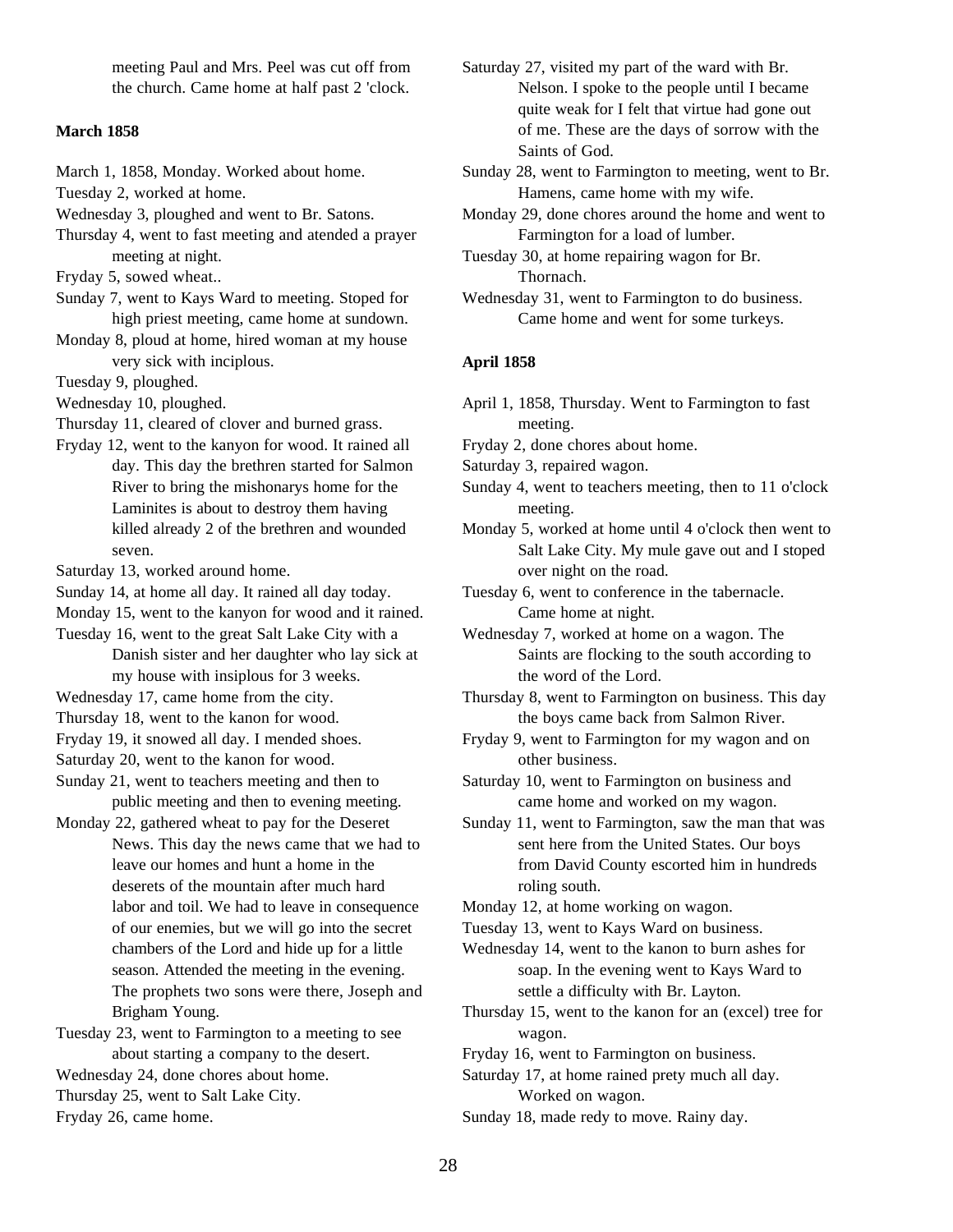Monday 19, worked about home, went to Farmington in the afternoon. Tuesday 20, went to the mill; went to Farmington in the afternoon. Wednesday 21, worked about home. Thursday 22, went to the city with a load of wheat. Fryday 23, came home. Saturday 24, went to Farmington to repair harness. Sunday 25, went to Farmington with my seckon wife to meeting. Monday 26, done chores about home. Tuesday 27, went to the city with load of wheat. Wednesday 28, went to the mill on horse back. Thursday 29, went to Farmington on business. Fryday 30, at home. Saturday 31, at home.

## **May 1858**

May 1, 1858 Sunday. Went to Kays Ward on business. Monday 2, at home part of the day. Tuesday 3, went to Farmington for my flour boxes. Wednesday 4, went to Kays Ward to mill. Thursday 5, at home. Fryday 6, went to Farmington. Saturday 7, had my oxen shod at Br. Rogers. Sunday 8, at home. Monday 9, went to the Salt Lake City with part of my famley. Tuesday 10, came home.

(*writings at this point, May 10, 1858 , and is picked up again on the same page of diary on August 11, 1858. No history recorded during this period of time.*)

#### **August 1858**

August 10, 1858, Tuesday. I will here state that in consequence of our enemies we as a people had to leave our homes as has been common for the Latter Day Saints and in consequence of which I have not writen my history for the last two months or over being so busily engaged in moving. I moved from north of Salt Lake City 20 miles. I moved 100 miles south of Payson with prety much my effects. So after the United States sent a comishoner to settle with us Br. Brigham made a compromise with them and he told us to move

again to our homes. We moved back again and found our crops very short for we did not sow much. I had over half of my farm laying idle, although I had ploughed it ready for sowing for obedience is beter if it is by sacrifice. We got home on the 6th of July, 1858, all well, lost nothing on the journey and I have been working on my farm ever since up to the 20th of August 1858. This day I have been to Farmington to see my famley, came home at 2 o'clock, took my diner and rote some.

#### **September 1858**

September 20, 1858. I now sit down to rite again after so long a stopage. During rise of one month I have been working on my farm at home except haling a week south. This is a dark time with many of the Saints of God, but there is a good time coming for the Saints of God. Wickedness is stocking abroad in these valeys of the mountains. During this time I have been to work in the kanon and about home and geting salt from the lake and during this time my younest son to my 2 wife was very sick but is on the mend at present. Preaching is stoped. Throughout these mountains thousands of soldiers here to destroy us.

## **October 1858**

October 24, 1858. During this month I have been at home working about my crops and so forth. On the 20th of this month the United States Army stoped overnight and put their animals into my field at 10 cents per hand. This day I have been to Farmington to meeting. Heard Bishop preach and there was a good spirit prevailed and he blessed the people and I stoped with my first wife. Came home to my farm in the evening.

## **November 1858**

- November 3, 1858. Up until this time I have been at home at work on the farm. These are days of darkness with many and they are apostatising and turning their backs on the work of God.
- November 19, this day I sowed wheat. From the 3rd until the 19th I have been hauling to the city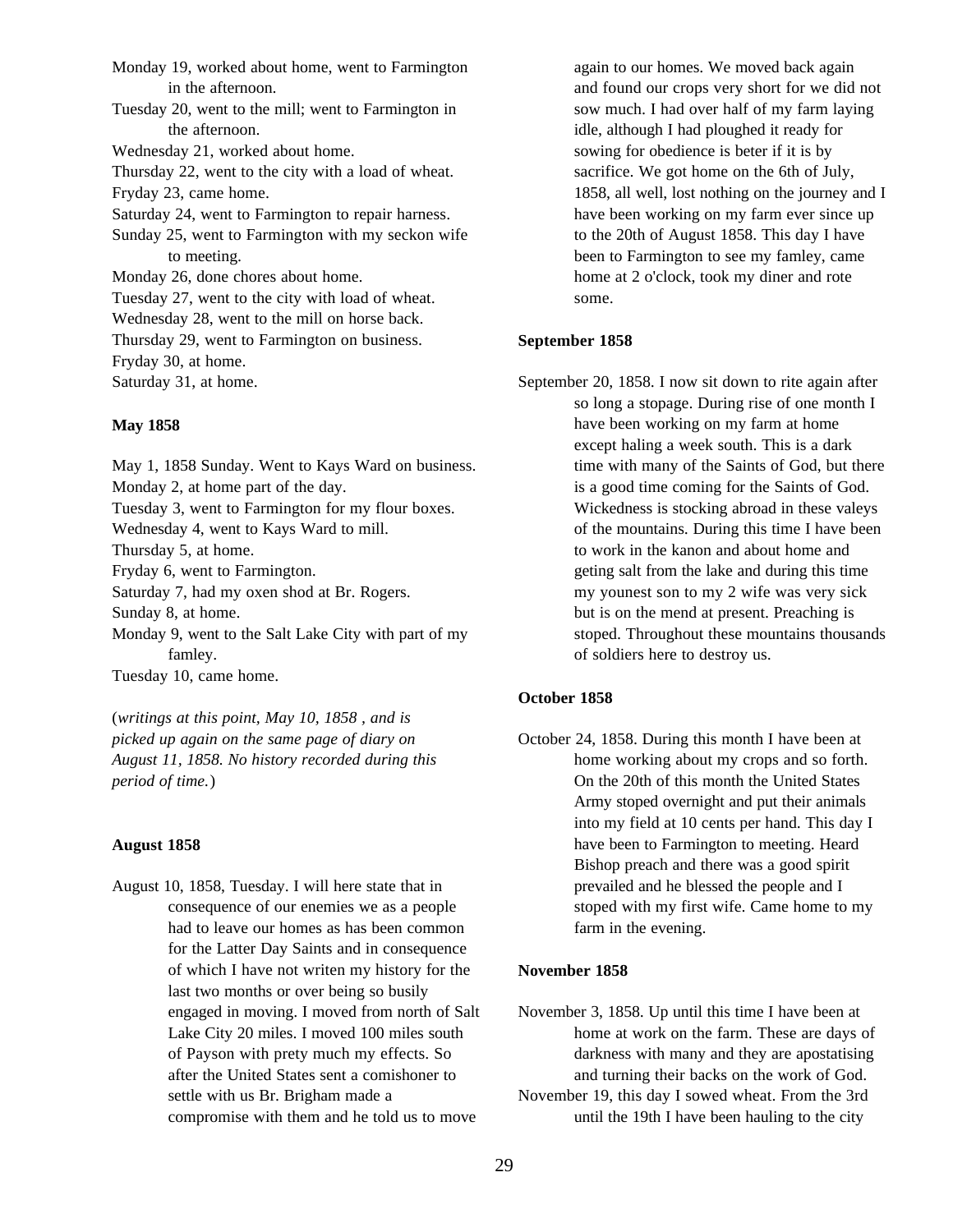and made one trip to the mill. There is now a great stir in the east about Laramie and Pikes Peak in consequence of gold been found there. The gentiles are flocking there by thousands.

## **December 1858**

- December 4, 1858. At home all day. Up till this time I have been working about home. The United States Court is in session and they are trying to get up indictments against the Mormons for plurality of wives.
- December 18. On this day I have been at home haling and making racks for my cattle. During the space of time between this date and the 4th I have been working about home and haling to the city.
- December 25. went to Farmington for an ox that I bargained for from Br. Lemon but found the ox about dead, came home.
- December 26, Sunday. Went to Farmington with my team and sleigh and 2nd wife. Was caled on to preach to the people. I done so, went to Andrew Quigby to diner, went to Mass quorum meeting. Was called on to speak again to my brethren. Came home at night. Up until this time I have been haling to the city and so forth.
- Monday 27, went to Kays Ward with Andrew Quigby to by some chickens and so on. Came home at night.
- Tuesday 28, at home fixing racks for my cattle and sheep. Went to Farmington in the evening with a sled and span of horses.
- Wednesday 29, at home pretty much all day until went down to Br. Stewards to see wheather his house was fit to dance in. Fine wheather for this time of year.
- Thursday 30. I was around home until evening then went to a party that I made for my brethren and sisters. Danced until break of day.
- Fryday 31, at home, quite a storm in the morning. Went to Farmington in the evening. Went to a party in Farmington to dance. Came home at 12 o'clock.

#### **January 1859**

- January 1, 1859, Saturday. At home until evening, then went to Farmington to a party made by the Bishop.
- Sunday 2, went to Farmington to meeting. Heard the Bishop and in the afternoon went to seventies meeting. Came home on a sled with my seckond wife.
- Monday 3, went to Br. Crandels to change sheep. Went to Kaysville and came home at night.
- Tuesday 4, went to Kaysville for sheep, brought them home on a slay. Went to school meeting in the evening.
- Wednesday 5, worked at fixing a school house so that we could comence school.
- Thursday 6, repaired school house.
- Fryday 7, went to Judge Holbrook's for sheep, came home before sundown. All is well in my famley.
- Monday 10, about home all day. Up to this time I have been working about home preparing to get the children to the school. This has been cold wether, 6 inches of snow fell on the night of the 9th.
- Fryday 14, went to Farmington for a slate, came home and went to the school house. Up until this time I have been about home.
- Saturday 15, went to the kanon to make a road.
- Sunday 16, went to Kaysville to meeting, preached to the people, went from there to Winels Mill, from there to Wearners, from there to Br. Beans and from there home.
- Jan 29, went to the city with a load of hay.
- January 30, Sunday. Came home, my wife quite sick.

#### **February 1859**

- February 1 1859, Tuesday. At home sick, my wife sick also. Remained until the 5 when we began to get better.
- Sunday 6, went to Farmington to meeting, heard John S Smith and Br. Parker and the Bishop and then went to mass quorum meeting. It rained all day. I came home at night. Sunday,
- February 27, 1859. At home reading. Up until this time I have been very sick with a bad coald tho I am geting beter. At present the soldiers are still in our midst and a great deal of wickedness abounds, some denying the faith. This has been a hard winter.

## **March 1859**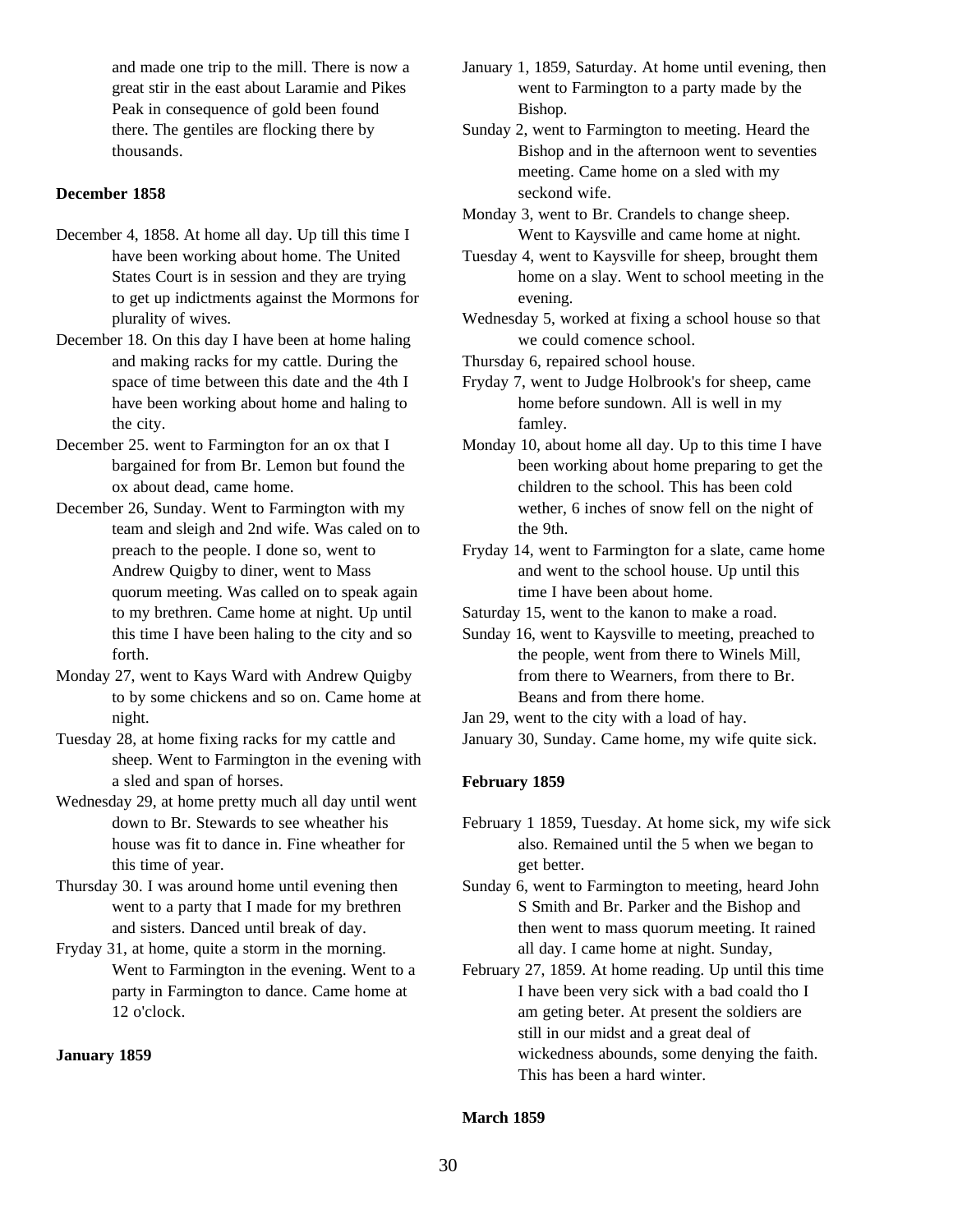March 2, 1859, Wednesday. At home all day doing up chores. I am geting beter of my sickness. Snow fell on the last night of February, 6 inches deep.

Fryday, March 4, at home.

Saturday 5, went to Salt Lake City with my seckon wife and his child and took old Father Staner and his wife and his son, Thomas.

Sunday 6, came home tho I atended meeting at the tabernicle and got home after dark, roads very bad.

Monday 7, at home until noon then went to Farmington and took down a wagon cover, then went to Leonard Rices, then went to the Bishops, then came home.

Tuesday 8, at home.

Wednesday 9, went to Farmington with wagon and horses and bought two sheep from William Rice, Mexican Sheep for 6 dollars each. Bought some wagon spokes from Rogers, quite a snow storm.

Thursday 10, at home until noon then went to Winels Mill, came home at dark.

Fryday 11, at home.

Saturday 12, went to Farmington and from that to Br. Williams, found yew and lamb and my horses run away but I caught them, came home in the evening.

Sunday 13, went to Farmington to meeting. Called by the bishop to preach to the people. I done so and felt good, came home in the evening.

Monday 14, went to the mill and was Br. Winel kill a hog that weight 520 lbs. Came home and went to Farmington with hay and flour and other things for my famly, brought home a yew sheep.

Tuesday 15, worked about home.

Wednesday 16, about home.

Thursday 17, went to Farmington with a load of bruch.

Fryday 18, done chores about home.

Saturday 18, snowed very fast in the morning.

Sunday 20, went to Salt Lake City, came home on Monday 21. I sold a houose and lot to Bishop Hunter. The snow fell on Saturday the 19th 12 inches deep.

Tuesday 22, snowed all day.

Wednesday 23, done chores about home.

Thursday 24, at home. Bishop Hess visited at my house and took diner. Bishop Smith was also at my house. Went afternoon to Farmington to a meeting to sign a petishon to remove the

troops from Provo. Came home in the evening.

Fryday 25, at home. This night it snowed and was very cold.

Thursday 31, up until this time it has snowed every day. This day I went to Salt Lake City with the team. The roads very bad.

## **April 1859**

April 1, 1859, Fryday. Came home from the city.

Saturday 2, about home.

Sunday 3, went to Farmington to meeting.

Monday 4, worked about home until noon then went to Farmington.

(*Tuesday blank*)

Wednesday 6, went to conference.

Thursday 7, came home.

Fryday 8, at home.

Saturday 9, done chores about home.

Sunday 10, at home. It snowed 4 inches deep.

(*End of Pages*)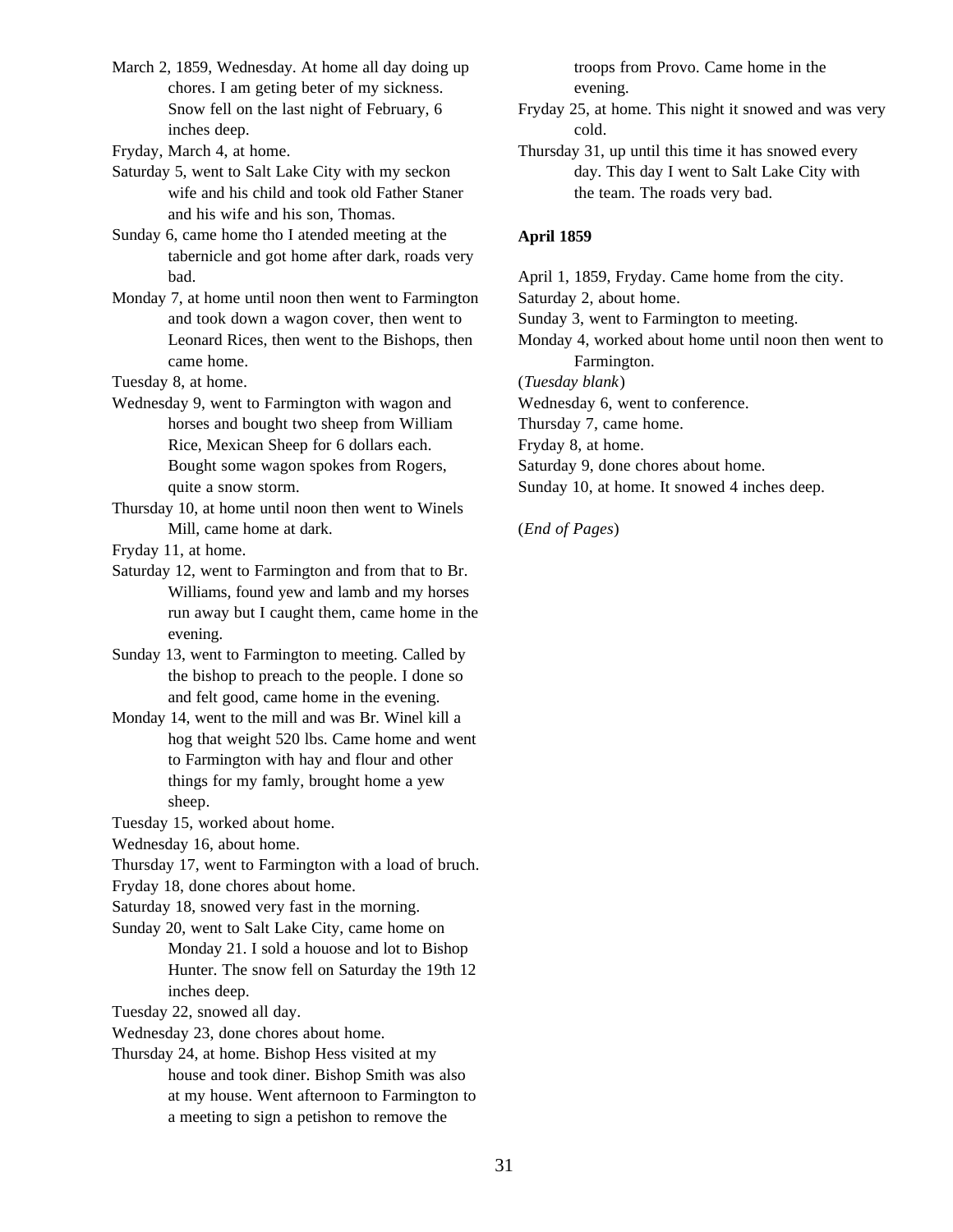(*The following is a miscellaneous page which would appear to be a part of his daily recordings while on his mission to Pennsylvania, Maryland and Virginia from 1869 to 1870.*)

I spoke first then my son John and the William Terman.

- Monday 24, went to James Secrist and took super, then went to John Tomas and stayed over night. Came to Tommstown in the morning, went with W. Terman to Jacob Midhours and got him to go bail with W. Terman and Mr. Scruman for one thousand dollars so that I could lift some money out of the bank of Chambersburg.
- Tuesday 25, took (bus) with John W. Hess and went to Green Castle. John W. Hess stayed at I. Rileys. I took cars and went to Chambergsburg, then went to Andrew Simons. He was an old aquaintance of mine. I talked to him on the principles of the gospel. He had but little say but his wife became very angry and for some time she fought celestial marriage with all her might but she obliged to give up at last. I left here and went to the Montgomery Hotel for my diner. I then went to see Lauren Kinell. He paid me seven hundred and fifty dollars on the Secrist Estate. took cars and went to Green Castel, spoke a few words to my wife and took (bus) for Waynesboro, went to the bank and deposited the money in the bank then went to old Mathew Logans to stay over night.
- Wednesday 26, took (bus) at Waynsboro and went to Green castle, found my wife at I. Rileys, myself and wife took cars for the State of Virginia, stopt at W. Jones in the State of Maryland. He was my wife's uncle.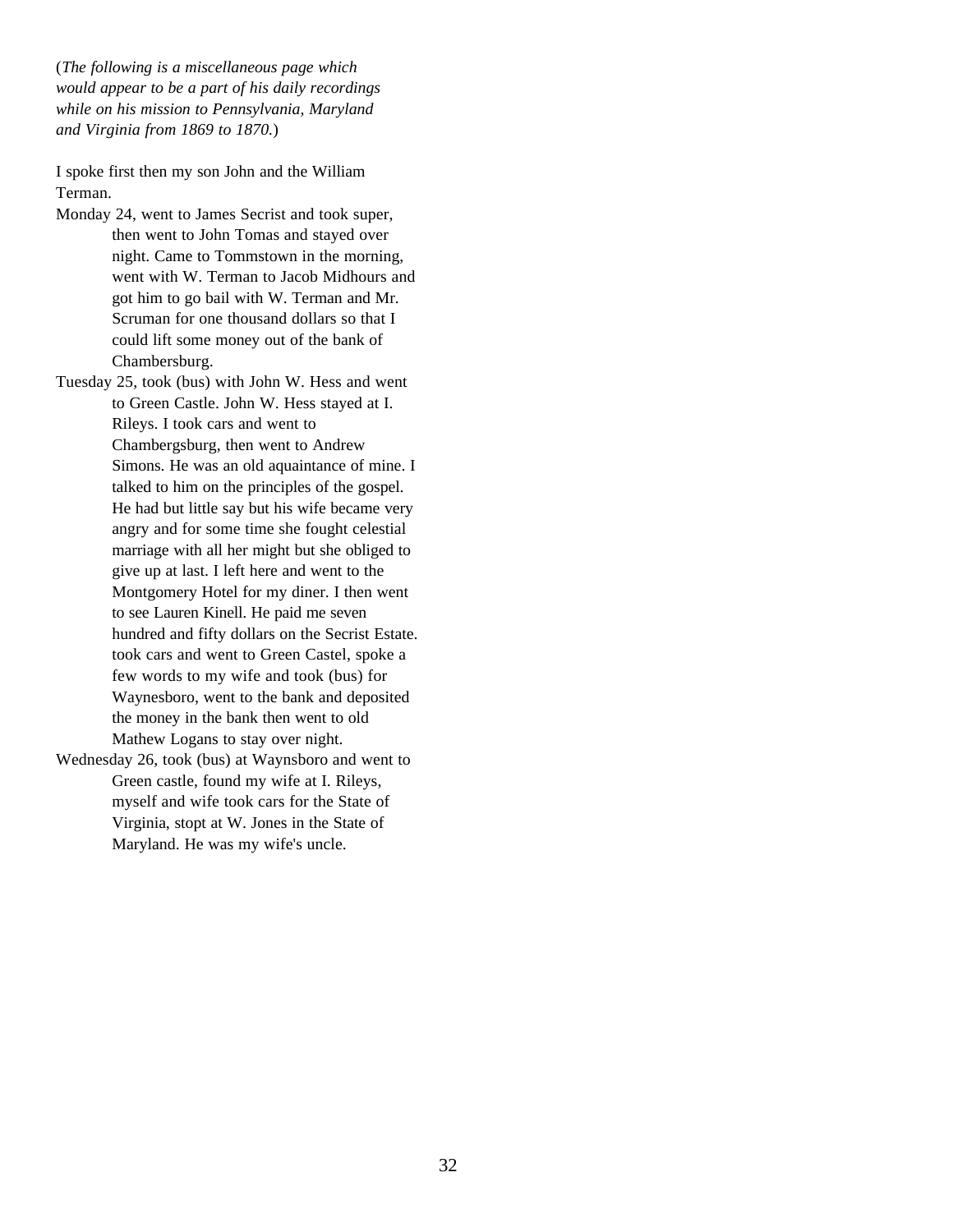Family of Levi Thornton Geneologist Listing From Information Available In Diary

Levi Thornton b May 19, 1819 near Fairfield (Millerstown), Adams County, Penn. Baptised - December 16, 1842 Endowments in Nauvoo Temple - 1846 Wives of Levi Thornton (1) Eliza Ann Terman b. June 26, 1820 - Franklin County, Penn. Greenbery (Greenburg) Terman - Father Polly Terman - Mother William Terman - Brother Susan Terman - Sister b. 1851 Penn. d. August 13, 1884 Penn. (*See Page 26*) W. Jones - Uncle Married July 6, 1837, Tommstown, Franklin County, Penn. Sealed in 1856. Children by Eliza Terman: 1. Ephraim (Ephrim) b. June 10, 1838 - Quincy Township, Franklin County, Penn. 2. Martha Jane b. July 18, 1840 - Quincy Township, Franklin County, Penn. 3. John Andrew Jackson b. August 13, 1842 - Quincy Township, Franklin County, Penn 4. Mary Catherine b. March 25, 1846 Nauvoo, Illinois. 5. Hyrum b. August 16, 1847 - Dodge County, Missouri (stillborn child) 6. Lydia Ann b. October 30, 1848 - Dodge County, Missouri. 7. Joseph Brigham b. May 25, 1850 - Sullivan County, Missouri. 8. Liza (Eliza) Ann (Anne) b. December 27, 1852 - Salt Lake City, Utah Territory Married Charles Scott Hall - Had 3 children at time history was written - Oldest boy named Charles. Another boy and a girl. 9. Levi b. (*Notation by E. Gibbs to the effect that this could be the son born to second wife, Ann Eliza Secrist. However, this Levi is mentioned several times among the children of his first wife always coming between Liza Ann, 1852, and the girl born in 1855. Since he did not marry Ann Secrist until 1856 and his son by her, Levi Jedediah, was born January 15, 1857, it would seem this is not the same Levi but that he had a sone by each wife by the name of Levi.*)  $10.$  girl b. March 10, 1855 - Utah County, Utah Territory. (*Notation by E. Gibbs that this was Grandma Gibbs.*) 11. Sarah Rachel -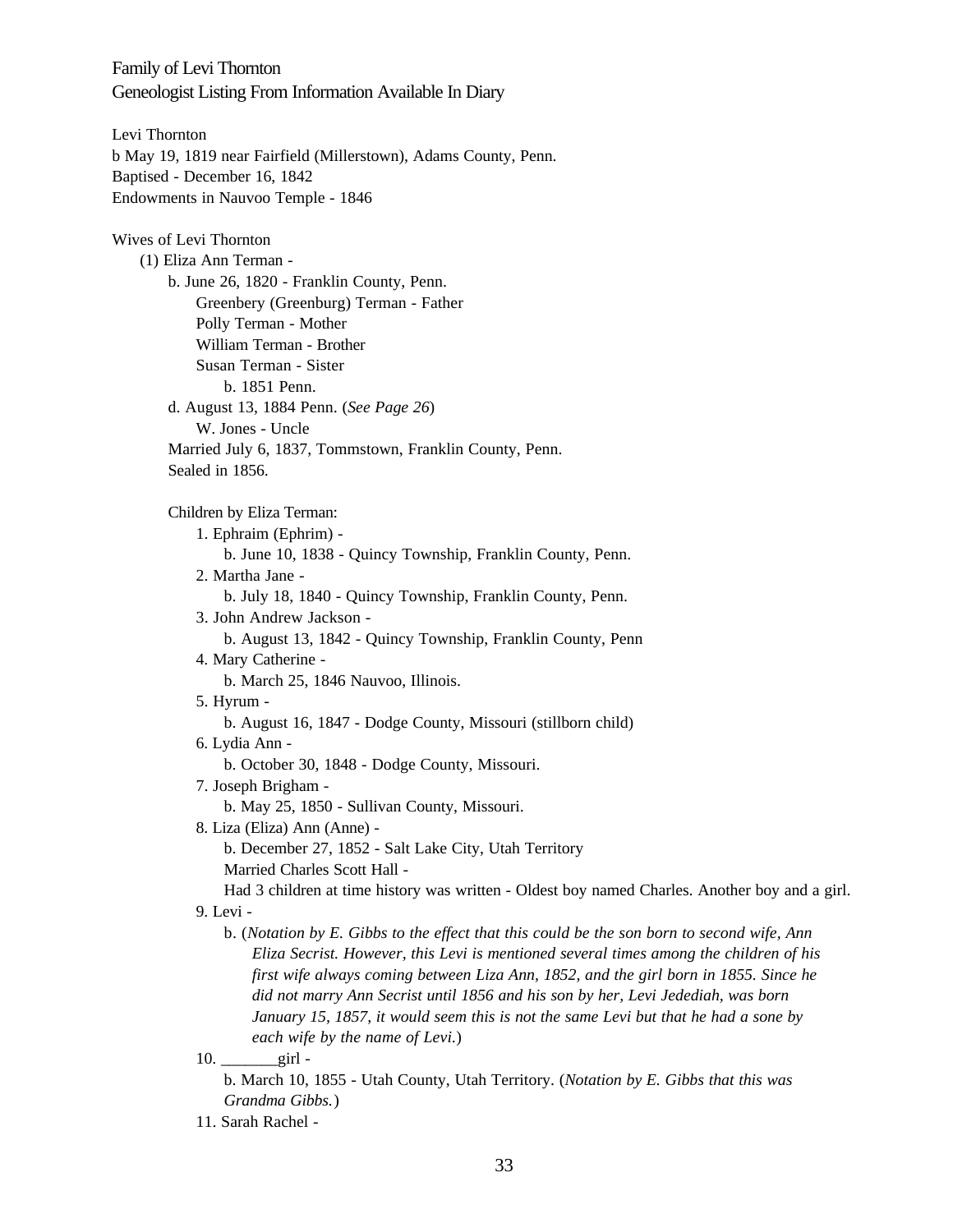b. March 22, 1856 - American Fork Settlement Utah Territory.

12. - last son to first wife -

b. January 31, 1858 (*This would be in Farmington, Utah. No mention of name. Notation by E. Gibbs that L. Thornton had one other son, William. This could possibly be William.*) (*See pages 5 and 6 of History for children.*)

(2) Ann Eliza Secrist -

b.

Sealed to L. Thornton March 27, 1856.

Children by Ann Eliza Secrist:

1. Levi Jedediah -

b. January 15, 1857 - Farmington, Davis County, Ut.

2. Hyrum -

b.

3. Ann Lucrecia -

#### b.

Ann Eliza Secrist's first husband was Jacob F. Secrist and she had 5 children by him. First was scalded to death when a year old. Others were:

Louisa b Mary Lise b Jacob Moroni b Heber Nephi b

Bill of Divorcement from L. Thornton granted to Ann Secrist in 1874. (*See pages 17 and 18 for children.*)

(3) Sarah Jane Howell -

b. March 16, 1858 - Decator County Iowa. James W. Howell - Father b. October 15, 1828 - Vermilion County, Ill. Sealed to L. Thornton December 1874

(4) Elizabeth Spalding b. Sealed to L. Thornton October 1878

(5) Amy Spalding b. Sealed to L. Thornton October 1878

- (6) Anna Spalding b. Sealed to L. Thornton October 1878
- (7) Sarah Spalding b. Sealed to L. Thornton October 1878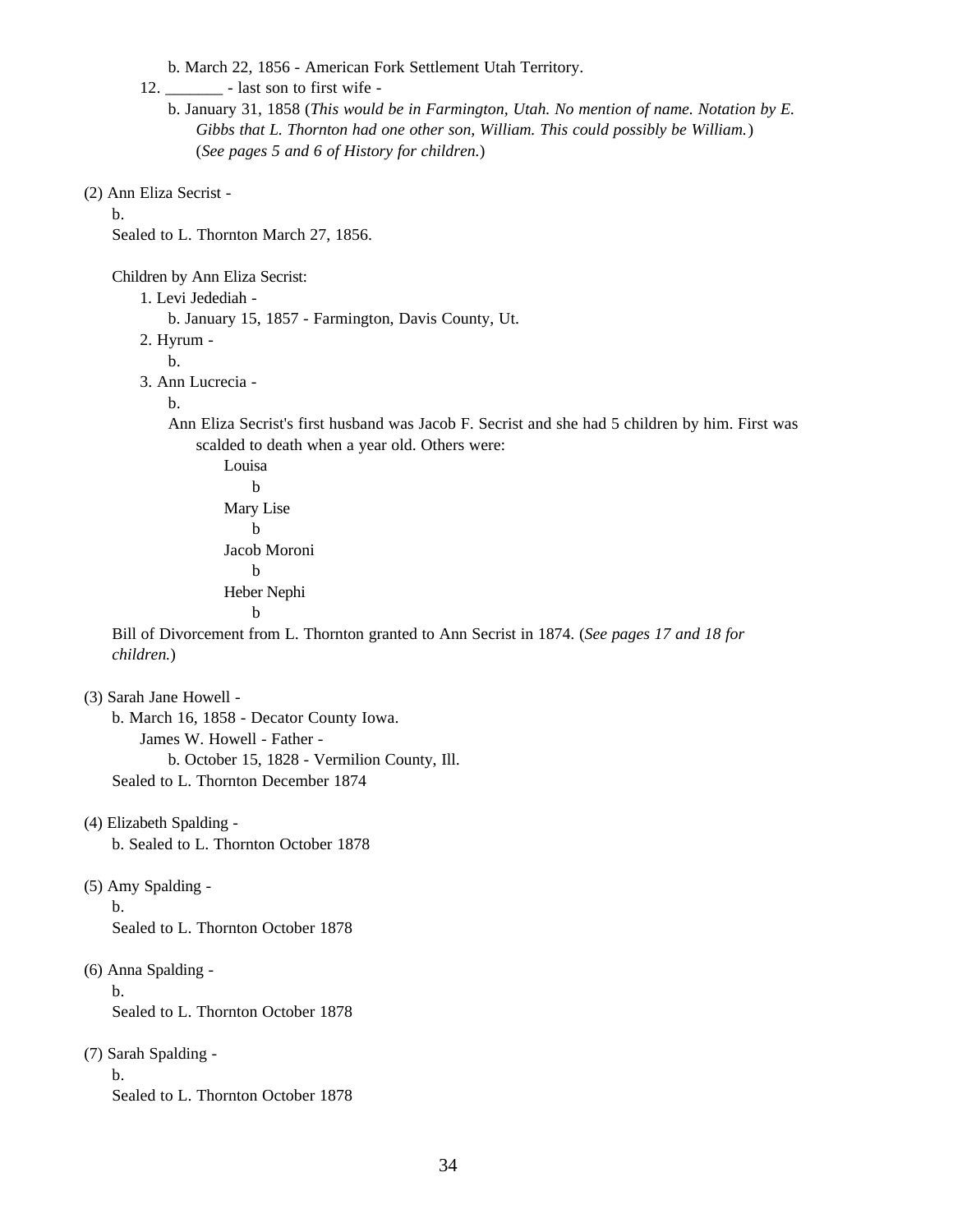Parents of Levi Thornton (1) George Thornton - Father b. December 22, 1764 d. August 26, 1826 (*thinks born in Maryland*) (2) Polly Lowe Thornton - Mother b. October 6, 1769 d. December 22, 1836 (*thinks born in Maryland*) William Lowe - Father \_\_\_\_\_\_\_\_\_\_\_ Crawford Lowe - Mother Charles - Brother William - " Jacob - " Nathaniel " Joseph " Philip " Catherine - Sister Elizabeth - " Married John Shoup Children of George and Polly Thornton: 1. Lydia b. 1805 - Adams County, Penn. d. about 1834 Married Leonard (Lenard) Shoup of Franklin County 2. Isabella (Isabel, Isabela) b. 1814 Adams County, Penn. d. July 27, 1835 Married John Creps of Franklin County Child - Henry Creps b. about July 27, 1835 as Isabella died in childbirth. 3. George Washington b. March 17, 1815 - Adams County, Penn. d. January 20, 1846 Married Elin Watt (Ellen Hall, Elen Holt) in 1838 Children: Mary Elen b. d. January 15, 1846 George Elbert b. d. March 24, 1846 \_\_\_\_\_\_ son (*see pages 3 and 4 - discrepency in death of children*) Elin Watt later married Samuel Suficool. 4. John b. June 26, 1817 - Adams County, Penn. d. December 1835, Tommstown, Franklin County, Penn.

5. Levi -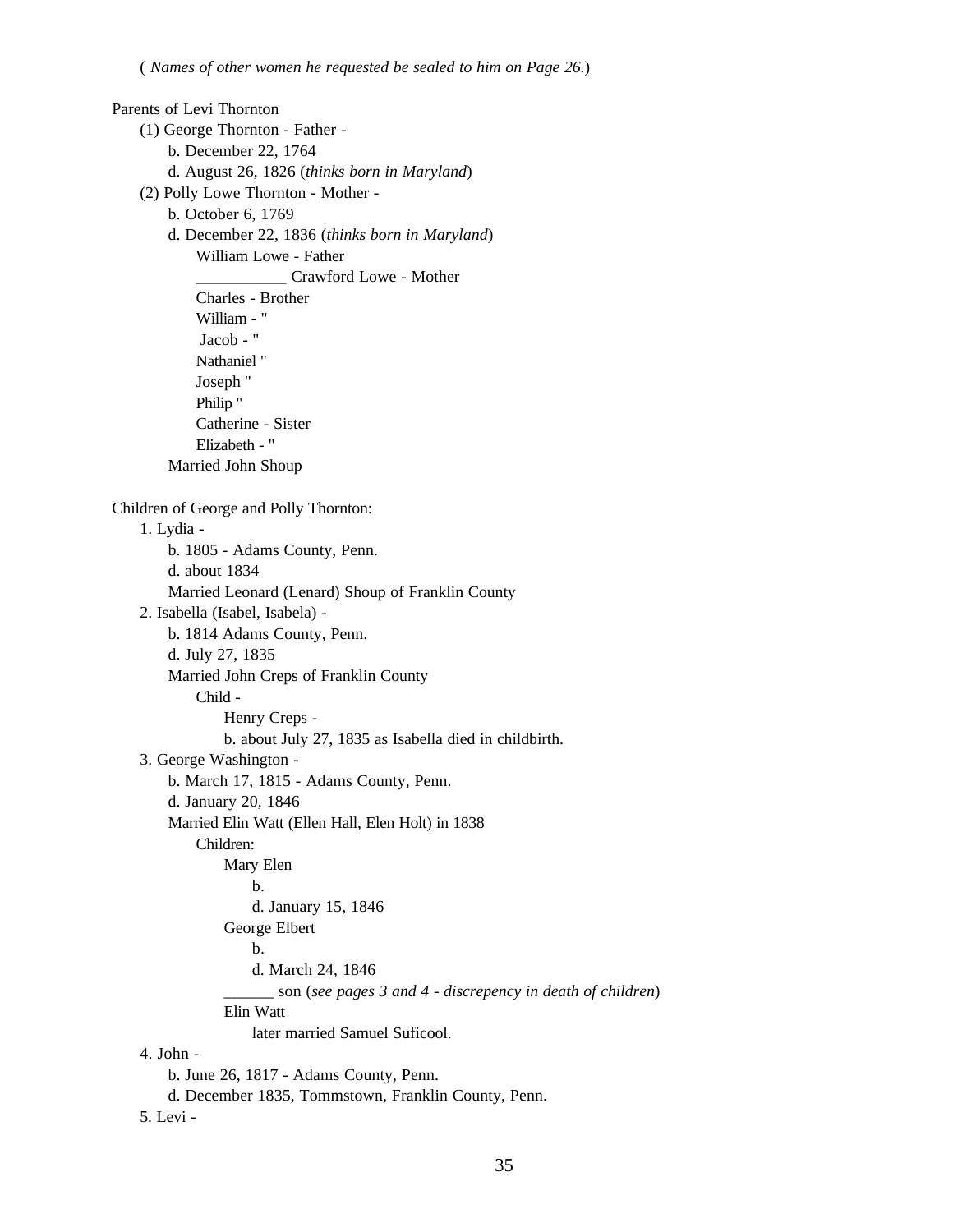b. May 19, 1819 - Adams County, Penn. 6. Mary b. June 6, 1821 - Adams County, Penn. d. Dec. 24, 1856 Lime County, Iowa. Married William Terman in 1844 Children: Ann Eliza Terman Joseph Smith d. Oct. 26,1864 Catherine Elizabeth Susanah Rebecca Alma Jeremiah William Terman married another woman - Melinda Dowlan (Donlan), had 3 children. First wife before Mary Thornton died in Nauvoo. 7. Jacob Calvin b. April 6,1824 - Adams County, Penn. 8. William b. April 1826 - Adams County, Penn. 9. Elizabeth b. about 1829 died probably 2 years old (*1831*)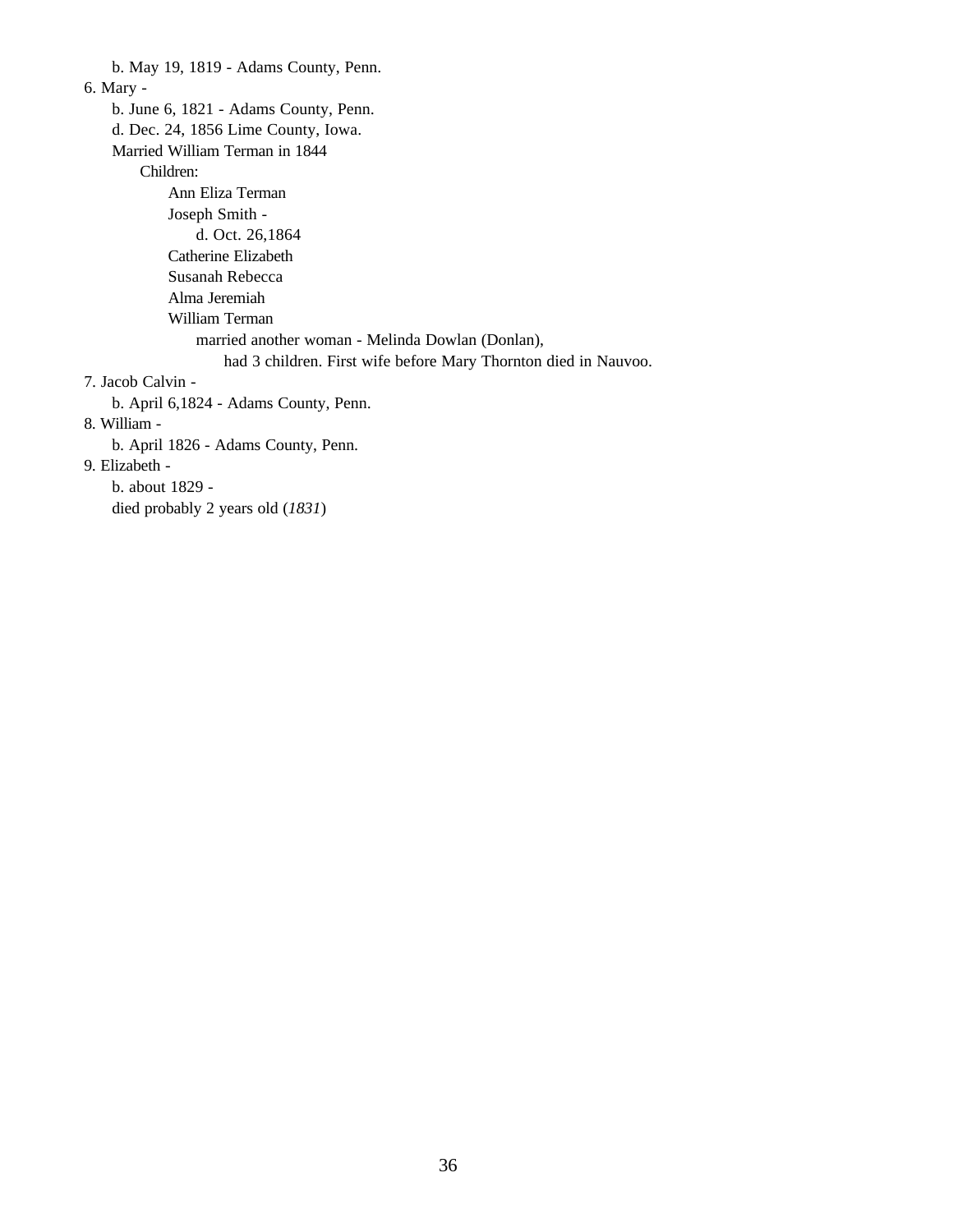*NOTE: When more than one spelling of a name appeared throughout the diary, all spellings have been shown. The history and diary are written completely in the words of Levi Thornton although arranged from material gathered from the several accounts of his life so as to include all details. As near as possible and when readable, spelling is also as in the original text. All notations or additions by the typist are in parenthesis. Any names or words which could not be clearly read were transcribed as nearly correct as possible and placed in parenthesis.* 

I, Levi Thornton, was born the 19th of May 1819 five miles west of Fairfield (sometimes called Millerstown) Adams County, Penn. in which town I received my schooling. I am the son of George and Polly Lowe Thornton. My father was born December 22, 1764. I think he was of Scotch descent. He died August 26, 1826, making his age when he died 62 years old. My mother was born October 6, 1769 and departed this life December 22, 1836. Where they were born I cannot tell, but I think in the State of Maryland. I do not know anything about my grandfather on father's side. My mother's maiden name was Polly Lowe. Her father's name was William Lowe and Grandmother Lowe's name was Crawford by marriage, her husband's name being Crawford. (A different writing states My mothers name was Polly Lowe. her mother's maiden name She married William Lowe.) My mother had six brothers, Charles, William, Jacob, Nathaniel, Joseph and Philip. There were two sisters, Catherine and Elizabeth Lowe. These are all dead. The dates of their deaths I know nothing about. My mother had nine living children, namely, Lydia, Isabel, George Washington, John, Levi, Mary, Jacob, William, and Elizabeth. They are all dead excepting myself and my brother. I was 7 years old when father died. He died August 26, 1826. Mother was left with a large family and having left a small mortgage on the farm the farmer who held it took the farm the farmer who held it took the farm away from her. It was through a small mortgage that my father gave to Lauren Johnson and he loaned out mother out of the hole farm son we were destitute of this world's goods. Consequently us children were bound out until 21 years of age, the girls until 18 years of age. I was apprenticed to the tailor trade, George Washington to the blacksmith, John to the weaving trade, the rest of the children being to small to put out to live excepting the girls. They went out to work and Mary she was bound for her age. She had eleven years to stay so we were all rented from home. I stayed 5 yrs with the man I was bound to, whose name was john Hensal, and not being able to sit on the board I was released from my master and came home. We then went to work, that is the boys, 3 of the oldest, George Washington, John and myself,

the other 2 boys were at home with mother. I then emigrated from Adams County with my mother and brothers, George and John and the 2 smaller boys, Jacob and William, to Franklin County, my brother John died, December 1835, much lamented by the family. We then moved up on the mountain one mile north of here. Here George W and myself lived with mother until 1836 when my mother died on December 22, 1836. This was another shock to us. We then got our elderly Aunt Elizabeth to keep house for us. So we lived together until the year 1837. On the 6th day of 1837 I was married to Eliza Ann Terman, daughter of Greenbury and Polly Terman, both of Franklin County, Pa. My brother George W still kept house with my aunt until the year 1838 when he married as you will see in the latter part of this history. I will here give the names of all my father's family, the first names. They were all born in Adams County PA. Lydia, born 1805, was my oldest sister and was married to Leonard (Lenard) Shoup. He lived in Franklin County, PA. Afterward he moved to Ohio in the early settlement of that state. She died about the year 1834 in Ohio. Isabelle my next sister was born in 1814. She married John Creps of Franklin Co, PA. She died when her first baby was born at the age 21 years and 10 months and 6 days and on July 27, 1835. Her boy was named Henrey Creps. The last time I know Of him he lived in Lutersburg (Leitersburg) state of Maryland. He had a large family. (Name is spelled Isabel, Isabella and Isabela.) The oldest boy, George Washington, was born March 17, 1815. He married in 1838 to a girl by the name of Elin Watt (Ellen Hall, Elen Holt). He had 3 children, 2 boys and 1 girl. The boys died at Nauvoo, both small children. My brother George Washington died in Nauvoo, state of Illinois in the month of January 1846. His wife married Samuel Suficool and I think he died and I heard she took her oldest child , the girl, and went east. What became of the oldest girl I do not know. (See page 4, Paragraph 5.) John, my next brother, born June 6, 1821, died December 1835 in Tomstown, Franklin County, Pennsylvania. The next myself, born May 19, 1819. The next my sister Mary, born June 6, 1821, died on the 24th of December 1856. She came with me from Pennsylvania to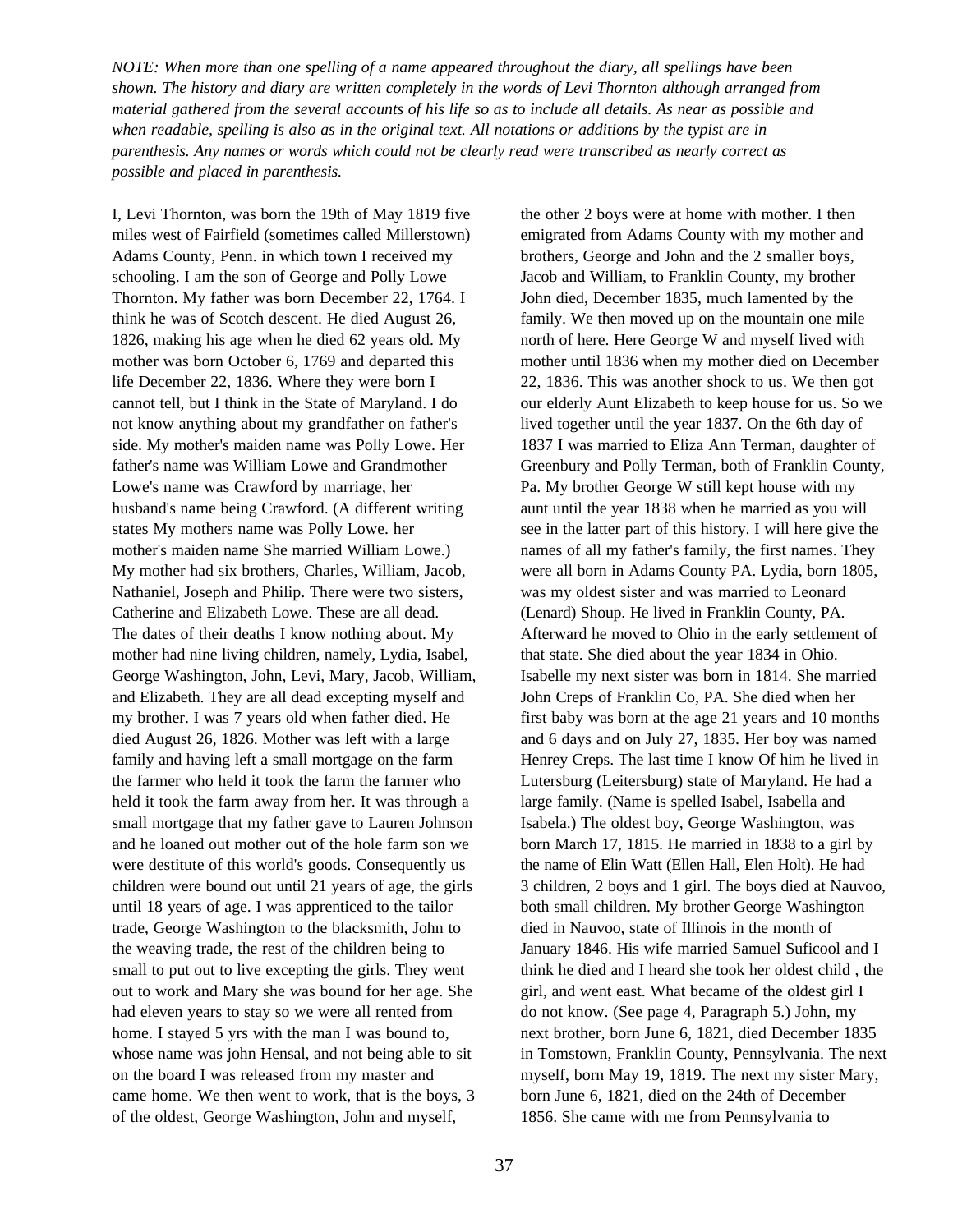Nauvoo and married William Terman, brother to my first wife Eliza. His first wife having died at Nauvoo as also all his children but one which were 3 in number in 1849. She married this man and in the fall, 1844 he moved to St Louis. This was the time that Sidney Rigdon left the church of God. From here they went to Pennsylvania and from here to Iowa. Here she died in Lime County, Iowa. She died through hardship and trail. Her husband took to drinking and led her a terrible life. She left 4 living children, Joseph Smith Terman, Susannah, Rebecca and Jeremiah; three having died, namely the oldest, Ann Eliza, also the third, Catherine Elizabeth and Alma, he being the twin to Rebecca. Joseph Smith, next to the oldest, was wounded at the battle of Cedar Creek by the confederates of the south in the war of 1861, from which he died in Baltimore, state of Maryland, on October 26, 1864 and was buried in London Park Cemetery. Her husband married another woman by the name of Malinda Dowlan (Dolan). They have 3 children. They now live in Salt Lake City. The next was Jacob C born April 6, 1824. I left Jacob, who was younger than me in Pennsyl- vania in the year 1893 and went to Nauvoo, Ill. He stayed in Pennsylvania. The next William born April 1826. He was my youngest brother and I took him with me to Nauvoo and when we left Nauvoo for the Rocky-Mountains my brother, William, stayed in Iowa. Whether he is dead or alive I do not know. Elizabeth, don't know when born and died quite young. (I think born in 1829 and died when perhaps 2 years old). (Concerning George Washington, additional writing states: The next death was my brother George W Thornton who died at Nauvoo on January 20, 1846. He is the only one of my relations who died in the faith and just before he died his daughter Mary Elen died on the 15th of January and on the 24th of March his son, George Elbert, died. They were both small children. This was my oldest brother.) I will now give an account of my own family. I was married to Eliza Terman, daughter of Greenbury (Greenburg) and Polly Terman of Franklin County, PA on July 6,1837. My wife was born June 26, 1820 in Franklin County. I was married in Tomstown, Franklin County, PA and we lived in Tomstown 4 weeks, then went to live with my motherin-law, stayed here one year through the summer. I went to serve prentice to the mason trade at \$10 per month. In three months after going to the trade my master ran out of work. I then went to my boss to work for dratten man. When I left him my boss told me I could have all the man would give me so he gave

me 871/2 cents per day. I then went to Chambersburg and cut stone on the Franklin Railroad.Worked until December and when I settled up he gave me \$1.25 per day. I came home and set up house keeping and through the summer of 1838 I worked at masoning. On the 10th of June 1838 our first child, a son, was born in Quincy Township, Franklin County, PA. (near Waysborough). We called him Ephraim (Ephrim). We still lived here until 1839 and the moved to John Mons (Maughan's house. Here we had a girl born. We called her Martha Jane. She was born on the 18th day of July, 1840, in Quincy Township, PA. The next child we had was a son and we called his name John Andrew Jackson. He was born on the 13th day of August in the year 1842. This was my third child. (He was born in Quincy Township, PA. also). The next child was a girl and we called her Mary Catherine. She was born on the 25th of March in the year 1846, Nauvoo, Illinois. The next was a boy. He was born August 16, 1847 in Dodge County, Missouri. He was stillborn child as at least he did not live long after he was born. We called his name Hyrum Smith, the Patriarch of the Church of Jesus Christ. The next was a girl and we called her name Lydia Ann. She was born October 30, 1848 in Dodge County, Missouri. The next was a boy. He was born on the 25th day of May in Sullivan County, Missouri in the year 1850. His name was Joseph Brigham. We called him after the two prophets of God on the earth in the last days. (This was Peggy or Fern's father - notation by E Gibbs.) The next was a girl who was born on the 27th of December in the year of our Lord 1852. She was born in Great Lake Lake, Utah Territory. We called her name Liza (Eliza) Ann (Anne). The next was a boy and we called his name Levi.\* The next was a girl. She was born in Utah County, Utah Territory. She was born on the 10th of March in the year of our Lord, 1855. (No mention is made of the name). Notation by E Gibbs states: This was Grandma Gibbs.)\* Sarah Rachel was the next. She was born in the spring on the 22nd of March, 1856, in the American Frok settlement. On January 31, 1858 my last son was born to my first wife. (This would be in Farmington, Davis County, UTah. No mention is made of the name.)\* I shall now drop back to the first of my married life. We remained in Quincy Township, Pennsylvania until the year 1842 when our second son, John Andrew Jackson, was born. At this timeI learned to work at the mason trade and in the winter I learned to cooper. So I learned two trades at the same time after I was married. I prospered in property in the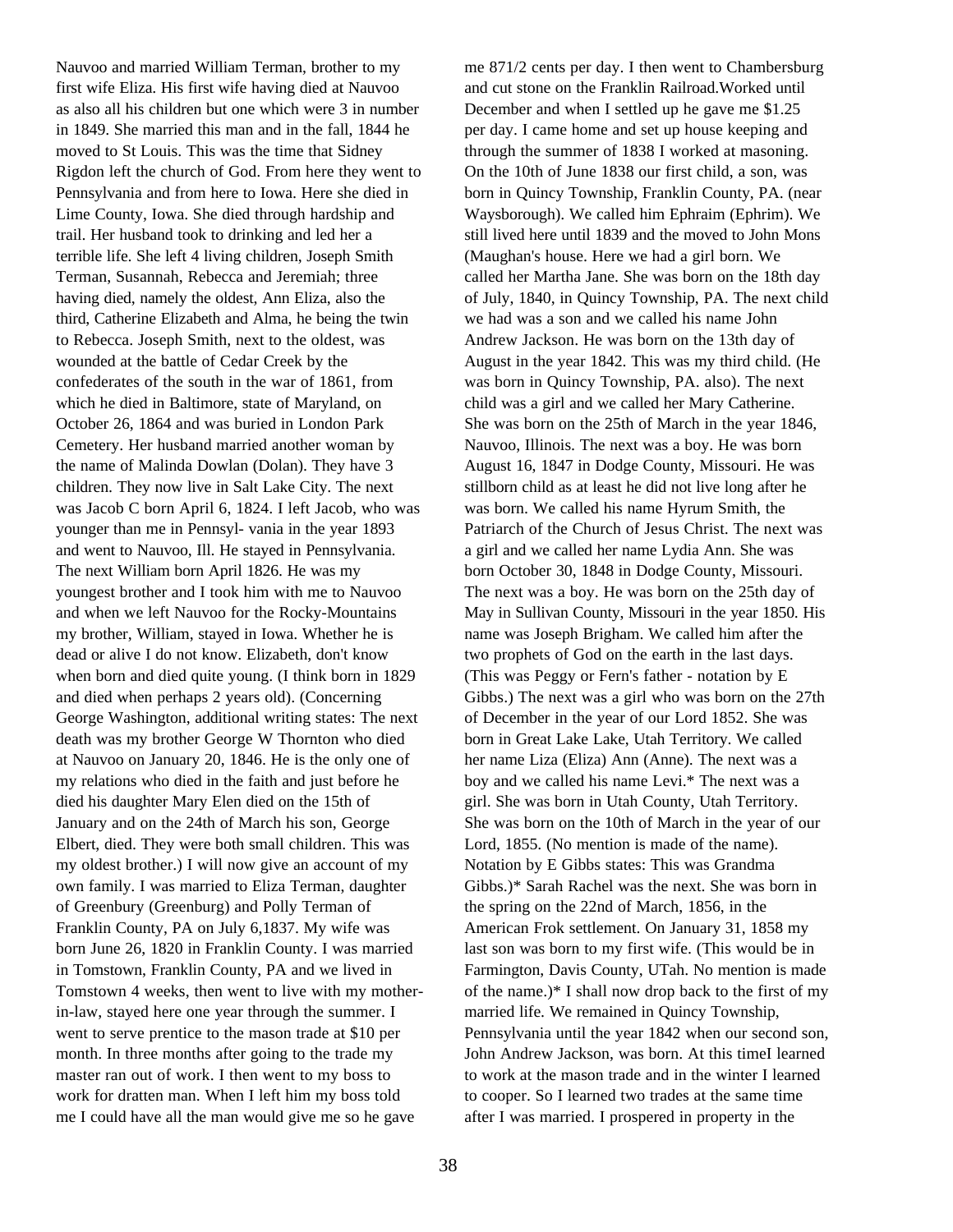outset of my life. After I got married though I labored hard and was industrious for I had nothing to begin with and I was poor but the Lord blest me.

\_\_\_\_\_\_\_\_\_\_\_\_\_\_\_\_\_\_\_\_\_\_\_\_\_\_\_\_\_\_\_ \*Space is left for additional information on these chidren to be recorded if found. See pages 17 and 18 for children by second wife. Now until the year 1842 I was connected with no church on earth. I was just a careless indifferent man, caring for nothing but myself, although at times I had many serious reflections. I had three children and began thinking that I was showing them a bad example and decided that I would try and do better. I started to pray to God that if there was any true church on the earth that I might know it. I went to the different demoninations, among them the Methodist, to see if they agree with the scriptures, but found that they did not agree on many points. They told me they would take me into their churches in any way I would like to come--with baptism or without it. This I found was not according to the word of God in the scriptures. However, I kept on praying to God to guide and direct me in the ways of truth. Then I ahd a dream. In my dream I saw two men and I thought they knew what to tell me. A short time later there was a mormon meeting advertised. It was three miles from where I lived but I decided to go. So I went on foot in the dark and as I came to the door of the meeting house I saw these two men which I had seen in my dream. These two servants of God who came into my country from Nauvoo were name Daniel Carnes (Owens) and Jacob Foutz and they said they were sent of God almighty to preach the gospel of Jesus Christ, the son of God, and that they had a portion of the Holy Priesthood and that they were authorized to preach by the authority from Jesus Christ. After the meeting I invited them home with me and told them I wished to be baptized. So in a few days I was baptized on the 16th of December 1842 by Jacob Foutz in the creek Antetum Friedly's meadow in Franklin County, PA. I was in the 23rd year of my age and the first one to be baptized in this county. It was a cold day, froze, snowed and blowed.I walked half a mile in my wet clothes before I could strip myself, but I never felt better in my life for I know my sins were forgiven. I still lived in this same house until the fall of 1843 when I gathered with the saints to Nauvoo, but before gathering to Nauvoo I lived with the saints in |Tomstown, where we had many a joy- ful time. At this date there was quite a branch of the church built up. About the first of the year 1843 I was ordained a Priest. I traveled with some elders, among them Br.

Maryland and Pennsylvania. The first mand I baptized was old Father Zimmerman in Franklin County, Penn. When Brother Carnes(Owens) and Brother Foutz left for the west, they ordained William Terman, my wife's brother, an elder of the Tomstown Branch of the Church. We presided over that branch of the church until the fall of 1843 when we prepared to move to Nauvoo, Hancock County, Illinois. I moved 36 souls of this branch with me. I hired a wagon and went to Shampsburg (Shanksbury where there was a branch of the church in Maryland, and I brought a part of the saints with me to Nauvoo. I made sale and hired five horses and a wagon and driver to take us to Pittsburg, 160 miles from Tomstown. part of us walked and part of us rode to Pittsburg. Here we chartered a steamboat. From St. Louis we traveled down the Ohio River and up the Mississippi. We were three weeks on the way and landed in Nauvoo on October 8, 1843, all well but destitute as I had used all my means to assist the saints and had but one dollar in my pocket to live on, no house or home to go to. In the evening I went to see the Prophet Joseph Smith, the first Prophet of God in the dispensation. When I arrived there, his wife Emma told me he was upstairs resting after being harrassed and tormented by the mob all night before and was weary and too exhauted to talk to me. But she went up and told him I wanted to talk to him. He came down to see me and said he did not feel well and could not give me counsel. He said I should come on the morrow and he would advise me what I should do. When I returned to the company they had been to the city and found them places to live so I did not return to see the Prophet in the morning but went to hunt for a place to live. I located a house and moved into it and I kept moving around through the city until we were driven out in 1846. Though I did buy me a lot on Parley Street close by Brother Randel's. I bought the lot from Brother Jacob Foutz and he bought from A. Randel. I had some of my material ready for building when the mob commenced to rage. We were then obliged to quit building and prepare to go West. When we first arrived at Nauvoo there were many of my company wanted to go back. They thought Nauvoo was a very wicked place because there was a man who called himself an elder came into the room where we were and cursed and swore at a great rate. This, with a great many other things, they found fault with and it made them feel that Mormonism was not true, that Joseph Smith was a false prophet. and these my brothers and sisters were

Lewis Zigler, preaching the gospel in the states of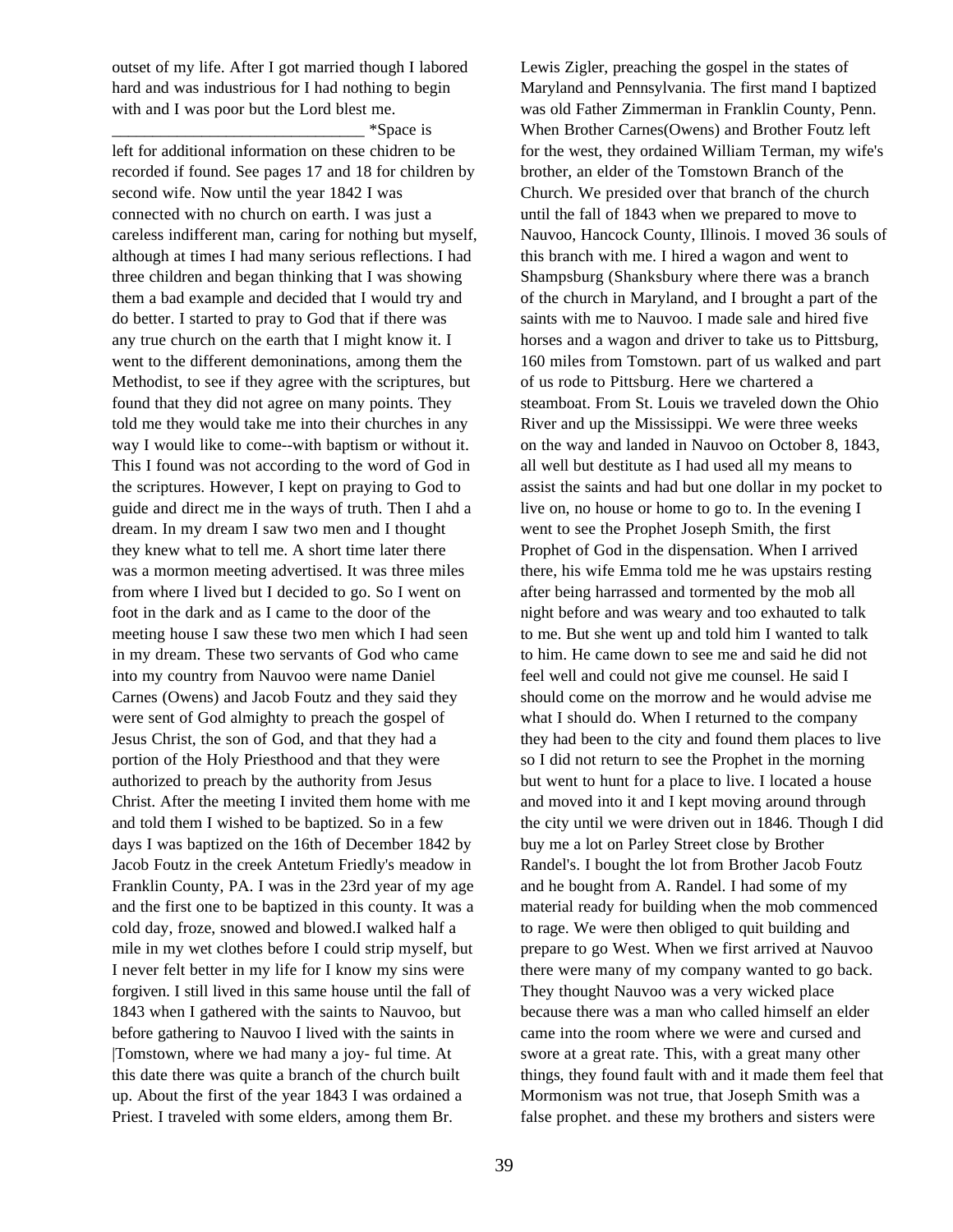discouraged but I labored with them day by day and persuded them to stay. Nauvoo was a very hard place to earn a living. There was not much chance to get work. I did not suffer much for food to eat though there was many of the saints that did suffer almost unto death and some for want of the nessarys of life did perish when they were sick. I went to work at masonary for Dr. Foster on a large brick house east of the Temple. Then I built a house for sister Rebecca Hibengerand and her sister Frisy Snider and also her sister Mary Marstellan and two boys belonging to the first two named women. I built their house for the consideration of having part of the house to live in that winter. So we lived with them through the winter of 1843. We had little to live on and I walked three miles night and morning and made tough white oak rails for 50 cents per hundred and ate white cornbread which would freeze so hard through the day that I would have to marsh it with the back of my ax before I could eat it. Although provisions were low in price, corn 12 cents per bushel, pork from 1 cent to 2 cents per lb., it was hard to get the money to buy with but we rejoiced in the gospel of Jesus Christ notwithstanding all these hardships. We moved from the house by the river up on the bench and so we kept moving untilI bought a house of my own. In this we lived until a short time before we came west. The last house we lived in at Nauvoo was Edward Martin's where Mary Catherine was born. She was our 4th child born on March 25, 1846. This is the spring we left the city of Nauvoo. This was also the summer the Prophet was slain. I will say this, that from the time I came to Nauvoo until the time we were driven out it was one continual scene of trouble and persecution. The mob burnt a great many of our houses and grain stacks with a great deal of other property and some lives were lost. We had no rest day or night and on the 27th day of June they murdered our Prophet Joseph Smith and Hyrum, the Patriarch of the church. They were killed by an armed mob of 150 men painted black and red and under command of Col. Levi Williams at four o'clock in the afternoon, both receiving 4 balls. John Taylor and Willard Richards, two of the 12 Apostles, were in the room at the same time. The former was wounded with 4 balls. The latter was not touched, through the mercy of God. The Saints in Nauvooknew nothing of the murder at the time. The Governor pledged the faith and honor of the State of Illinois that the Smiths should return to their family and friends at Nauvoo. We did not expect such a tragic end. The sad circumstances as they transpired will never be erased from the

earth and that he would now roll the work upon their shoulders meaning the twelve, although they did not think at the time that he was going to be taken from the earth but so it was. Joseph said to those brethren taht were over the river with him, for he had started for the Rocky Mountains to search out a place for the Saints to go where they might rest in peace, that inasmuch as they wanted him to come back to Nauvoo he would. These men that were with him were weak in the faith and feared man more than God and most of them since have apostatized and died. They told Joseph the city would be destroyed and gave him no rest until he gave himself up. Joseph calmly told them if his life was of no value to his friends it was of none to him now. Said Joseph, "I am going as a lamb to the slaughter and it will be yet said of me he was murdered in cold blood." He then came back with these men. At this time I was gone to St Louis for work and hearing through the papers that the mob was raging I took a boat and went home to Nauvoo where I had left my family. When I returned I found them all well and found Joseph on parade with the Nauvoo legion and everything in commotion. I took up arms with the rest of my brothers. This was on the 20th of June and in a day or so United States troops came into town to take away our arms and also took Joseph and Hyrum went with him as also John Taylor and Willard Richards. They were taken in the evening. Joseph was full of sorrow. I was standing besides Joseph's horse at the time for he was on his favorite old Joe Duncan and he turned to the officer of these troops and he said, Will you please let me go and bid my family one more farewell." The officer said yes so Joseph rode from the Masonic Hall down main street to the Mansion and came back in a few minutes. Hyrum came riding from northwest across lots and fell in with Joseph and they both rode off together. This is the last time I ever saw Joseph and Hyrum living. I have at many times felt like weeping for them. Our beloved Prophet Joseph and Patriarch Hyrum are two of the best men that ever lived on this earth for they were men of God. I have sen these men and talked with them. I have heard them preach the word of God. I have saw then when their lives were hunted by day and by night by gentiles and apostates and the hosts of hell. They were then lodged in Carthage Jail to await their trial. They were tried for destroying the Nauvoo Expositor, a paper that the apostates and antimormons had got up to expose mormonism. Joseph

tablets of my mind. Before the death of Joseph he told the Twelve Apostles that his work was about done on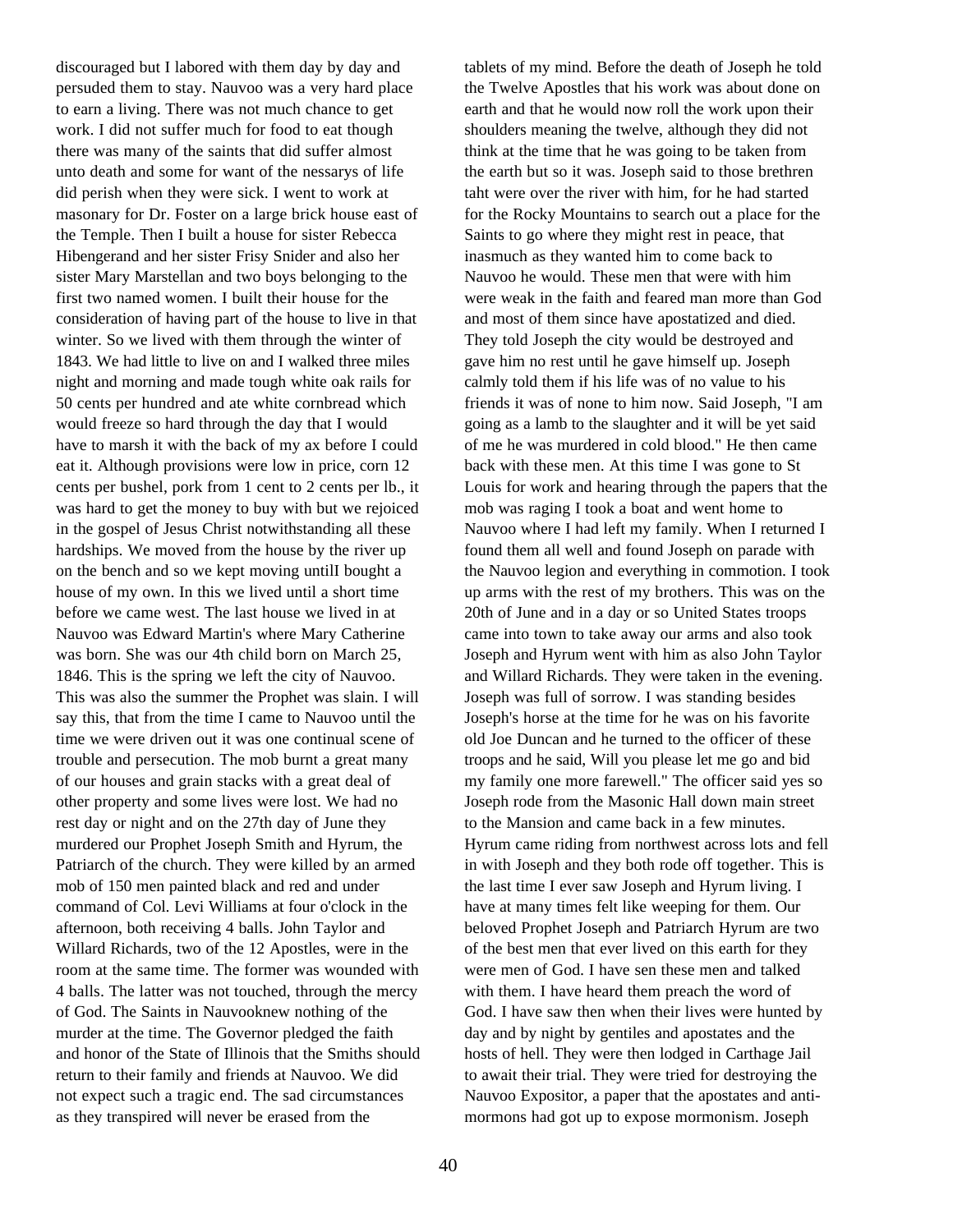being mayor of the city and this being brought before him, the city council considered it a nuisance; therefore the city charter had a right to remove it on their endictment. They came clean, nothing being found against them. They were tried before the gentile court. Then the apostates swore out a writ of high treason against him. They were then taken back to jail again and then those apostates said if they would give the Smiths a fair trial they would come clean again so says they now we must go to work and murder them so they went to work. Apostates and Gentiles commited the deed together. I remarked before the last time I saw them was when they lay dead in his own house, The Mansion, in the great city of Nauvoo. This was the 28th of June 1844. This cause me great sorrow and trouble but the Lord suffered it to be done for his own glory. After this transpired it cast a terrible gloom over the whole church. These were days if sorrow after they had murdered the Prophet and Patricarch. We hardly knew what would be done. The twelve were all gone on mishons except John Taylor and Willard Richards being in prison with him. When the mob had killed Joseph and Hyrum they thought that Mormonism would cease to exist on the earth but God raised up another Prophet who was Brigham Young. When Brigham Young. came home, he being the President of the twelve and the man on whom the responsibility rested, he began to reorganize the church. He stood in the same place that Peter did when Jesus was taken from the earth. Sidney Rigdon was trying to get the people to believe that he was the man and some did go with him but he was put to an open shame for when Br. Brigham spoke we knew he was the good shephard of the flock and we did rejoice. He said there was a spirit here to hurry maters to reorganize the church. He said as for himself he would rather sit down and mourn for forty days and nights then to commence to reorganize the church but it had to be done so he comenced to reorganize. We soon became more reconciled to our fate for the spirit of Joseph rested on Brigham insomuch that many of the saints would stop their ears and turn their backs toward him and when they had heard him their backs toward him and when they looked upon him it was Brigham. At this time I was ordained a seventy in the eleventh corum which was the last one that was made at that time and Br Brigham said that inasmuch as it was the last one that was made at that time it should be his. I believe it was July 1844. The mob quieted down for a while but this did not last long. They were determined to exterminate

all the Later Day Saints, so they commenced to burn the Saints' houses and grain and the Saints were compelled to move into the city of Nauvoo for protection. This continued until the fall of 1845 when the Presidency of the church made a treaty with the mob agreed to never winter another winter in the United States. This the mob agreed to so we organized into companues of hundreds to build wagons and so on. On the 4th of Febuary the saints commenced crossing the Mississippi River and so continued until the next September when the mob came upon the saints 1800 strong when there was only 125 of men left. They fought 3 days and on the 3rd day they made a treaty with the mob. The mob gave the Saints a reasonable time to leave but on the third day they drove the Saints across the river at the point of bayonet. All through this time we remained in Nauvoo until 1846 we had to stand on the defensive with our guns in our hands as it were and work on the Temple with but little to eat and so built the Temple of the Lord. when the Temple was finished in the winter of 1846 we recieved our endowments and then left for the Rocky Mountains. I will make mention here that before we started west for the Rockies our daughter, Mary Catherine, was born. She was three weeks old before we started on the road. One morning when we camped my wife left the babe lying in the wagon and went to milk the cow and some of the sisters that were with us threw a feather bed on top of the child in the wagon smothering her. To all appearances the child was dead. I thought we would have to bury her but we all felt so bad I called the elders to lay their hands on the child when to all our astonishment the child came to life and lived to be 25 years old. This was the power of God. In the spring of 1846 I left my home of all I had in Nauvoo and started for the wilderness across the river. I had nothing but I 1 cow and 1 wagon, that I built. Through the winter I was camped on the rivernot having anything to pull my wagon and not much to eat. So Bro. Jacob Secrist gave me a yoke of oxen by me letting Bro. Zimmerman put some of his luggage into my wagon. So we started together, Bro Jacob Lecrets and family, Jacob F Secrist and family, and also Br. Zimmerman. We four familys traveled together as far as Garden Grove. Garden Grove was a place where the Saints stopped to raise grain that they might have something for the people to eat. We had several of these stations between Nauvoo and the Missouri River. The sufferings of the Saints was beyond all description. Many died of hunger and necessities of life. Garden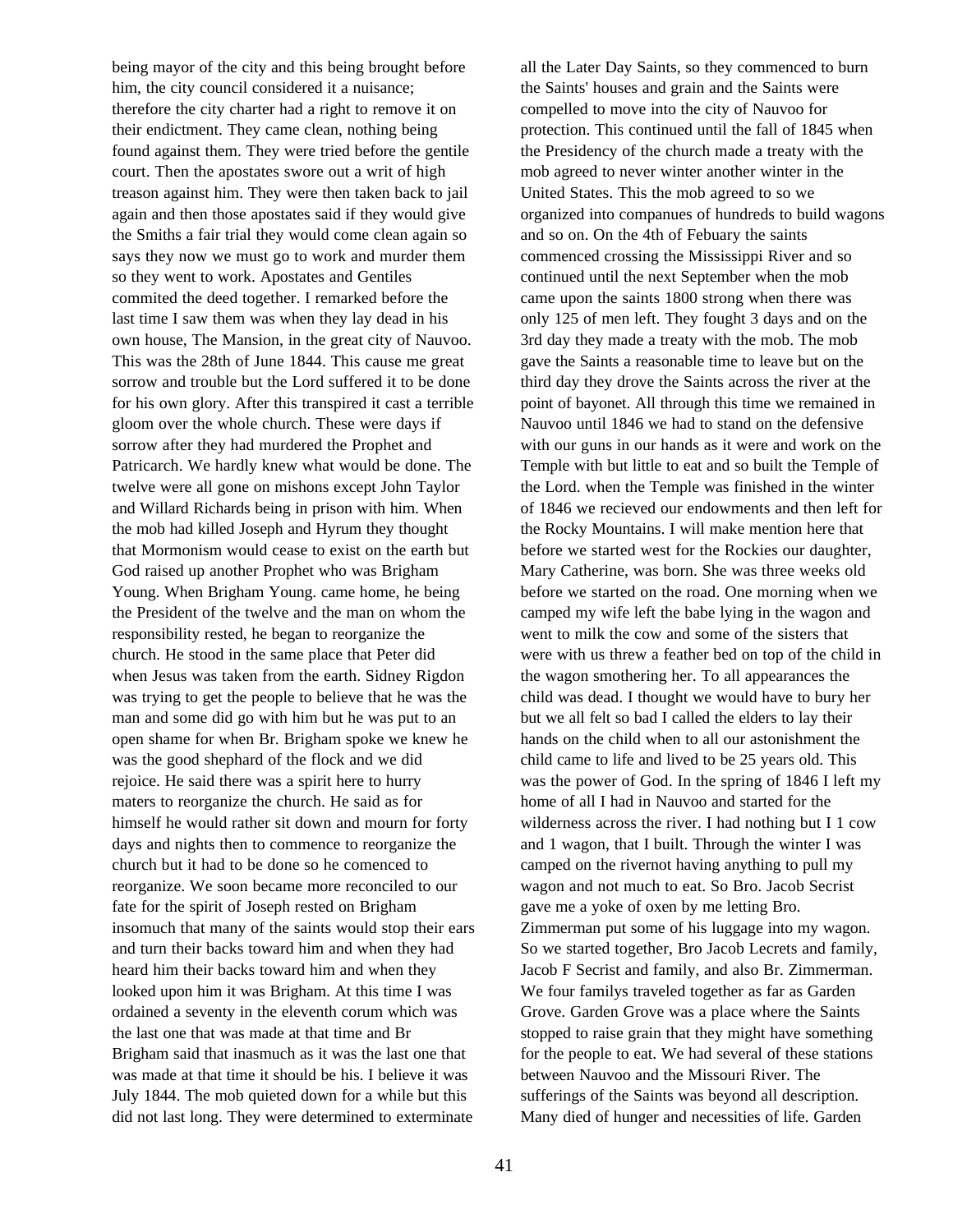Grove was 250 miles from Nauvoo. Here we all stayed. Br. Secrist went on. I stayed and put in some crops, then I went down into Missouri to work for something to eat with John Zimmerman, Isac Lany, Jacob Lecrets. We stoped in Claye County and mowed grass for 25 cents per day. In August John Zimmerman and myself stayed together and worked for 1 month and then fell sick with fever and ague. We hired a man by the name of John Brown to take us home to Garden Grove where my family resided. I found them all well there but I lay sick for three months before I was able to do a day's work. We both got well at the same time. I then was counselled by Pre. David Fullmer to move to Missouri and work to get an outfit to go still further west for we did not know how far west we would go. So I loaded up my family and moved to Dodge County, Missouri and commenced to work to get means to move west with the saints but here my family fell sick and I came near losing some of them, four of them being sick at once, but through the mercy of God they were saved. I carried them on my back near a half mile and baptized them and laid hands on them and they were healed by the power of God. I stayed here two years and then moved to Salavan (Sullivan) County but our enemies tried to mob me out of the country. It is near to Jackson County where the Saints were driven out. This was a wicked place. I remained here three years before I could get a team to come West. I once had my team about ready to start when three of my oxen died and left me with one ox. Therefore I had to stay here until the year 1852 when I got ready and started out for the valley in the midst of the Rocky Mountains with my wife and 6 children. We traveled with the Rosel Jackson family until we came to Omaha. Here we organized into the first company that crossed the plains that season. Ezra T Benson, one of the Apostles, and Thomas Mckinsey, were then the organizing committee and James Jeppson was captain of my company. We left Missouri Basin about May 1, 1852 with oxen and teams. The name of the company was the St Louis Independent Company. We traveled 1,000 miles through wild country and Indians, were three months on the way and arrived in Salt Lake City on Aug 15, 1852 (Some accounts say August 20) all well after passing through cholera and all kinds of hardships, sickness and suffering. We had one old wagon and four oxen and four cows. We were destitute of the comforts of life except a few clothes and a very few too. Br. Brigham came to where we were camped and he said if our sacks were empty his

were full and signified as though we could have plenty for there was plenty beans. The next day we went to conference which was called for the purpose of sending out elders to nations of the earth. Over 100 were called. I went to work in the canyon, hauled the logs and put up a house on Brother Rockwood's land and then I went to coopering for my living that winter.I farmed on shares for Brother Rockwood the next summer and also built a house for myself on Mill Creek, six miles south of Salt Lake City. This was the year 1853 and I lived here through 1853 and 1854. July 1854 I put in a crop. This was the spring of the famine as the grasshoppers had taken our crops for 2 years previous. The people sufered everything but death. No one died as all the people divided as long as they had anything and the Lord did magnify our bread stuff to that extent that some of the brethren measured out of their wheat bins twice what they put in them. In the spring of 1855 I moved to American Fork, thirty miles from Salt Lake City. Here I bought a place and had a house and lot in the town and had 35 acres of grass land and we had the privilege of fencing all the field that we wanted. In the spring on March 22, 1856 Sarah Rachel was born and on the 27th of that month I had Ann Eliza Secrist sealed to me. I then sold oout my home and moved to Farmington, Davis County, to a place that Brother J F Secrist took up and started to farm. This was a claim of land that Bro. Secrist left when he went to Journey (could be Germany) on a mission and died on his way home of collery. I left my first wife in the town of Farmington and took my second wife on the farm, she having 4 children living and one dead. I lived on this place Bro. Secrist had taken up from March 1856 until the year 1871 and put on all the improvements that it now contains and took care of Bro. Secrsit's family which was 7 children and his wife. Three of these children were begotten by me and four by her first husband. the names of her first four were Louisa and Mary Lise, Jacob Moroni, and Heber Nephi. Her first by Bro. Secrist, was scolded to death when about one year old. My first by her was Levi Jedediah, born January 15, 1857. The second and the third Hyrum and Ann Lucrecia. (No dates of birth are given). Through the summer of 1856 we were prospered and the Lord blest us and in the month of September Br. Jedediah m Grant came to the town of Farmington and comenced a reformation among the Saints of God and his works with the exception of the First Presidency. The people had to repent and make restoration to God and their brethren for they had done many things taht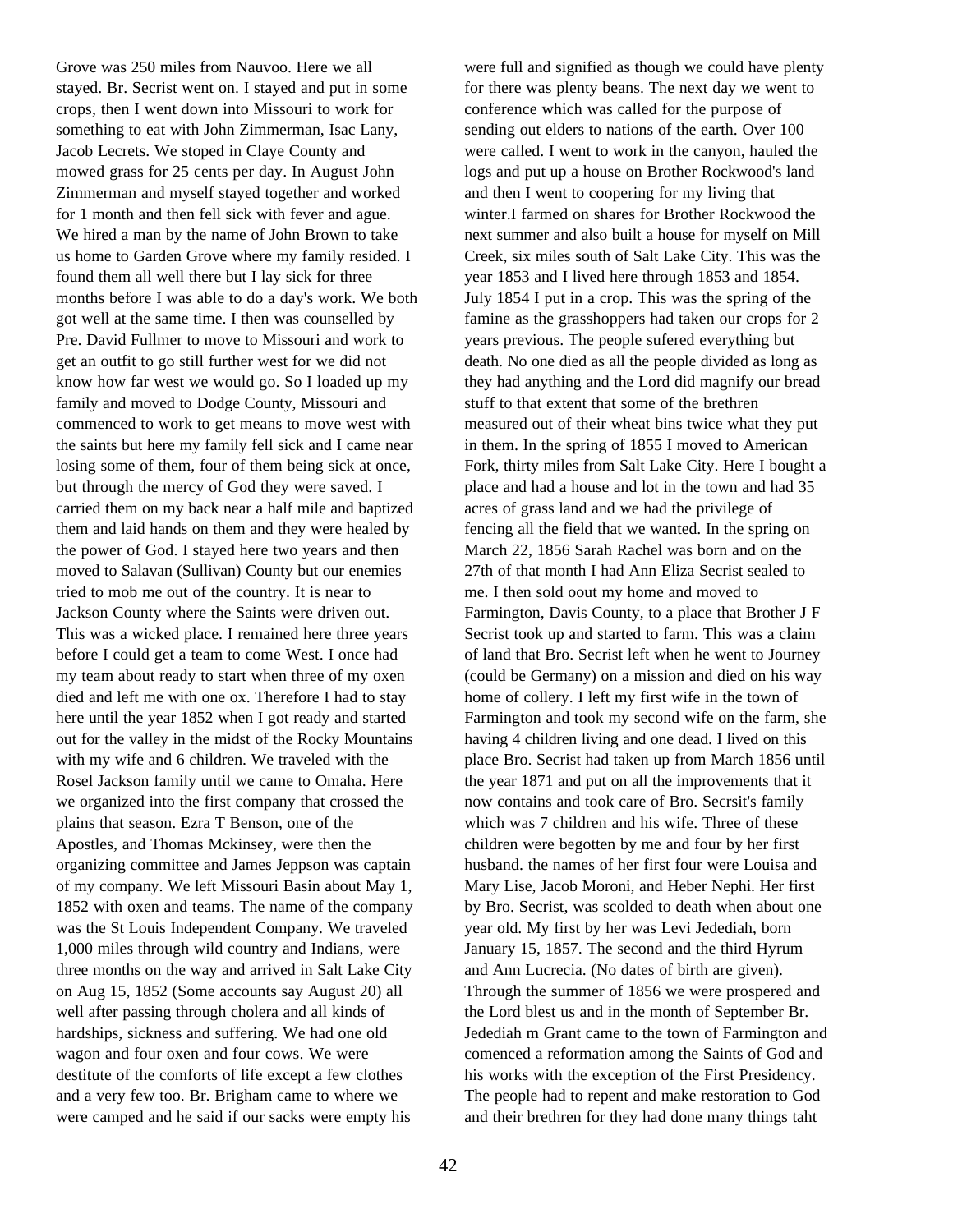was rong and they had great need to repent and they did repent and humble themselves before God. When Br. Grant weighted the people in the balance and found there was not a man or a woman but what was lacking some apostised, others went by the board and some were cut off for their inicquity while others turned to God shortly after the reformation comenced. At this time my bishop put me in to go round to teach the people which was a very responceable office. In the fall of 1856 I was called by my bishop to go and meet the Saints who crossed the plains with handcarts. Some of them started too late; consequently, were caught in the deep snows. I knew nothing about going until the evening before just as I was going to wash my body to go to bed Br. Smith and Burbank(?) came to my house to warn me to be ready by the next morning. I complied with their request and got ready and went the same day as far as the great Salt Lake City and the next day I started out for the plains with the Farmington Company, Br. Harrison captain. We traveled for the first day after we left the city over the big mountain and camped for the night and the next morning we rode out and camped the next night in the canyon. Next morning left for Bear River and camped overnight. Next morning left for Fort Bridgen and camped that night on Blacks Fork. Left next morning and camped at night and camped at night at Blacks Fork. Left next morning and camped at night on Hams Fork. Camped next night on Green River. Camped next night down in Green River 3 miles below until next day was the first Thursday in the month that was fast day. We held fast meeting and prayed that God would reveal to us whether the handcarts was on the road or not but we got no word from the Lord. All was dark and gloomy, the weather being cold. We sent out an express to see if we could find out something but the was so severe the horses would not face the storm so they came back in the evening being partly near frozen. Just after our express arrived there came an express to our camp that was sent from Brother A Call's camp which stayed over night with us and brought us news from Br. Alred's camp. He was camped on the Pacific Spring with the provisions for the company of saints that was on the plains. The news was brought to us by Br. Vancot and Br. Spencer which was that the saints could not be on the road and we were told to go back to Green River.//////////////////// So we started for Green River and got there in the evening. This was the coldest day we had all the trip. One man like to froze to death and if we had not turned his

horses out and tied his wagon behind ours he could not have lived and we made him run on the road so as to get him warm and by so doing we saved his life. We went on to Fort Bridgen and got there in the evening and stayed three days and Br. Joseph Young came from the east and brought word that the handcarts were on the road so we had to go back and do our first work. The same night that I came to Fort Bridgen I lost my horses and could not find them for the space of four days so this left me behind my company did. When we found the Saints with the handcarts they were destitute of the comforts of life. We found them in snow drifts badly frozen. We took them up in our wagons and made as comfortable as possible but many died after we got them in our wagons. Many had died before we got to them. This was the most horable sight I ever saw. Many who went out to meet them were also badly frozen. We got home after 35 days travel, in all traveling seven hundred miles. We got home about Christmas time. The Saints in the valley thought that we were perhaps frozen in the mountains for the snow was very deep and it was very cold. A great many froze their feet and some their noses but after all the hand of the Lord was over us and we got home safe. found my family all well, lost nothing except my flax which stayed in water too long and spoiled. This was considerable loss. In the summer of 1857 the United States sent out what was called the Buchanan Army because he was the President of the United States at this time. We never knew they were on the road until July 24, 1857. This year we raised crops and the fall I was called on with the rest of my brethren to go out to meet the army. We went and when we got to Echo Canyon we went to work and built breastworks while some were scouring around through the mountains watching the enemies. We were gone about 3 months until our enemies were obliged to put into winter quarters, the snows having fallen so deep they could not move any further so we came home. this winter we prepared to move south so that by the 1st of May there was no one living north of Utah County. President Buchanan then sent 2 comisheners to make peace with the mormons. The names of these men were l w Powell of Kentucky and Ben McCullough of Texas, so President Young told us to move back to our farms so we came back again. (Detailed account of this period found in daily diary.) I remained on the farm until the year 1869 when I was called to go on a mission to the United States in company with Bishop John W Hess of Farmington. We started on the 20th of November. I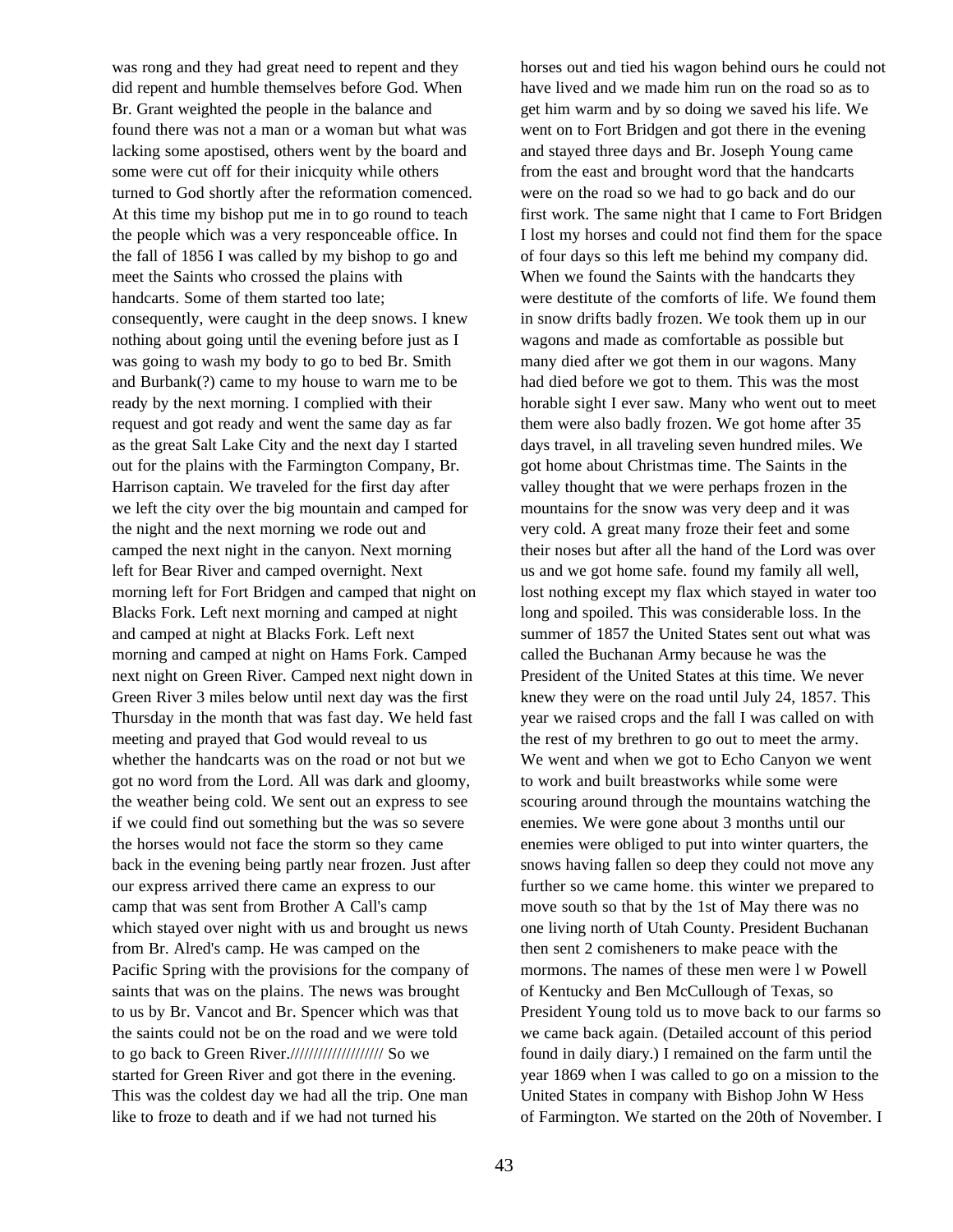took my seckond wife with me altho at this time the congress of the goverment was legislating upon poligamy and some thought all poligamists would be put to prison but President Youn told me to take my wife along and if they should ask me if this was my wife tell them yes this is my lawful wife and if they ask you if you have more tell them yes. I done so and was blessed. I returned home in the spring 1870 after traveling through Franklin County and also Adams County, Pennsylvania and part of Maryland and also Virginia, also visited New York City, traveling in all about 6 thousand miles by railroad and in boats. I returned home March 1870 and went to puting in my crops and attended to the same. On the 30th of April I fell sick. I was taken to Salt Lake City and was doctored by Anderson and Richards. Came home in about 2 weeks. I got I could get about again so harvest came on, not quite well I got on to the reaper and went to cutting wheat. This gave me a backset. I was then worse than ever; for two months I could neither sit, stand nor lay so I had to wlak my room from morning until night until I got so weak that I could not walk so my family took me to Salt Lake City to have something done for me. I lay in the city about 7 months. Had about 10 doctors in all and they done me no good that I know of. I was taken home in about the 1st of March 1872. In the time I lay sick Bro. Geo. Q. Cannon, one of the twelve Apostles, come to see me and laid his hands on me and told me I could get up and walk. Yet at the same time I could not move any part of my body from my waist down to my toes for I was dead being paralyzed. I had hot rocks put into my bed and had large pieces of flesh burned from my legs never feeling it a particle. Nevertheless after that I began to get better until I could walk again. So here was another manifestation of the power of God and in 1874 I got so I could work again. In this time my second wife and her children became dissatisfied about the land that Bro. Jacob F Secrist took up on which I had moved and had put on all improvements and had also bought the land from the government and paid for the same. The wanted all the land and the improvements so they cited me to a Bishop's court and they divided the land giving her children equal parts leacing her and me with 10 acres each and the house and orchards which I was to have until my death; they all agreed to this. I got a surveyor and had it all done according to order, got their deeds all made out. They then would not have them so they took me before President Young and his council and several of the Twelve Apostles. They said that I had not enough, but

wife then wanted a bill of divorce. President Young gave her one and I signed it for her. I then sold my land to her and her son-n-law and moved to Cache Valley taking with me my first wife, my youngest daughter, my youngest son by my first wife and Lize my next to youngest daughter. She was married to Charles Scott Hall and he being then in Cache County I was taking her to her husband with her 3 children, 1 girl and 2 boys, the babe 4 weeks old and when we traveled as far as Richmond, Cache County there was a large hole in a bridge and we had to cross. One of my animals sprang across the hole and throwed the front wheel in the hole so suddenly that it threw me and the mother of the two smallish children and her two children and myself out of the wagon knocking us all speechless. The wheels both ran over my legs and over her oldest boy Charles mashing in his ribs. when I came to myself the mother of the child was off from the wagon holding her lettle boy exclaiming: "Oh my child is killed." By this time I pulled myself up by the wheels of the wagon as I could not stand on my feet. I cried out to her to bring me the child. I took it and laid my hands on it and gave it to its mother. I then began to examine my legs to see if there were any bones broken and found that there were no bones broken by very badly bruised so I told her to get into the wagon and we would drive to Richmond and the child got better and when we came to Richmond we stopped at Bro. Hobsons and we called in the elders and we laid hands on the child again and it still gained strength and now it is a fine boy, thank God. We traveled on to Franklin that evening and it seemed as though Satan was determined to destroy the child but we kept on praying for the child until it waxed well. We stopped a week or two in Franklin. I took a look over the country but found nothing to suit me so I bought a place of Hugh Moon's widows for twelve hundred dollars and went back to Cache to get my family. When I returned the two women who had married two men who had run into debt to the amount of ten hundred dollars so the creditors were going to stay the money in my hands so the women would have got nothing for their place so I gave them back their farm. I then looked over the country and concluded and concluded to take up some land and build me a home in Portage. I comenced by putting up a house and corals and fencing a lot. I then filed on some 40 acres of land in company with Cumer Green, he being the one who done the filing. On the 14th of December 1874, Sarah

President Young said if I was satisfied he was, so I left it as the Bishops's Court decided it. My seckond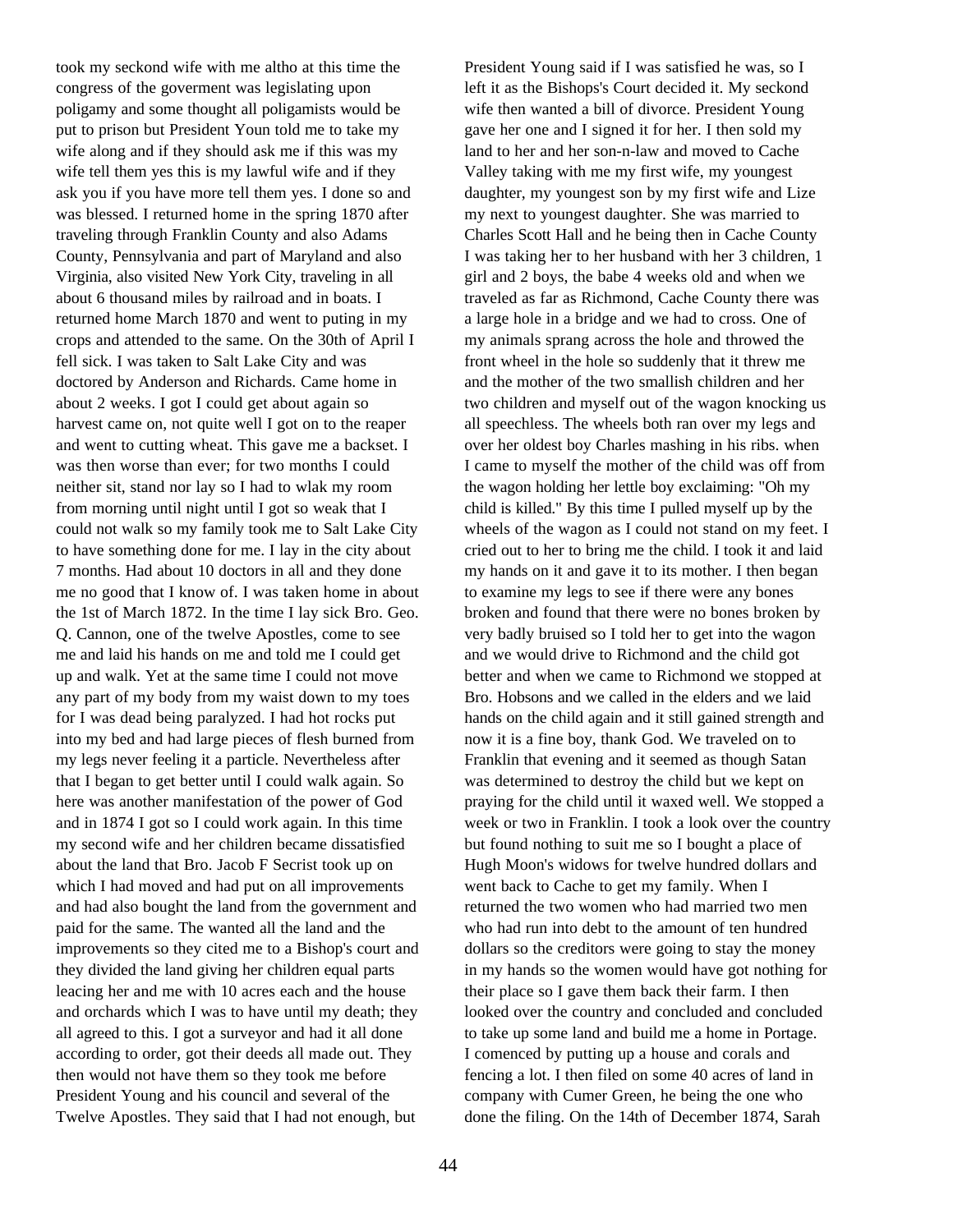Jane Howell was sealed to me while in the city on the night of the 14th of December I walked out in the dark and fell into a cellar pitt and got badly hurt so that I did not recover until this day, february 6, 1885, but am better and hope to be well soon. I still remain helpless, sometimes bedfast and sometimes I could get around with crutches. In the month of October 1878 Elizabeth Spalding was sealed to me over the alter by proxy and at the same time 3 of her sisters, Amy Spalding, Anna Spalding and Sarah Spalding. these were dead sisters to Elizabeth. I had these 3 last names baptized for by proxy and sealed to me. In December 14, 1874 I had my grandfather Crowford and wife baptized for and several more that I will name here at present. Grandfather Crawford was my mother's grandfather. Then comes my father, George Thornton and Poly Low, his wife; my brother-in-law and his wife, Leonard Shoup and Lydia Thornton, his wife; my sister Isabella Thornton, wife of John Creps; next my brother John Thornton; the next name my uncles on my mother's side, Charles Low, Jacob Low, Nathaniel Low, Catherine Low; the next, my grandfather, william Low, mother's father and wife were sealed together. All these names except Elizabeth Spalding that was sealed to me over the alter will have to get their endowments by proxy. I will also give the names of some dead women taht died ever having been married. I with these, if it be the will of the Lordto be baptize for by proxy and go through the endowments for them and have them sealed to Levi Thornton. Their names are as follows: Mattie Chamberlain born 1853, State of Pennsylvania, died in same state in 1873. Augusta Chamberlain born State of Pennsylvania in the year 1858, died in same state 1875. Amenda Fourney, born Waynsboro, Franklin county, Penn. Died in the same place March 7, 1883. She was daughter of Lewis Fourney. Mary Rowe, born October 20, 1819, died in Waynsboro, Franklin County, Penn. Elmira Wood, daughter of J and E Wood, born June 14,1873, died in Greenwill, Dark County, Ohio on January 24,1885. Lessie Newcomer, born February 1, 1847. died in Franklin County, Pennsylvania January 30, 1884. Mary Haeflich, daughter of William Haeflich, born August 31, 1838. Died April 17, 1885. Ida funk, born April 25, 1868. Died april 19,1885. Fannie Morrison, born December 20, 1850. Died July 1,1885 in Waynsboro, Franklin County, Penn. I have done the names of the dead that I have been baptized for by the help of my daughters, Liza and Sarah R. First my father, George Thornton, born December 22, 1764; died August 26, 1826. The

second, my mother Poly Low Thornton, born October 6,1796; died December 22, 1836: (Other accounts give birth as 1769 which would seem to be correct.) Third, my great grandfather Crawford and his wife. Fourth, my grandfather William Low and wife on my mother's side. The fifth, my oldest sister Lydia and her husband Leonard (Lenard) Shoop (Shoup). My sister born 1805 Adams County, Pennsylvania. The sixth, my sister Isabella was married to John Creps. She was born 1813 in Adams County, Pennsylvania. She died in Franklin County, PA. (Other accounts give her birth as 1814.) The seventh, my brother, George Washington Thornton. This my brother belonged to the church but never got his endowments. He was baptized 1842 in Franklin County, Penn. He was born in Adams County, Penn March 17, 1815; died in Nauvoo, Hancock County, State if Illinois, January 1846. The eighth, John Thornton, the next older brother was born June 26, 1817 in Adams county, Penn.; died December 1835. He has been baptized. The next sister, Mary. She married William Terman. She never had her endowments but I think she was baptized. The next my brother William, born April 1826, in Franklin County, Penn. He went up to Winter Quarters and he married there. I have heard nothing since but I think he is dead. I had a sister, she died quite young, perhaps 2 years old. I cannot tell what year she was born but I think it was 1829. Her name was Elizabeth. My brother Jacob Calvin's name I left out having his correct age. I think he was born April 6, 1824 in Adams County, Penn. He was baptized when he was about 18. I left him in Pennsylvania when I went to Nauvoo and he stayed and forgot Mormonism. My sister Susan Terman was born 2, 1851 in State of Pennsylvania and died August 13, 1884 in Pennsylvania near Harrisburg. (She has never been mentioned before and it would seem she is a sister-n-law.) (For more detailed information on brothers and sisters of Levi Thornton see pages 2,3, and 4.) (December 23, 1879) I now write to correct concerning the reorganization of the church. It was October 8, 1844 that I was ordained a Seventy and my first ordination took place avout January 1, 1843. I received my endowments in the Nauvoo Temple in the spring of 1846 but my wife was not sealed to me until the year 1856. I think this is correct. I am yet alive, thanks to my Father in Heaven, and have had the privilege of giving some of my children their partriachal blessing and hope to live to give the rest theirs. They are yet young and it is not to late for them to repent and I think they will repent and my prayer to